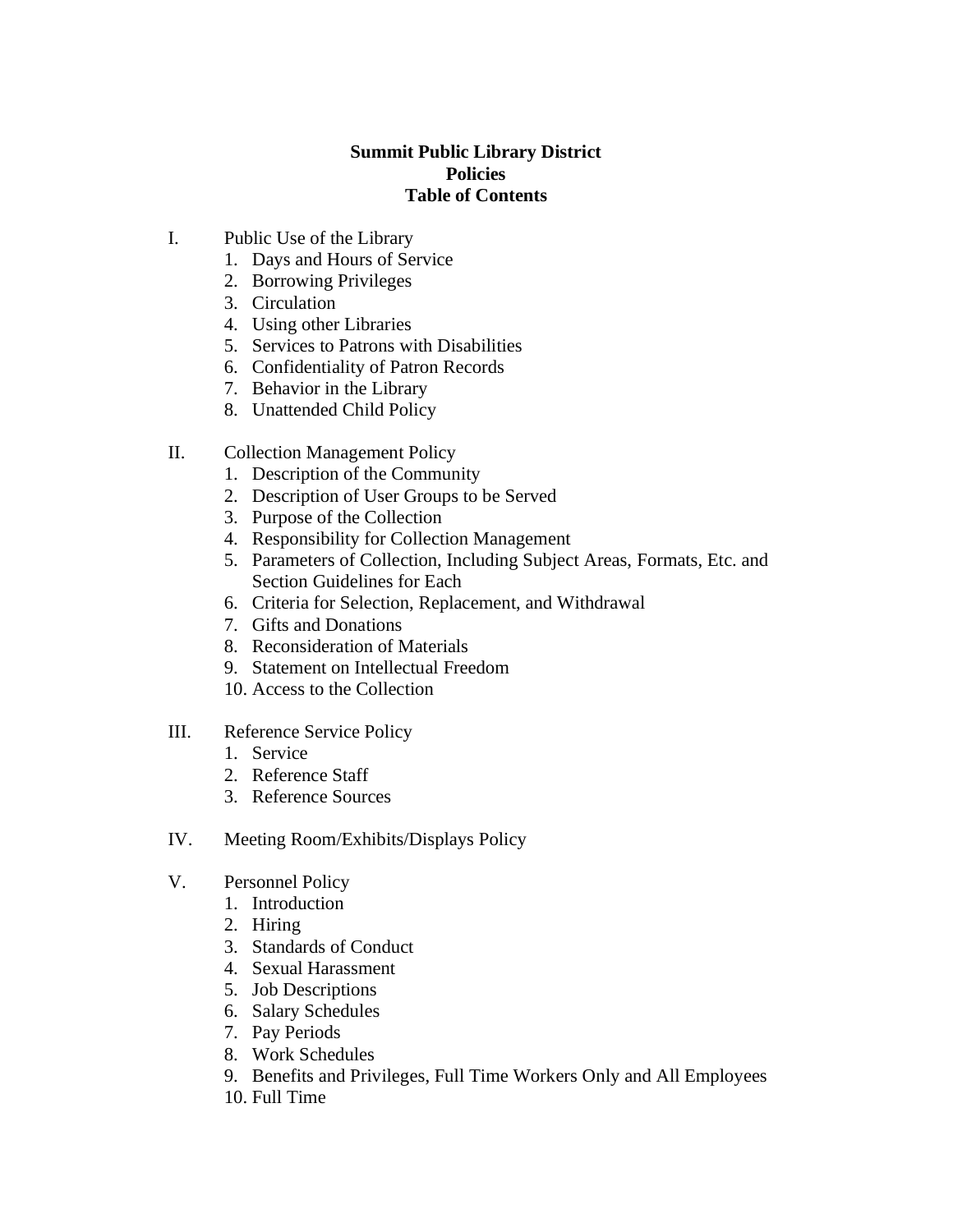- 1. Vacation
- 2. Sick Leave
- 3. Paid Holidays
- 4. Health/Life Insurance
- 11. All Employees
	- 1. FICA and IMRF
	- 2. Jury Duty
	- 3. Compassionate Leave
	- 4. Work Breaks
	- 5. Holidays
	- 6. Staff Development
	- 7. Misc. Benefits
- 12. Evaluations and Pay Raises
- 13. Grievances
- 14. Dismissal
- 15. Acknowledgement

#### VI. Volunteer Policy

- 1. Standards
- 2. Duties
- 3. Advantages
- 4. Evaluation
- 5. Termination
- 6. Community Service Workers Guidelines for Acceptance

## VII. Public Access to Electronic Information Networks

- 1. Electronic Networks and the Library's Mission
- 2. SPLD and all ILLINET libraries use electronic information networks such as the Internet for a variety of purposes.
- 3. Relationship to Other Library Policies
- 4. "Global" versus "Local" Resources
- 5. Library Patrons' Rights
- 6. Patron Assistance and Instruction
- 7. Internet Use Policy
- 8. Children's Access to Electronic Information Networks
- 9. Library Procedures Relating to Electronic Networks
- 10. Breach of Policy
- VIII. Investment Policy
	- 1. Purpose
	- 2. Objectives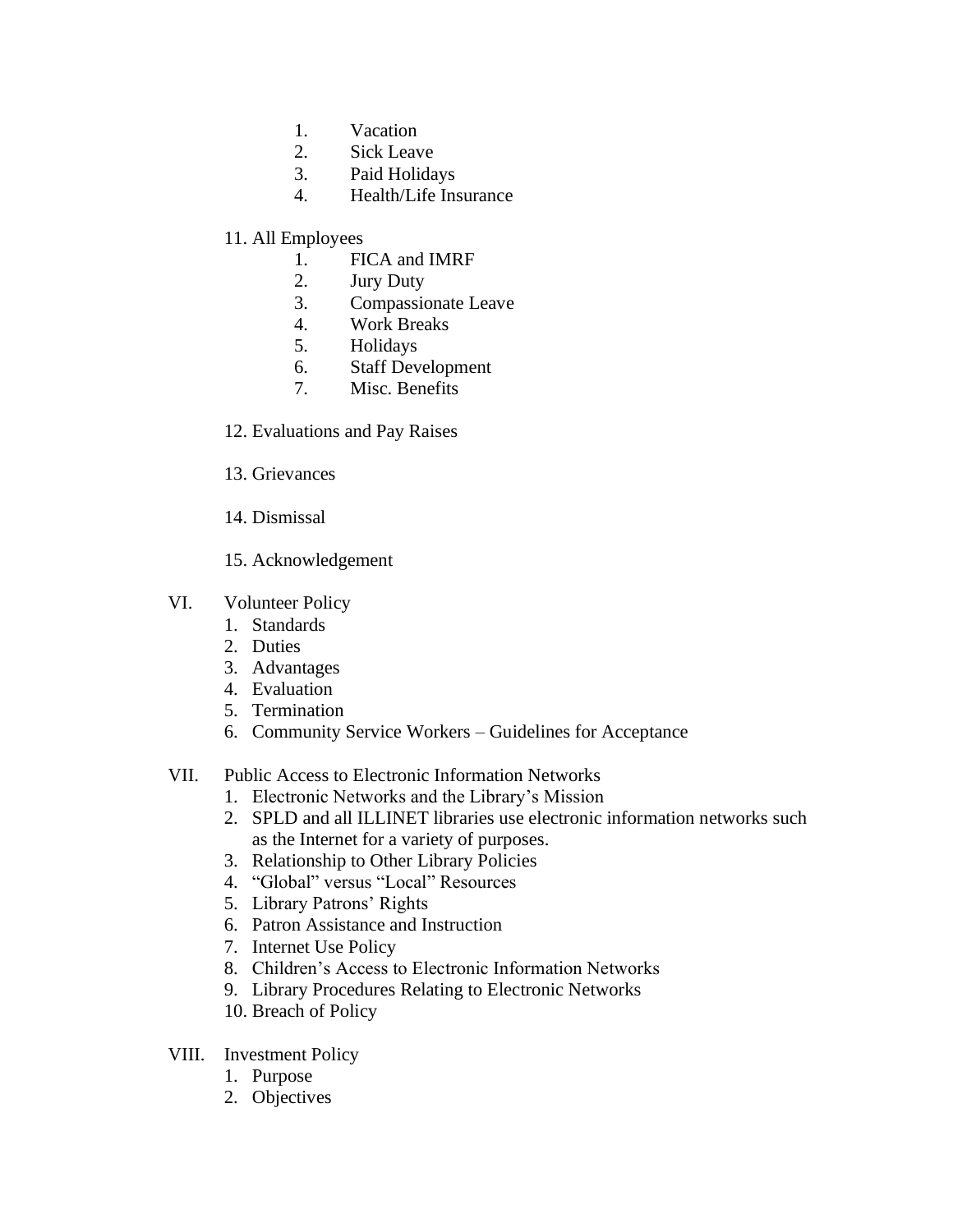- 3. Allowable Investments
- 4. Collateral Requirements
- 5. Authorized Institutions
- 6. Indemnification

### **MISCELLANEOUS**

- I. Mission Statement and Long Range Plan
	- 1. Introductory Paragraph
	- 2. Mission Statement
	- 3. Roles
	- 4. Goals and Objectives
- II. Technology Plan
	- 1. Introduction
	- 2. Mission Statement
	- 3. Roles
	- 4. Goals and Objectives
- III. Bloodborne Pathogen Standard
	- 1. Introduction
	- 2. Exposure Determination
	- 3. Evaluating the circumstances an exposure incident
	- 4. Record keeping
	- 5. What the library will provide for potentially infected personnel

### DRUG ABUSE POLICY STATEMENT

### **APPENDICES**

- 1. Request for Reconsideration of Library Materials
- 2. Application for the use of the Community Rooms
- 3. ALA Library Bill of Rights
- 4. ALA Freedom to Read Statement
- 5. ALA Freedom to View Statement
- 6. ALA Statement of Professional Ethics
- 7. ALA Ethics Statement for Library Trustees
- 8. Statement of Declination of Hepatitis B vaccination for employees exposed while at work.
- 9. Unattended Child Parental Notification Letter
- 10. Parental Waiver of Library Responsibility for Independent Access to the Internet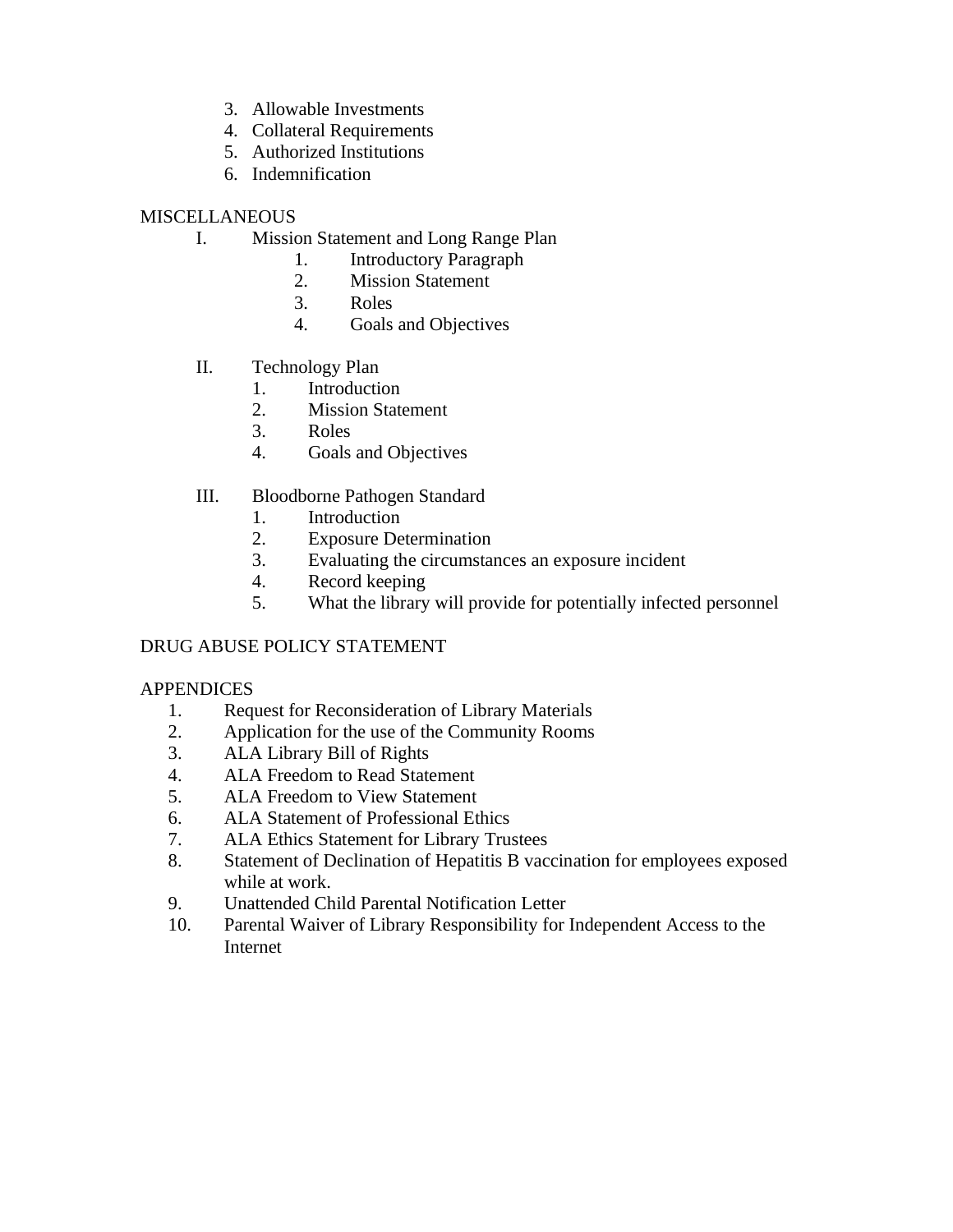# **POLICIES**

# **I. Public Use of the Library Revised: 10/18/17**

Section 1 – Days and Hours of Service

The Summit Public Library District shall be open Monday through Saturday. Closed Sundays. Hours shall be as established by the Board of Trustees.

The Summit Public Library District shall be closed on the following Holidays:

New Year's Day Dr. Martin Luther King Jr. Day Good Friday Easter Sunday Memorial Day Juneteenth (if on Sunday, observed Monday) July  $4<sup>th</sup>$ Labor Day Thanksgiving Day Friday after Thanksgiving Day Christmas Day

Summer hours for the Library shall be established by action of the Board of Trustees.

#### Section 2 – Borrowing Privileges

The primary purpose of the Summit Public Library District is to provide service for residents of the Village and local taxpayers. All residents of Summit shall be entitled to library services. In addition, any nonresident who as an individual or partner principal stockholder, or other joint owner, owns taxable property or is a senior administrative officer of a firm, business, or other corporation owing taxable property within the district, upon presentation of the most recent tax bill upon that taxable property shall be entitled to Library services; provided, however, that only one such nonresident is entitled to Library services for each parcel of taxable property.

Non-residents, other than those defined in the above paragraph, shall be required to pay an annual fee as established by the Board.

The library shall extend library service applicable to existing rules to reciprocal, Chicago or other system cardholders, and to cardholders of any other reciprocal agreement that may be entered into the future.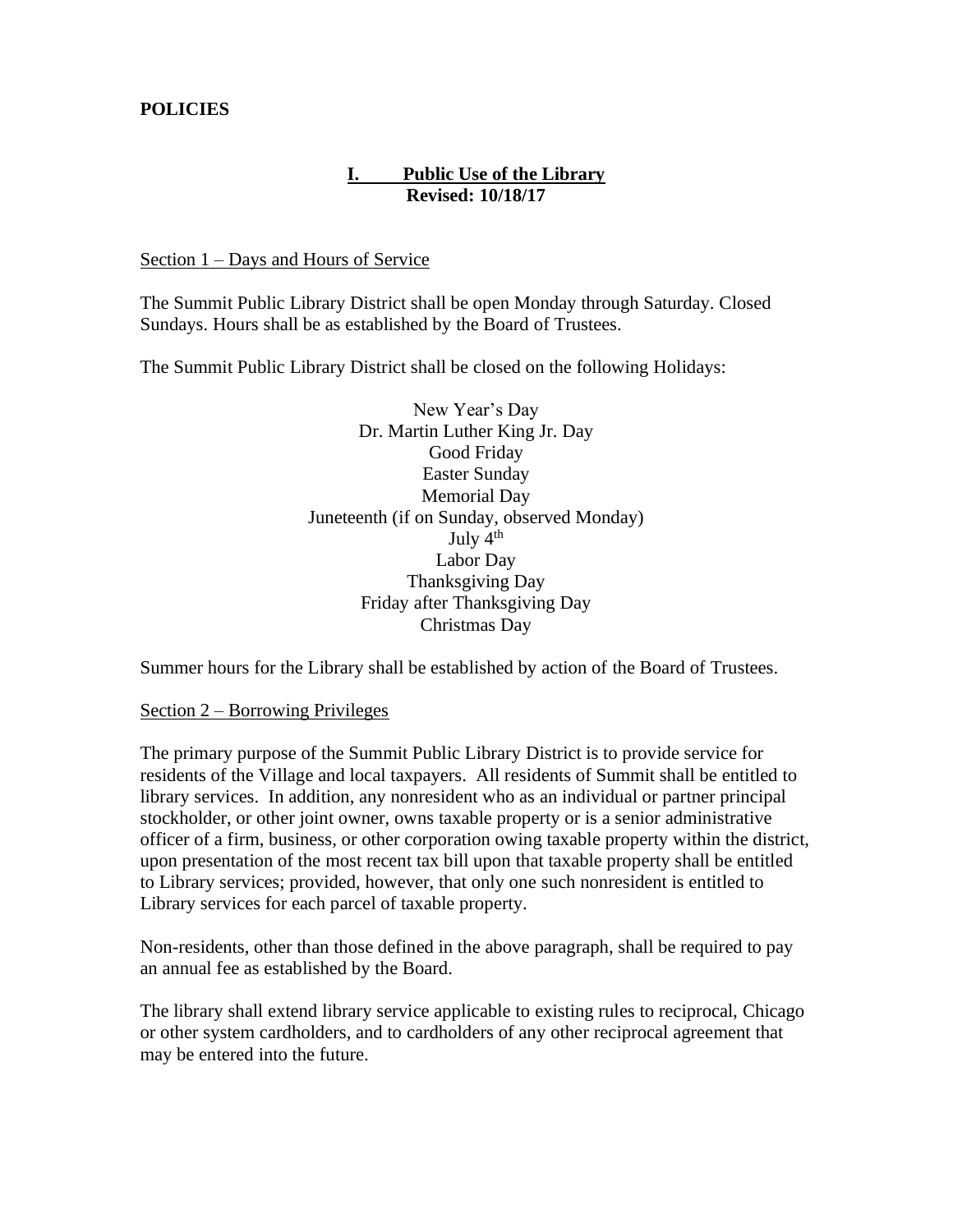Any non-resident teacher who teaches in a Summit school district shall be issued a Library card, without charge, valid for the duration of employment in the school district, consistent with existing rules for all patrons.

Library privileges may be withheld from any patron owing an overdue charge, or having material overdue at any library in the Reaching Across Illinois Library System. Proof of residence shall be required of all library applicants.

Juvenile cards shall be issued to children from kindergarten through the age of 17. A parent or guardian must sign registration cards.

Adult cards shall be issued to anyone the age of 18 and over.

Lost card shall be replaced at a fee of \$3.00.

Cards are not transferable. Patrons shall be responsible for materials borrowed on their cards.

Old cards must be returned at expiration before a new card will be issued.

Section 3 – Circulation

|                 | Loan Periods Loan periods are established for library materials as follows: |
|-----------------|-----------------------------------------------------------------------------|
| <b>Books</b>    | $-2$ weeks                                                                  |
|                 | Books on tape $-2$ weeks                                                    |
| <b>DVDs</b>     | $-3$ days for adults, 7 days for children and nonfiction                    |
| CD <sub>s</sub> | $-2$ weeks                                                                  |

The loan period of any individual item is subject to change at the discretion of the Director.

- 2. Interlibrary Loan The library participates in Interlibrary Loan through the Reaching Across Illinois Library System, ILLINET, and OCLC. The library does not place any restrictions on items borrowed by other libraries except for reference materials. The library participates in document delivery as established by the Reaching Across Illinois Library System.
- 3. Fines and Fees Overdue charges shall be established by the Board for all circulating materials. The cost for replacement of damaged materials shall be the current cost of replacement of the item plus any applicable charges if the Library does not own the item. Refunds will be given for materials that have already been paid for minus overdue fines accumulated to the date of the actual return of the material. The receipt must be presented for a refund.
- 4. Limits on the Number of Items Adult patrons shall be limited to two (2) media per valid patron card at any time.
- 5. Claims Returns of Items Items that a patron claims have been returned but which the Library still believes overdue can be marked with "claims returned" status. Patrons who exceed two claims returned lose all library privileges, including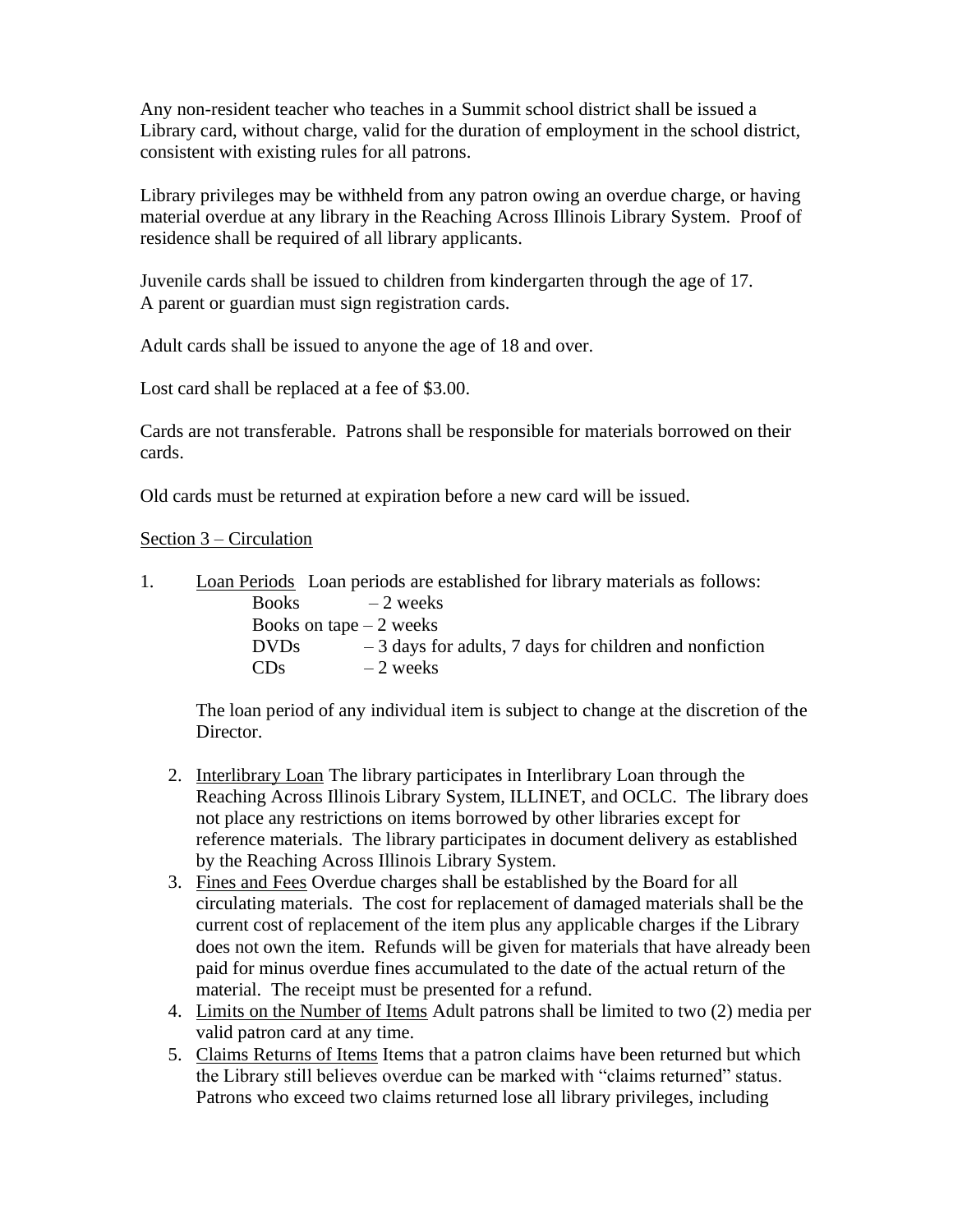reciprocal borrowing. Privileges may be regained with payment for all materials that have been claims returned. Claims returned may only be made for items owned by the Library.

## Section 4 – Using other Libraries

Patrons registered at the Library in accordance with the guidelines above (non-residents see section below) shall have reciprocal borrowing privileges at all other Reaching Across Illinois Library System libraries, and other libraries as recognized in reciprocal access agreements without limitations. Loss of good standing at Summit Library or any other library affected by reciprocal agreements shall result in the loss of all library privileges until good standing is restored.

Non-residents who have purchased a Summit Library card cannot use that card at any other library unless the fee paid equals the amount of the access fee at the currently highest charging library in the Reaching Across Illinois Library System. If that fee is paid, the card issues shall be considered a fully reciprocating card with all attendant privileges and responsibilities.

### Section 5 – Services to patrons with Disabilities

The library will make every effort to accommodate patrons with disabilities in accordance with the ADA. Delivery of materials to the homebound will be provided if the library's facilities do not meet ADA standards.

### Section 6 – Confidentiality of patron records

The Library complies with all local, state and federal regulations concerning the confidentiality of patron records.

### Section 7 – Behavior in the Library

The Director will exclude from the use of the library any person who willfully violates the rules prescribed by the Board.

# **Unattended Child Policy**

Revised: 1/16/19

Parents are responsible for the behavior of their children while they are in the library. The Summit Public Library District staff is committed to helping children with library related activities. However, library staff cannot, nor is it their responsibility, to serve as babysitters, teachers, or disciplinarians. Violations of this policy are grounds for suspension of library privileges. The library staff will notify the parent of incidents involving an unattended child using the attached form.

All children not accompanied by a parent or guardian will be asked to leave the library at 6:00PM. Children, aged seven and under, must be accompanied and directly supervised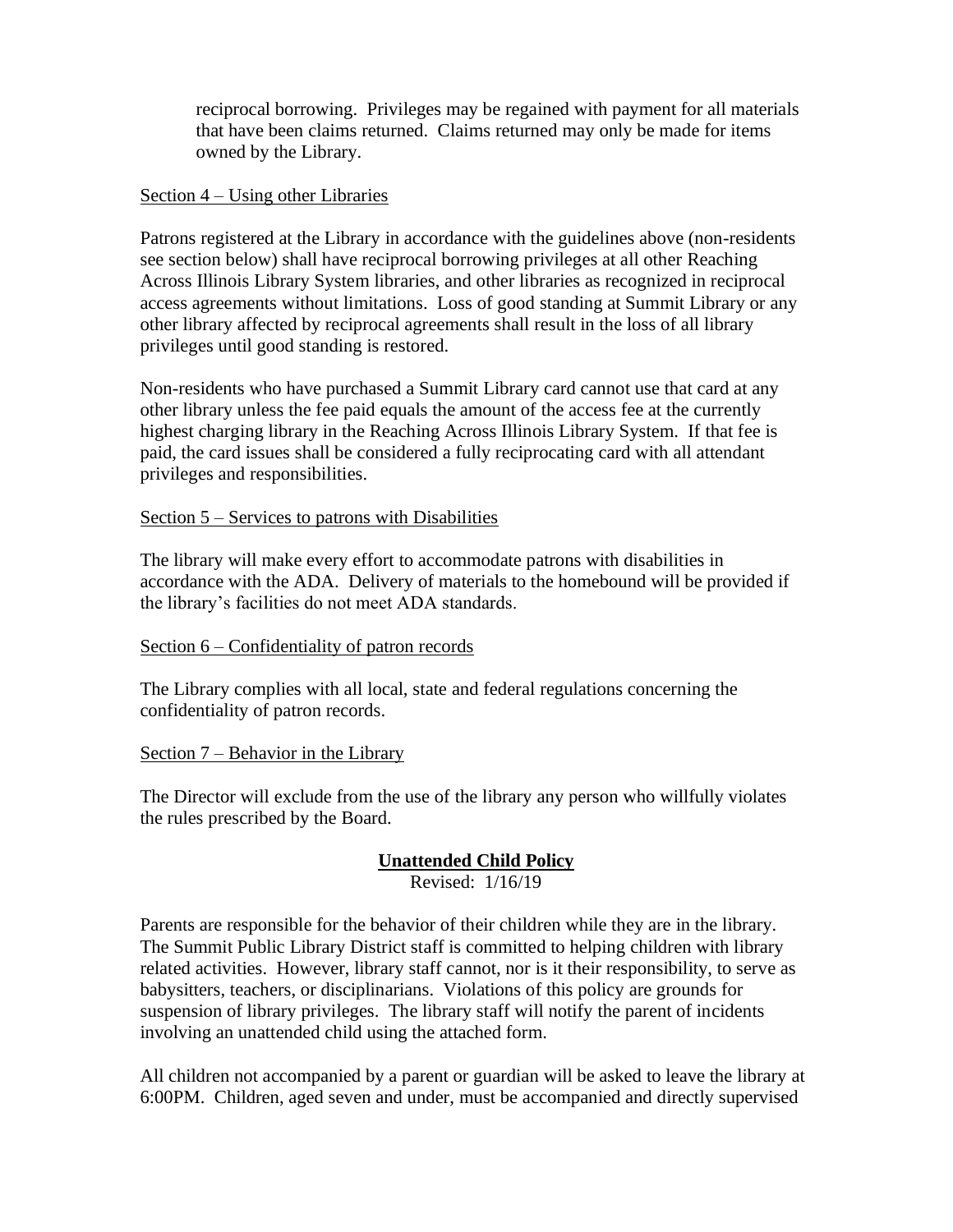at all times by a parent or another responsible caregiver. When the safety of an unattended child is in doubt, or the parent or responsible caregiver cannot be located, or if the library is closing, library staff is authorized to call the police and stay with the child until the police arrive.

From time to time the Summit Public Library District provides programs, which are designed and suitable for attendance by children without parental supervision. These programs will be indicated whether parental supervision is required. When a parent indicates that they will not be able to stay with their child, their child's attendance is predicated on the parent informing the staff as to their anticipated whereabouts during the program, and a phone number where they or another responsible adult can be contacted.

Children over the age of seven may use the library unattended by an adult or other responsible caregiver, subject to other library rules and policies concerning behavior, conduct and demeanor.

# **Unattended Children After Hours**

In the event a child under the age of fourteen is still at the library 10 minutes after the library closes to the public, the police will be called to pick up the child. Attempts will be made during the ten-minute period to contact the parents. In no instance, will staff give the unattended child a ride home.

# **Unattended Child Parental Notification Letter**

Dear \_\_\_\_\_\_\_\_\_\_\_\_\_\_\_\_\_\_\_\_\_\_\_\_\_\_\_\_\_\_\_\_,

The Summit Public Library District has experienced an incident involving your child,

\_\_\_\_\_\_\_\_\_\_\_\_\_\_\_\_\_\_\_\_\_\_\_\_\_\_\_\_\_\_\_\_\_\_\_\_\_, while he/she was in the library, unattended by you or a responsible caregiver. A copy of the library's unattended child policy is enclosed for your information. The library does not wish to suspend library privileges for you, or your family. However, the safety of all children, as well as, the proper operation of the library is our first responsibility.

*Description of Incident---*

Sincerely,

**Director** Summit Public Library District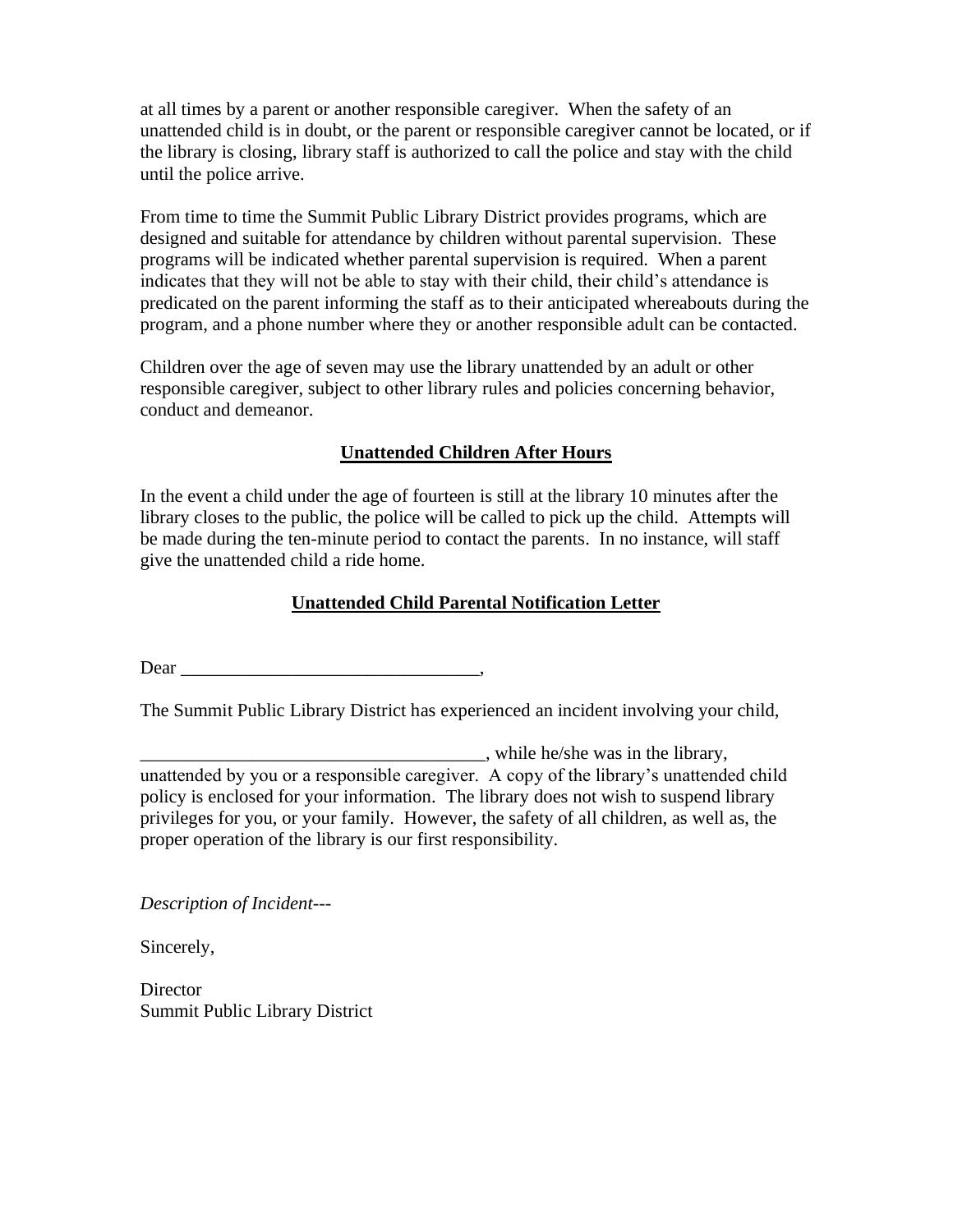# **II: Collection Management Policy**

Aware that the Summit Public Library District serves a small though cohesive society of many different political and religious persuasions as well as races, the Library Board adopts the following selection policy for all material.

#### Section 1 – Description of the Community

The Summit Public Library District serves the Village of Summit (located in Cook County), incorporated in 1890. Located just outside the boundaries of the city of Chicago, this southwest suburban community has many of the aspects of city life (big business, proximity of urban centers, community agencies, and entertainment) as well as suburban (residential neighborhoods and a close-knit community of all ages) The Village of Summit has a land area of only one mile square, in which reside 11,116 residents (2020 US Census). Economic development is stable. School-aged children are served well by public and private schools located throughout the Village.

#### Section 2 – Description of user groups to be served

According to the 2020 Census, over 48.47% of Summit's population is Hispanic or Latino, with Mexican-American representing 44.3%. This places a responsibility up on the library which it satisfies by maintaining a Spanish language collection, providing translating services at library functions upon request, and maintaining a local file of information for literacy and ESL efforts.

The library also complies with all applicable sections of the Americans with Disabilities Act (ADA).

### Section 3 – Purpose of the Collection

The Library will strive to acquire and make available to all members of the community print and non-print materials which will meet their needs to become well informed, to cultivate the imagination, to refine the tastes and to enjoy their leisure.

The library strives to aid and encourage the young in their pursuit of knowledge and in finding rewarding experiences through books. It provides the adult readers with books and related materials in many fields to meet their need for facts and authoritative opinion, whether in their capacity as individuals, as professional or business people, or as responsible citizens of the community, the state, and the nation. Through the Library, adults also have access to novels, short stories, plays and poetry to satisfy their desire for mature reading in these areas.

The library also aids and encourages the acquisition of certain skills by the populace, such as research, fact-finding, and the efficient use of information systems. To that end, the library provides individual and group instruction in the use of the library and its resources, including technology-based information systems.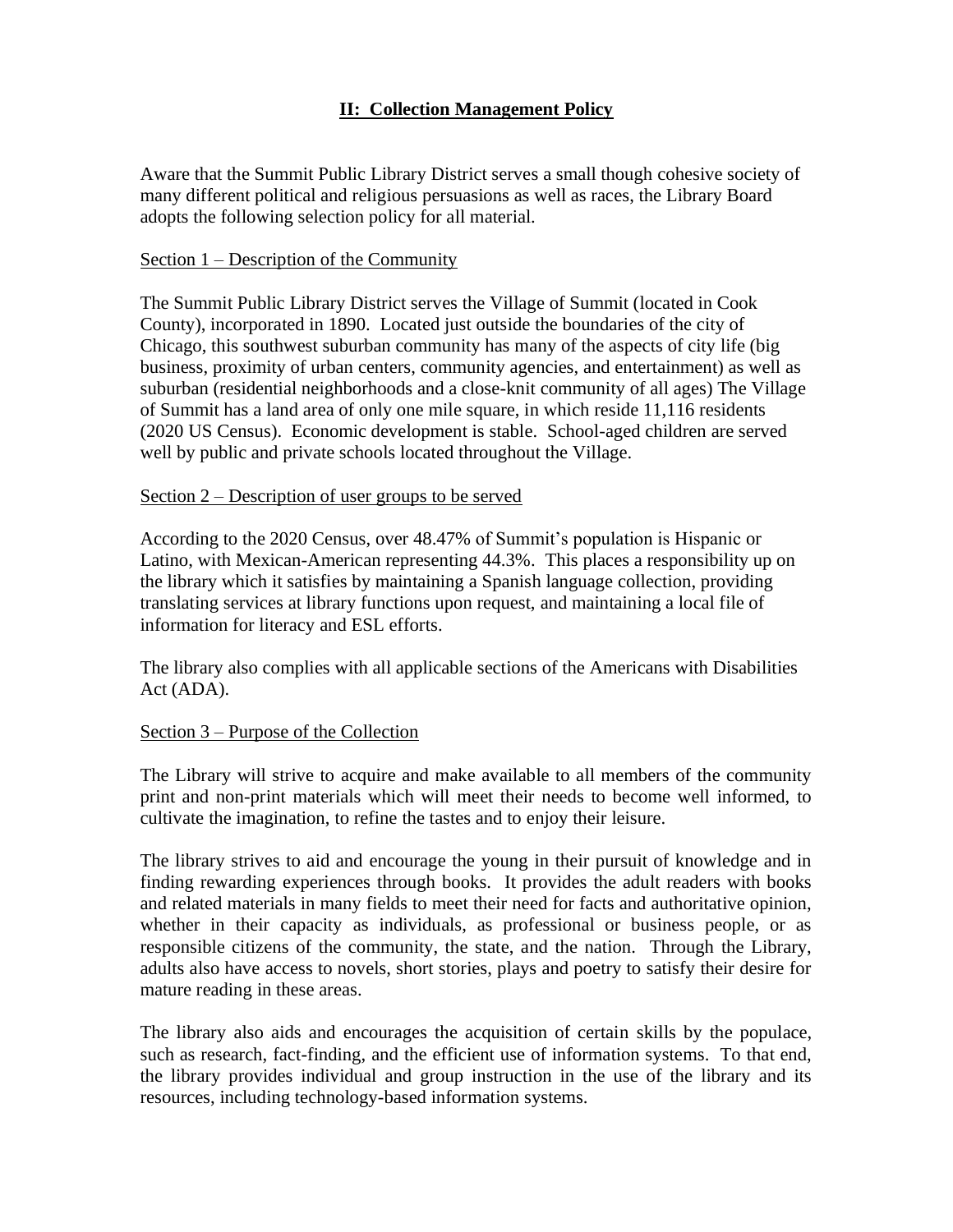In short, the Library serves to help the community grow into adulthood and then seeks to meet the needs of that maturity.

## Section 4 – Responsibility for Collection Management

Library materials shall be selected by the Director and under the Director's direction such members of the staff who are qualified by reason of education and training. Any library material so selected shall be held to be selected by the Board. Library patrons may suggest materials for purchase, whereupon the Director will decide if these materials comply with general selection criteria.

Section 5 – Parameters of collection, including subject areas, formats, etc. and selection guidelines for each

The library's collection consists of the following collections/formats:

- 1. Reference Materials selected for their informational/reference value. These do not circulate. Materials in this category are expected to have lasting value and should be selected on the basis of their accuracy, timeliness, quality of publisher, and usefulness of subject.
- 2. Adult Fiction Materials selected for their entertainment or cultural value to the community. Materials in this category are for the most part ephemeral and will have a fairly quick turnover rate. Materials should be selected on the basis of community interest, quality of work or author, or recommendation of reliable reviewing sources.
- 3. Adult Nonfiction Materials selected for their informational or educational value. Materials in this category are for the self-education or enlightenment of the public and should be selected on the basis of accuracy, timeliness, public interest, and the recommendation of reliable reviewing sources.
- 4. Juvenile Fiction Materials selected for their entertainment or cultural value to the children of the community. The library will purchase all Caledcott and Newberry winners. (Picture books) Materials should be selected on the basis of visual appeal, quality of writing, usefulness in bibliotherapy, interest in the community, and on the recommendation of reliable reviewing sources. Materials should be selected on the quality of writing, interest of the community, and the recommendation of reliable reviewing sources.
- 5. Juvenile Nonfiction Material selected for their informative, educational or entertainment value to children. Materials should be selected on the basis of accuracy of information, age-appropriateness of content and presentation, quality of writing or presentation, reputation of publisher, timeliness, informative value of content, and upon the recommendation of reliable reviewing sources.
- 6. Periodicals Materials selected for their informative or entertainment value. High turnover is expected in this category, with most issues being kept for a maximum of five years. Material should be selected for their visual interest,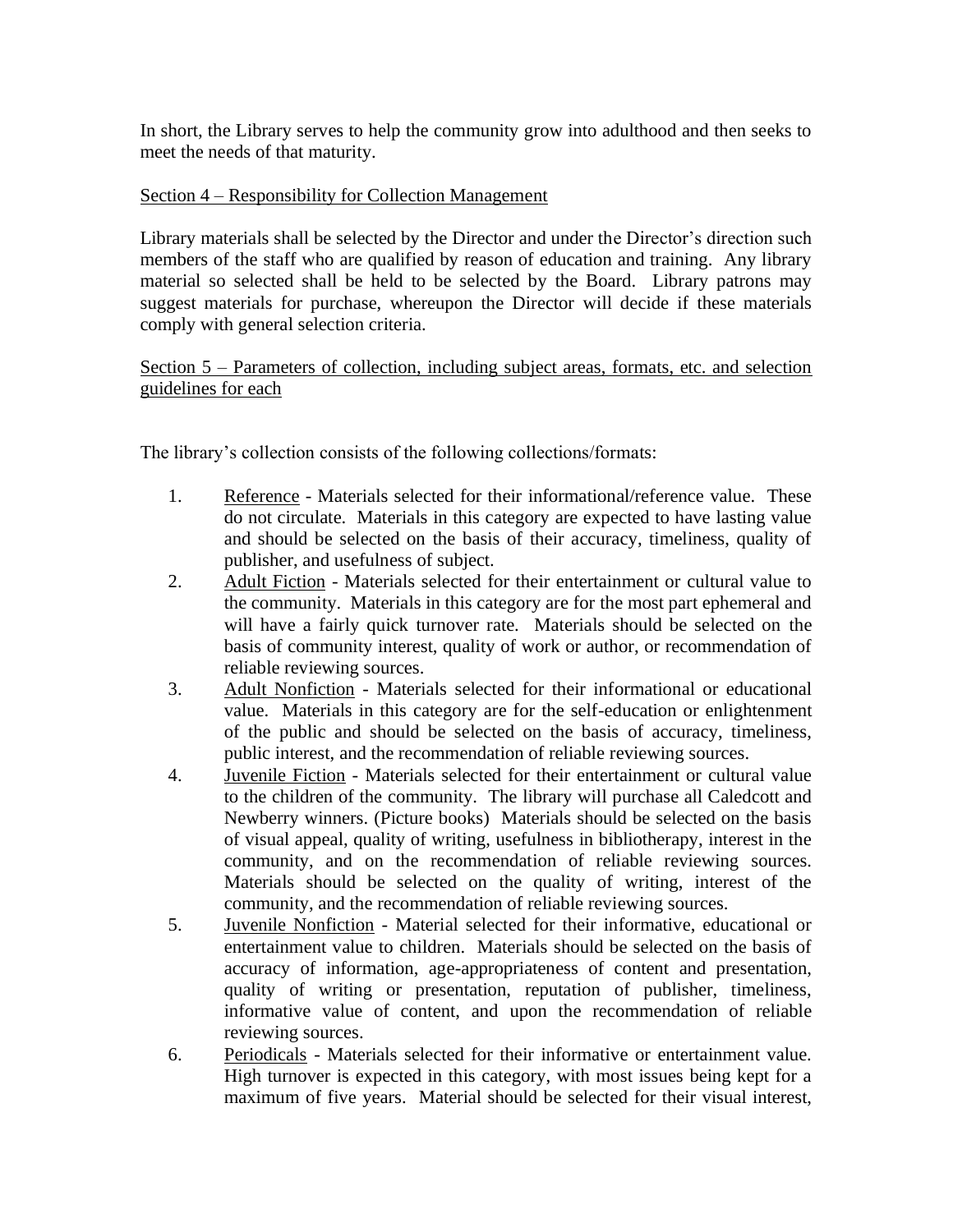accuracy and timeliness of content, indexing in standard bibliographic databases, community interest, and through the recommendation of reliable reviewing sources.

- 7. Newspapers Materials selected for their informational and cultural value. These are kept for a very short time except for the Desplaines Valley News. These are selected on the basis of community interest, local coverage, and informational value.
- 8. Audiovisual Materials provided in a non-print format (not electronic). Materials should be selected on the basis of their quality, accuracy (in the case of nonfiction materials), community interest, and cost.
- 9. Electronic Materials requiring the use of a computer. These do not circulate but are made available for public use on the public access computers. These should be selected on the basis of their interface (ease of use), accuracy of information, educational or information value, compatibility with resources at use in the schools, compatibility with materials in place in the library, quality of publisher, and recommendation of reliable reviewing sources.
- 10. Foreign Languages Materials written in a language other than English. Materials should be selected on the basis of: prevalence of need in the community for that language; quality of work; informational, educational or entertainment value to the community; appropriateness of material to user group (both age and education level); and recommendation of reliable reviewing sources or of other library professionals familiar with the field.

## Section 6 – Criteria for selection, replacement and withdrawal

- 1. Materials shall be selected to fulfill the interest, information, enlightenment, and recreation needs of the residents of Summit.
- 2. Selection of new materials shall be using the guidelines set forth in Section 5 as applicable to each area of the collection, as well as considering the quality of workmanship (binding, paper, etc.), presentation (cover, print size, picture quality), indexing, availability of material through ILL, local value, and the discretion of the Director.
- 3. Replacement of materials shall be undertaken when materials are lost, stolen, or damaged beyond repair if the material would have been selected if new under the guidelines laid out above.
- 4. Library materials may be withdrawn from the collection for any of the following reasons:
	- A. The material is damaged beyond repair.
	- B. The material is soiled, dirty, or smelly.
	- C. The material has been defaced in a way that significantly reduces its value to the collection
	- D. The material has not continued to meet the standards for selection as outlined above.
	- E. The material is not being used regularly by patrons.
	- F. There is a lack of space within the Library.
	- G. The Library has received an order from a court of competent jurisdiction to remove the material.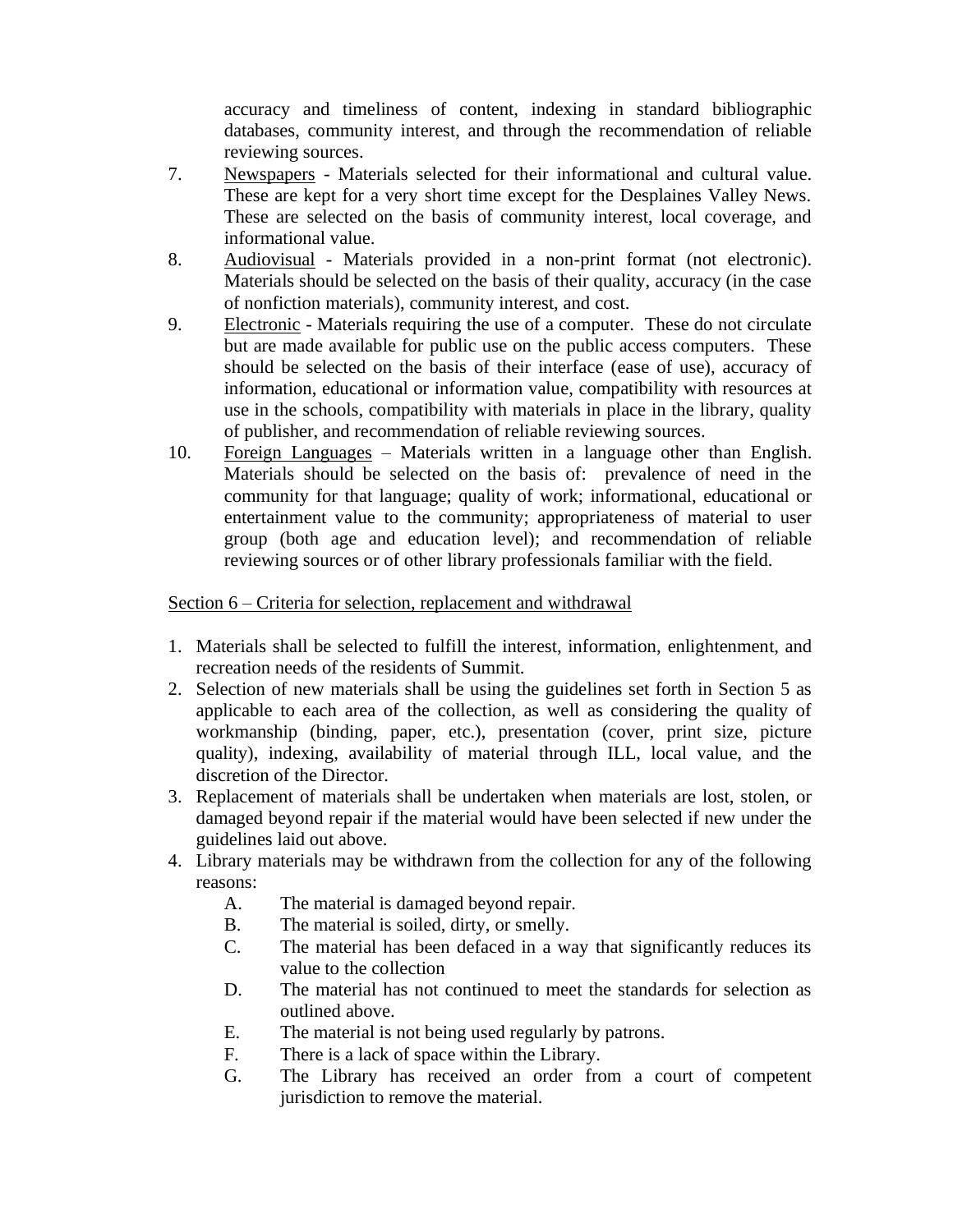Materials that have been deselected may be disposed of in a manner of the library's choosing.

### Section 7 – Gifts and Donations

The library is grateful for donations, and its collection has been greatly enriched by many fine donations of materials, which the library might not otherwise have been able to afford.

However, in accepting a donation, the library reserves the privilege of deciding whether it should be added to the collection. The library reserves the right to refuse to place a donated material into the collection for the following reasons:

- 1. The item is a duplicate of an item, which the library already owns.
- 2. The item is in poor physical condition.
- 3. The item does not conform to the selection guidelines established above.

The library reserves the right to dispose of donations in any manner it sees fit.

# Section 8 – Reconsideration of Materials

If a Summit resident objects to an item in the library's collection, he or she should be given the "Request for Reconsideration of Library Materials" form to be filled out. (See Appendix 1) Once the form is completely filled out, a meeting between the patron and the Director will be arranged.

If an objection from a Summit resident is not completely resolved at that meeting, the resident is invited to bring the matter to the Board's attention at the next regularly scheduled meeting. A decision by the Library Board and the Director to keep the item in the collection will be final unless a subsequent judicial decision is rendered that the material should be removed from the collection. The library's philosophy is that censorship is a purely individual matter. While anyone is free to reject for oneself any book or other material of which he or she does not approve, he or she cannot exercise this right of censorship to restrict the freedom to read of others.

### Section 9 – Statement on Intellectual Freedom

The Board of Trustees adopts fully the following documents:

- A. Library Bill of Rights (Appendix 3)
- B. Freedom to Read Statement (Appendix 4)
- C. Freedom to View Statement (Appendix 5)

# Section 10 – Access to the Collection

All collections available to the public are properly catalogued for convenient access. The catalogued nonfiction collection is accessible by author, title or subject. The catalogued fiction collection is accessible by author and title.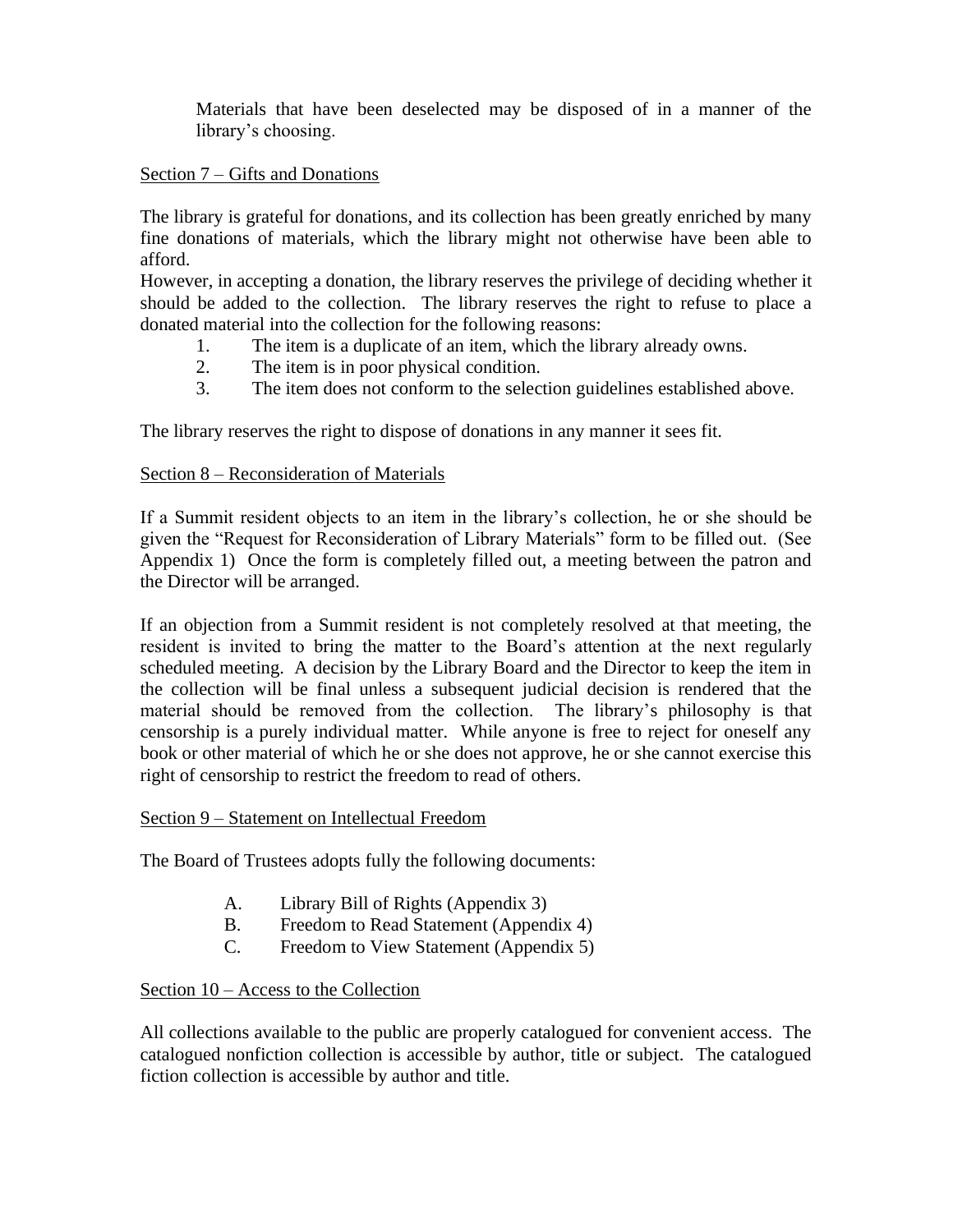The library complies with physical access standards set forth in the ADA wherever possible. When not possible, the library makes the option of homebound delivery available to its disabled patrons.

The Board of Library Trustees establishes the general policies regarding the Library's collection. The Board shall review this collection policy at least every two years as required by 75 ILC 16/30-60.

No employee may be disciplined or dismissed for the selection of Library materials when the selection is made in good faith and in accordance with this policy.

# **III: Reference Service Policy Revised 10/4/10**

Section 1 – Service

Reference service is available to all persons who reside within the jurisdictional boundaries of the Library.

- 1. Reference service is not provided in response to all forms of inquiry including but not limited to the telephone, telefaxsimile, and mail. The Library reserves the right to limit such service to Summit residents.
- 2. Reference questions, which cannot be answered with on-site resources, are referred to another agency. Such referrals are verified and/or mediated by Library staff.
- 3. The needs of the Library users are treated with respect. Names of users and the transactions, which occur between users and the reference staff, are confidential and are not discussed outside a professional context.
- 4. Reference questions are handled as received; a reference question submitted over the phone will be written down but will not take precedence over another question already being worked on.
- 5. Reference assistance is not extended to contests.
- 6. Fees paid by the Library for reference service will be passed on to the patron.
- 7. Copies of this reference policy and the ALA Statement on Professional Ethics are available for patrons.

# Section 2 – Reference Staff

- 1. Staff trained to provide reference service are available during all hours the library is open.
- 2. Staff is trained in reference interviewing techniques, reader's advisory service and in bibliographic instruction.
- 3. Staff treats all questions with equal respect.
- 4. Library staff has ready access to a working typewriter, personal computer with access to SWAN, photocopier and fax machine to assist in providing reference service.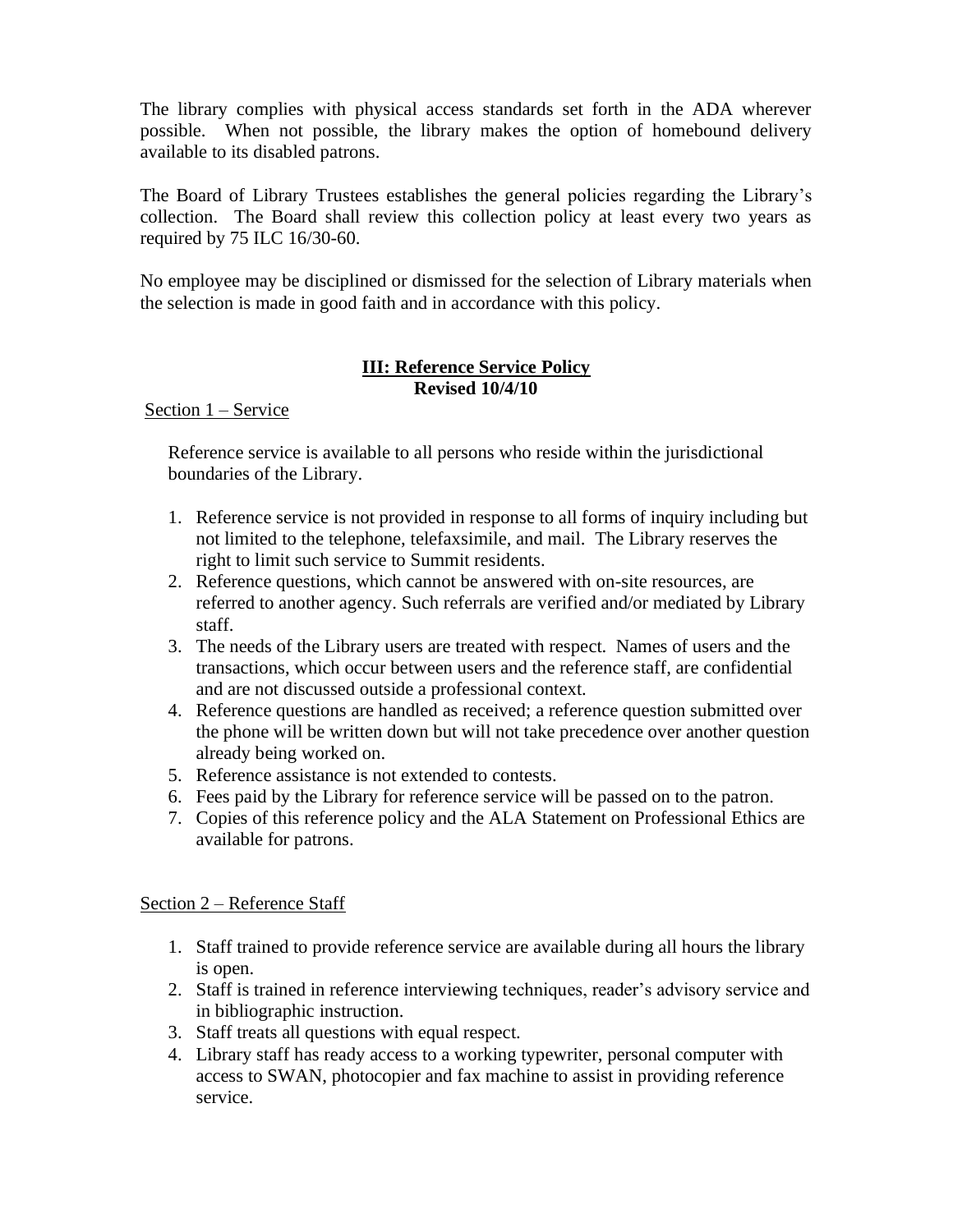5. The library adopts and adheres to the ALA Statement on Professional Ethics (See Appendix 6).

### Section 3- Reference Sources

Reference materials are available for use in the library by all persons who reside within the jurisdictional boundaries of the Library.

1. The Library maintains information about local organizations, local census information, local ordinances, codes, and maps, basic information about local, state and government officials, voter information, and information about local history and events.

#### **MEETING ROOM POLICY Revised: 4/24/19**

The Summit Public Library District has a meeting room with seating for approximately 50 persons and a smaller meeting room with a table and seating for approximately 12 persons. The primary purpose of these rooms is in support of Library functions, meetings and programs and such functions receive scheduling priority.

#### **General rules**

- 1. Requests for use of either meeting room shall be made to the Director on the application (See Appendix 2). The Director will review all applications. Any denial or use may be appealed to the Board of Trustees in writing.
- 2. Meetings should be conducted in such a manner so as not to disrupt the ability of the Library to conduct its business in a normal and orderly manner.
- 3. Groups using the meeting rooms are responsible for setting up the room to their requirements and returning equipment and furniture to their proper places upon completion of activity. Meeting rooms must be left reasonably neat, with all trash placed in the waste baskets provided. Decorations, scenery and moving of furniture is prohibited unless prior permission is given by the Director.
- 4. Alcoholic beverages are not permitted on the premises at any time.
- 5. Advertisements for meetings held in the library, but which are not library sponsored, may not be displayed in such a manner as to suggest library sponsorship.
- 6. Meetings of groups of individuals under 18 years of age must be attended by an adult sponsor who shall be held responsible for any violations of these rules and must be present at all times. All children must be under proper adult supervision at all times.
- 7. Groups using the meeting rooms are responsible for reimbursing the library for any damage that may occur.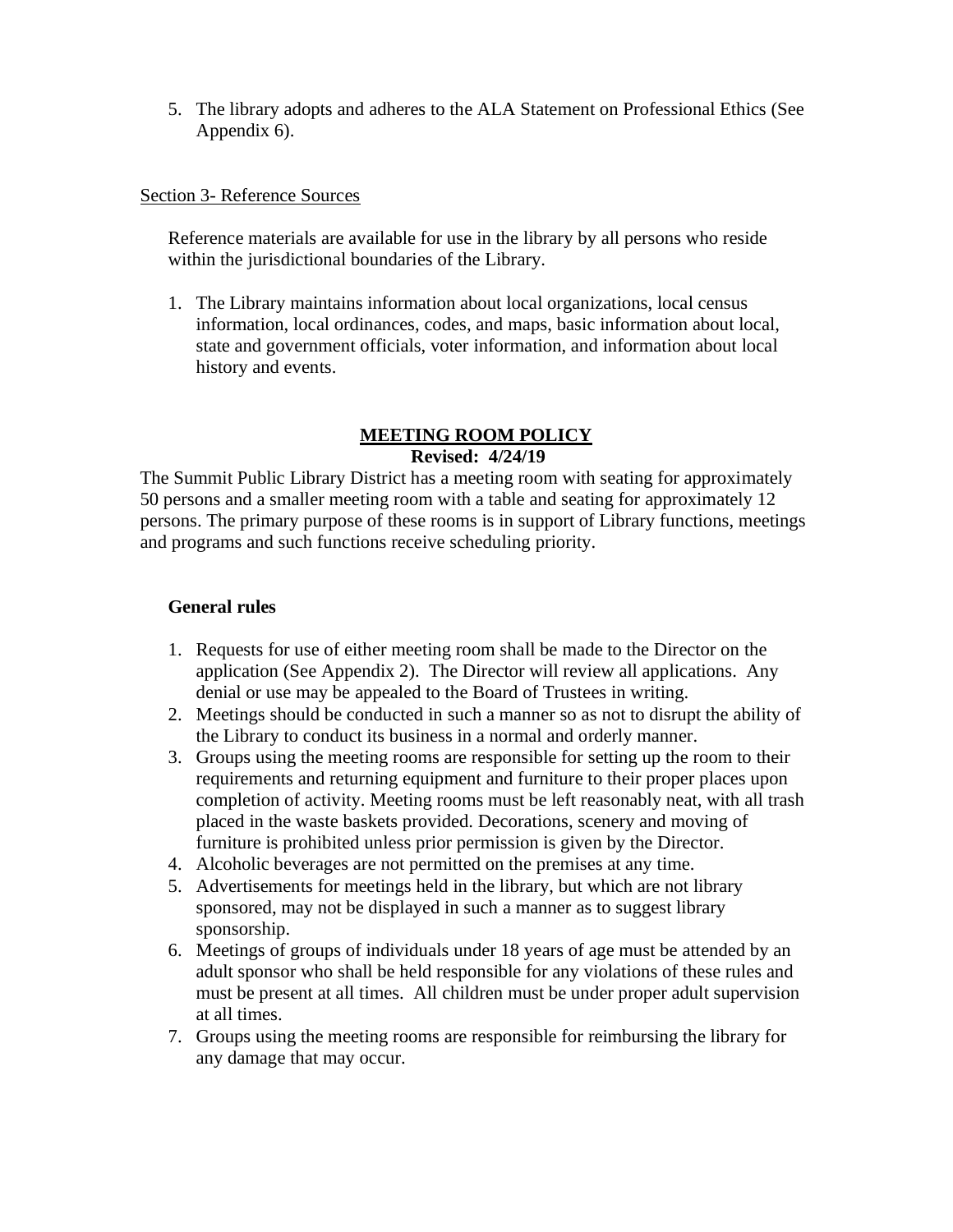- 8. Permission to use the library meeting rooms may be withheld from groups damaging the room, carpet, equipment or furniture, or causing a disturbance or any other failure to comply with these rules.
- 9. Meeting rooms are available only during hours that the library is open for general use. Meeting must end at least 15 minutes prior to the Library's closing time.
- 10. Smoking is not permitted.
- 11. Each applicant must sign an agreement holding harmless, indemnifying and agreeing to defend the Library District, its officers, agents, volunteers and employees from and against all claims, lawsuits, damages, causes of action, judgments, settlements, losses, costs and expenses, including attorney's fees, arising from injury, death, property loss, damage or theft sustained by any person or entity resulting from or related to the use of the meeting room, the Library building or its ground, including the parking lot.
- 12. As required by the Americans with Disabilities Act, special accommodations requested by a potential attendee will be provided by the sponsoring group/organization, including sign language interpreters. The meeting rooms are handicapped accessible.

## **Reservations and fees**

- 1. Applications for the use of meeting rooms must be made on the form provided.
- 2. Applications should be submitted as far in advance as possible. Reservations will not be made more than six months in advance nor less than 24 hours in advance of the date required.
- 3. Application for the use of the library facilities does not guarantee approval. Applications will be approved on a first-come, first-served basis.
- 4. Confirmation or denial of applications for reservations will be made in writing.
- 5. Applications and cancellations shall be submitted to the library director.
- 6. The Library reserves the right to cancel any reservation at any time, due to unforeseen circumstances. Authorization to use the meeting rooms is not transferable to another group or organization.
- 7. Use of the meeting rooms is free of charge for non-profit groups and organizations. For-profit groups are subject to a \$25 per hour, non-refundable fee for the use of the meeting rooms. Not-For-Profit groups will have priority over For Profit groups. Payment of the non-refundable fee is required for confirmation of the reservation.

**Restrictions**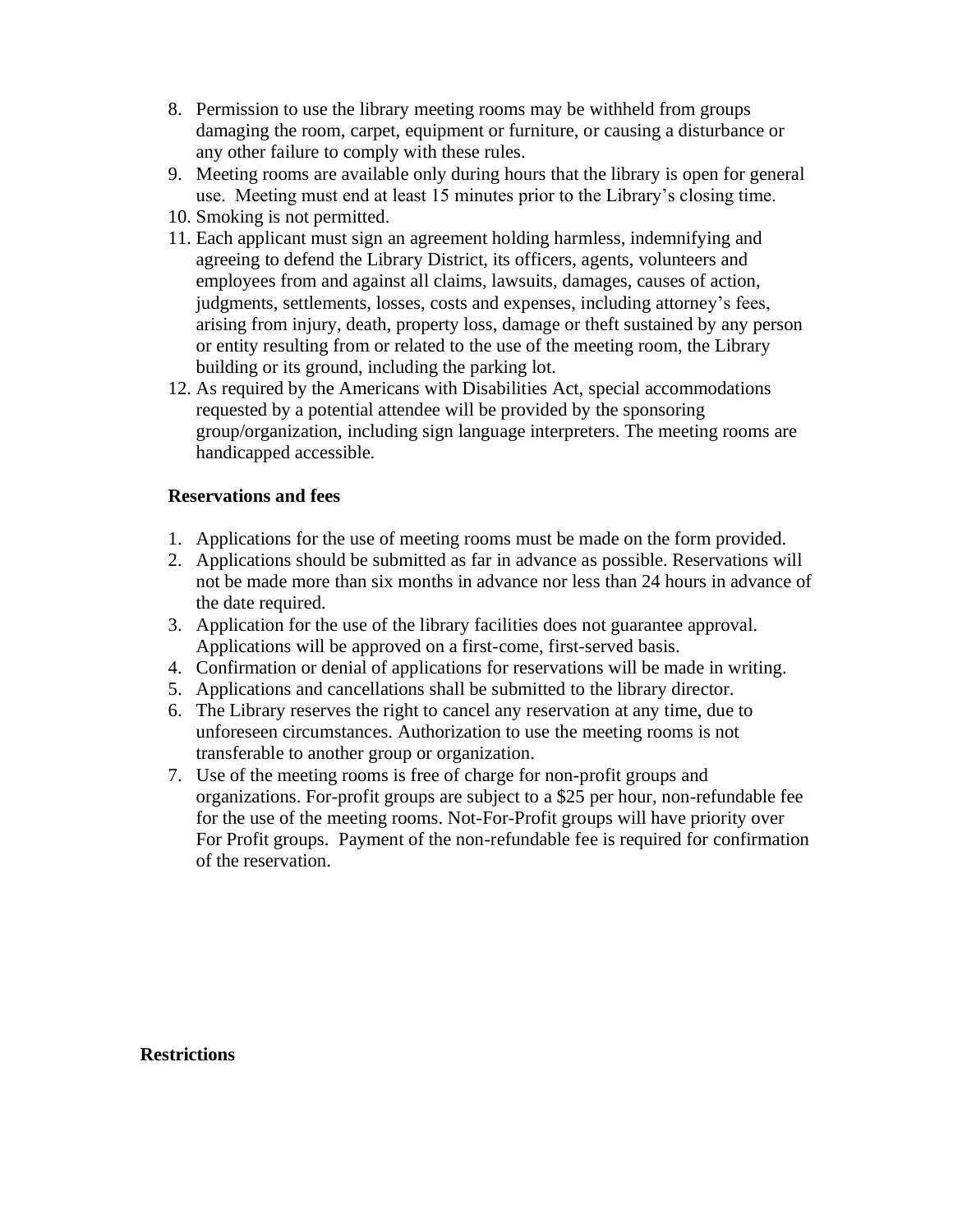- 1. Any exchange of monetary fees or sale of goods must be restricted to members of the group using the meeting room.
- 2. Meeting rooms are not available for personal social gatherings, religious services or partisan political meetings in supports of, or in opposition to, a particular candidate or candidates or in support of, or opposition to, questions of public policy to appear on an upcoming ballot.
- 3. Legal depositions, proceedings or meetings pertaining to a lawsuit or civil are not permitted.
- 4. Classes involving the use of hazardous materials are not permitted.
- 5. Gambling activities are not permitted, with the discretion of the Director.
- 6. Benefits for private individuals are not permitted.
- 7. Any use that would disrupt the operations of the Library is prohibited.
- 8. Any group that violates the Library's rules will be prohibited from using the meeting rooms.

# **V: Personnel Policy**

THIS EMPLOYMENT MANUAL IS NOT A CONTRACT AND SHOULD NOT BE CONSTRUCTED AS ONE. NOTHING IN THIS MANUAL IS INTENDED TO BE A PROMISE OR OFFER OF EMPLOYMENT OR CONTINUED EMPLOYMENT. ALL EMPLOYEES OF THE SUMMIT PUBLIC LIBRARY DISTRICT (HEREAFTER REFERRED TO AS THE "LIBRARY") ARE EMPLOYEES AT WILL. STATEMENTS OF THE BENEFITS AND/OR POLICIES IN THIS MANUAL ARE NOT INTENDED TO CONFER ANY RIGHTS OR PRIVILEGES UPON ANY EMPLOYEE, OR TO ENTITLE ANY EMPLOYEE TO BE OR REMAIN EMPLOYED BY THE LIBRARY. THE LIBRARY RESERVES THE RIGHT TO DISCIPLINE OR DISCHARGE ANY EMPLOYEE AT ANY TIME, WITH OR WITHOUT CAUSE OR NOTICE.

THIS MANUAL SUPERSEDES ANY AND ALL OTHER MANUALS AND WRITTEN OR ORAL REPRESENTATIONS CONCERNING THE NATURE OF THE EMPLOYMENT RELATIONSHIP. THE SOLE PURPOSE OF THIS POLICY IS TO PROVIDE GENERAL INFORMATION AND GUIDELINES FOR EMPLOYEES.

THE LIBRARY BOARD OF TRUSTEES RESERVES THE RIGHT, IN ITS SOLE DISCRETION, TO ALTER, MODIFY, AMEND OR DELETE ANY PROVISION CONTAINED IN THIS MANUAL WITHOUT NOTICE. THE BOARD OF TRUSTEES FURTHER RESERVES THE RIGHT TO DEVIATE FROM ANY TERM OR PROVISION OF THIS MANUAL IN ITS SOLE DISCRETION BASED ON THE FACTS OF ANY PARTICULAR SITUATION.

ANY AGREEMENTS OR ASSURANCES GOVERNING THE TERMS AND CONDITIONS OF YOUR EMPLOYMENT THAT DIFFER IN ANY WAY WITH THE PROVISIONS OF THIS MANUAL MUST BE IN WRITING AND FORMALLY ADOPTED OR APPROVED BY THE BOARD OF TRUSTEES.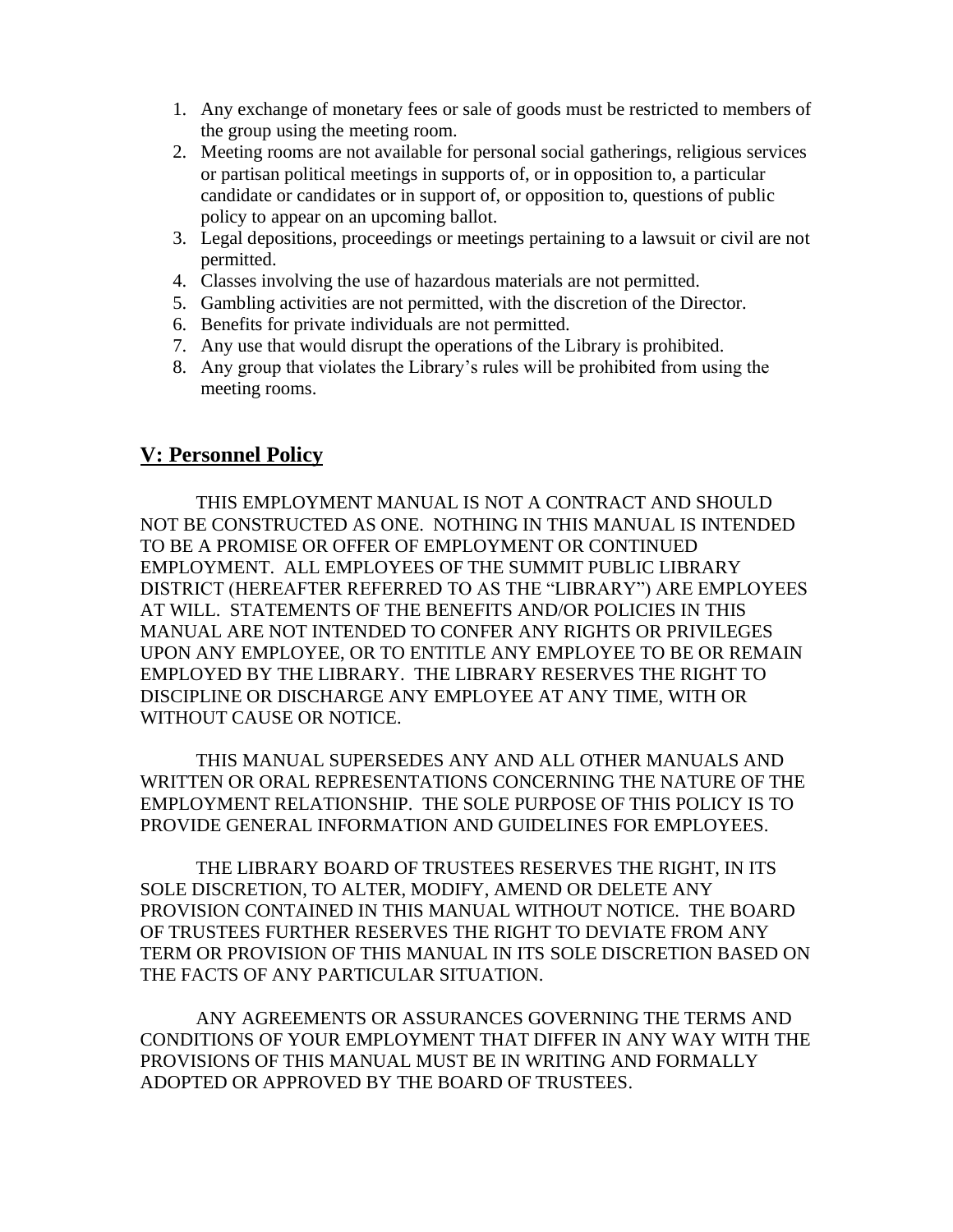#### **Introduction**

The Summit Public Library District is dedicated to providing optimal library services to the public. This manual applies to all employees of the Library.

 The Library does not discriminate on the basis of race, color, religion, national origin, sex, age, ancestry, marital status, handicap or disability, military status, unfavorable discharge from military service, arrest record, sexual orientation, or any other characteristic that is currently protected by applicable law. Job applicants and current employees are evaluated solely on ability, experience, educational background and job requirements.

#### **Revised 6/19/17**

#### **Hiring**

 The Director will submit the final applicant for hire along with proper documentation including, but not limited to, resume, interview notes, and proposed pay for board review and approval. All applicants for employment will complete an application form provided by the Library. Employment decisions will be based on oral and written inquiries, recommendations from past employers, and careful analysis of qualifications, training and experience, and the general ability of the applicant. The Library, reserves the right to make any inquiry allowed by laws that it deems necessary, however, no medical inquiry or examination will be made until after a conditional offer of employment has been made. Once a conditional offer is made, an applicant may be required to furnish evidence of physical and mental fitness to perform the duties of the position, and a medical examination, including mental or psychological, may be required. The Library shall be responsible for selecting the examining physicians and or clinics and shall be responsible for all medical expenses relating to any such examination.

#### **Standards of Conduct**

 The Library is a public service agency, and we succeed or fail based on how we are perceived by the public. Therefore, every employee is expected to display courtesy and good manners towards members of the public and other employees. Employees are also expected to abide by the rules of conduct established for patrons (outlined in the Library's brochure). Employees should also comply with the standards set up in the Reference Service for answering requests for information from the public.

**Sexual Harassment**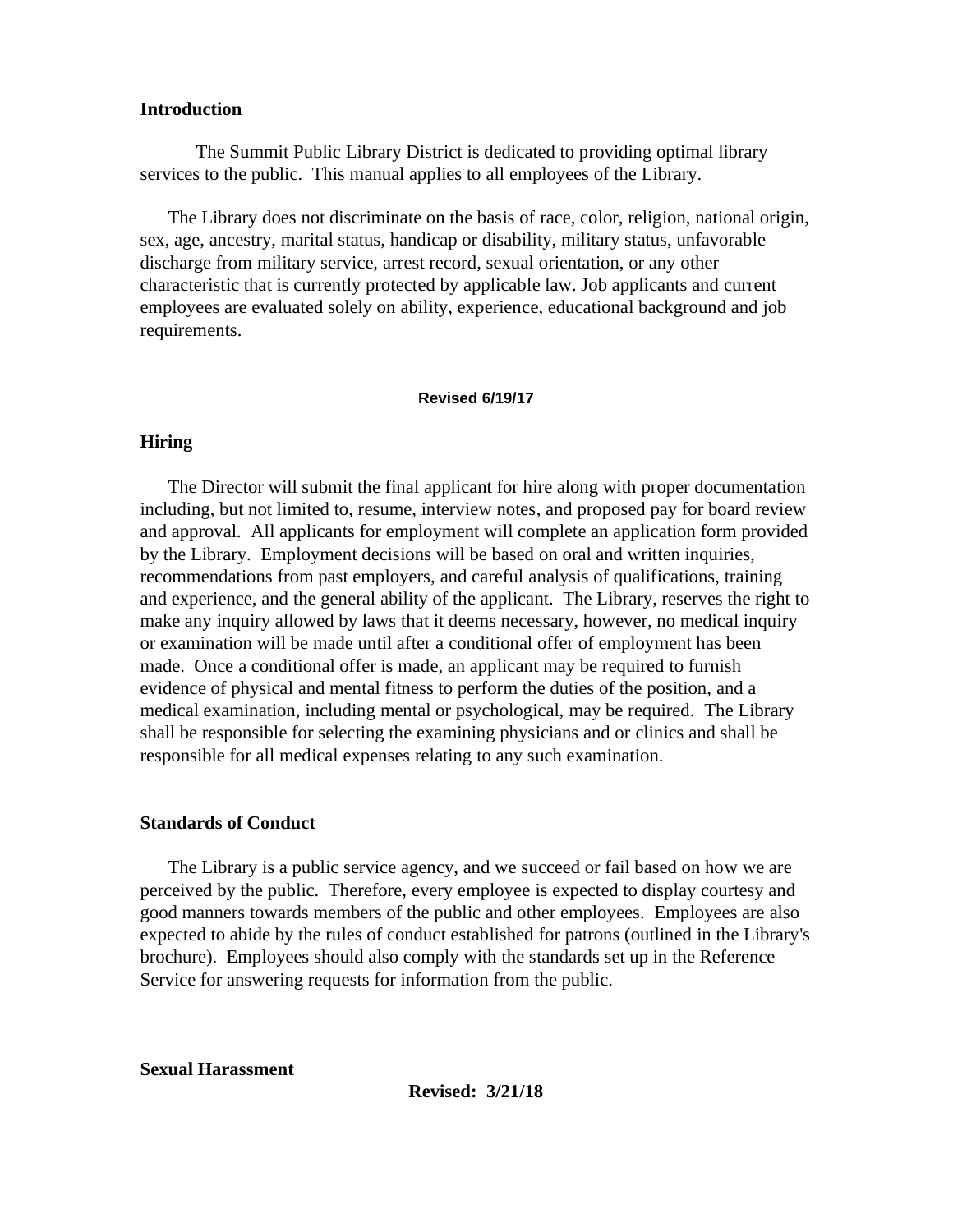Sexual harassment is illegal and will not be tolerated. Library employees shall not engage in sexual harassment.

 "Sexual harassment" means any unwelcome sexual advances or requests for sexual favors or any conduct of a sexual nature when (1) submission to such conduct is made either explicitly or implicitly a term or condition of an individual's employment, (2) submission to or rejection of such conduct by an individual is used as the basis for employment decisions affecting such individual, or (3) such conduct has the purpose or effect of substantially interfering with an individual's work performance or creating an intimidating, hostile, or offensive working environment.

 It can include, for example, unwelcome sexual advances, displaying materials that are sexual in nature, or engaging in sexually suggestive jokes or comments.

 Any employee who believes that he or she is being sexually harassed, or who believes he or she has witnessed sexual harassment, as defined above, should promptly take the following steps:

 1. Any incident of sexual harassment must be reported by the complainant as quickly as possible. Complaints should be submitted in writing to the Director. Direct contact to the Board of Trustees may be made should the complaint involve actions or inactions by the Director. All reports and investigative procedures shall be conducted with discretion in an effort to protect the privacy of the individuals involved and to maintain confidentiality.

2. All complaints of sexual harassment will be investigated and a response will be made to the complainant within thirty (30) days of the date upon which the written complaint is received.

3. The Director may take immediate actions to eliminate further harassment. A finding that an employee has engaged in sexual harassment will result in disciplinary action up to and including dismissal.

4. No one making a complaint in good faith will be retaliated against by the Library even if the complaint is not substantiated. Any employee who retaliates against another for reporting harassment, assisting in making a complaint, cooperating in an investigation of harassment, or otherwise engaging in conduct protected by the Illinois Whistleblower Act will be subject to disciplinary action up to and including dismissal. Victims and witnesses are encouraged to come forward.

NOTE: False or frivolous complaints refer to cases in which the accuser is using a sexual harassment complaint to accomplish some end other than stopping sexual harassment. Given the seriousness of the consequences for the accused, a false or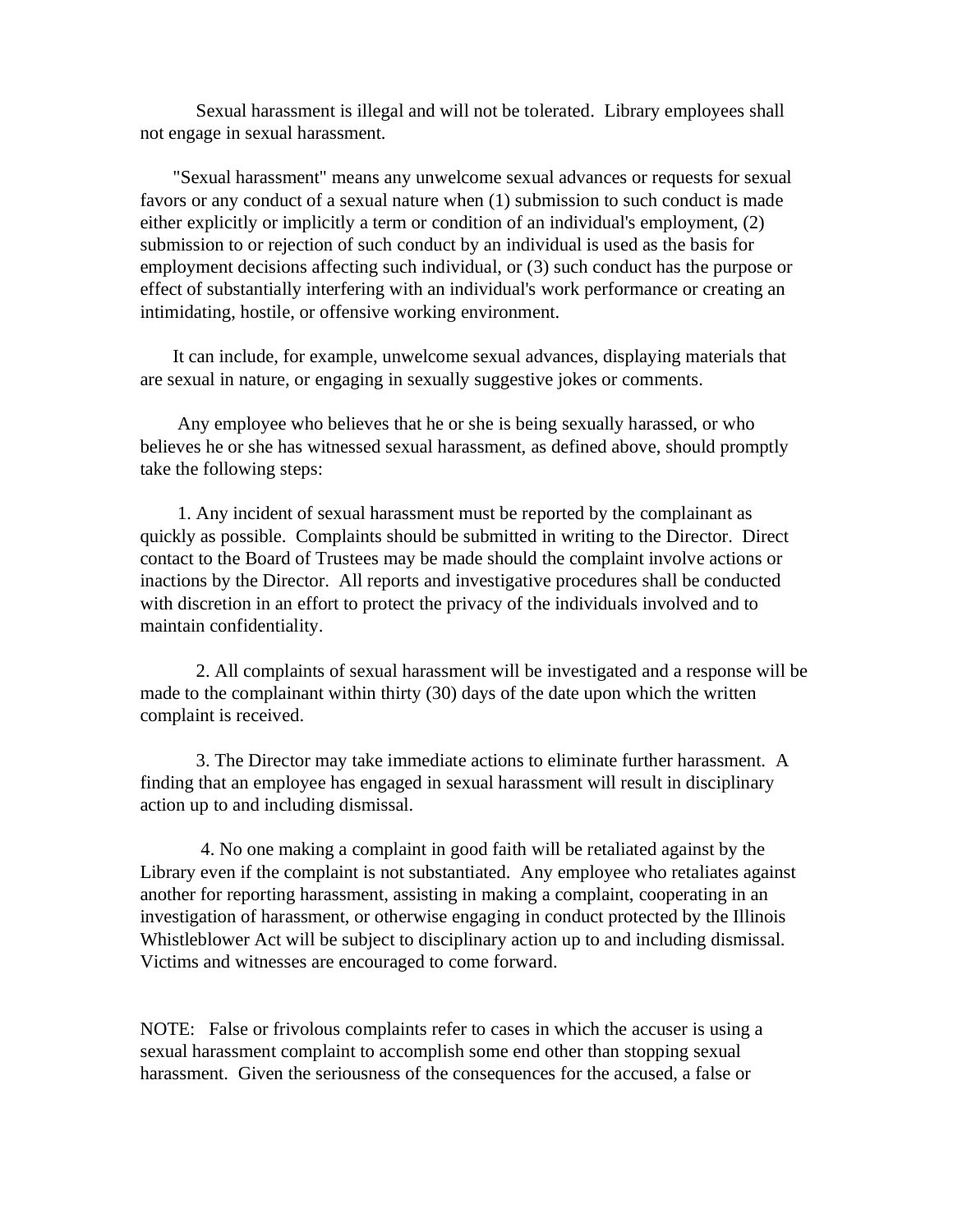frivolous charge is a severe offense that can result in disciplinary action up to and including dismissal.

It is hoped that most sexual harassment complaints and incident can be resolved through the Library's internal complaint process. However, sexual harassment complaints can be filed with the Illinois Department of Human Rights within 180 days of the harassment or the Equal Employment Opportunity Commission within 300 days of the harassment. Contact information for those agencies is set forth below:

The Illinois Department of Human Rights James R. Thompson Center 100 West Randolph, Suite 10-100 Chicago, Illinois 60601 Phone: 312-814-6200 TTY: 312-740-3953

EEOC 500 West Madison Street, Suite 2800 Chicago, Illinois 60601 Phone: 1-800-669-3362 TTY: 312-869-8001

### **Job Descriptions**

 The following job descriptions are intended to be general descriptions of categories of duties. Employees may be required to perform tasks that are not specifically mentioned in a job description. All employees are expected to perform any duty assigned to them' in a spirit of teamwork and cooperation. No employee should consider there descriptions an absolute limitation on his or her responsibilities.

Circulation Desk Clerk - Job Description: Perform tasks suitable to the daily operation of the circulation and technical services departments to include primarily: shelving, shelf reading, check out and check in of circulating materials, fine calculation and collection, processing of magazines and newspapers, entering items into bibliographic database (card catalog or computer file), creating and renewing borrower cards, processing interlibrary loan requests, keeping statistics and answering basic information requests. Performs additional duties required. This position reports to the Circulation Supervisor. Job requirements include: ability to reach shelving in all areas of the collection; ability to lift items weighing up to 50 pounds; willingness to learn new technologies; regular and predictable attendance; ability to deal with members of the public (of all ages) and staff in a pleasant and courteous manner. Some janitorial work may be required. Additional duties may be assigned as required.

Criteria for pay above regular scale: Spanish speaker.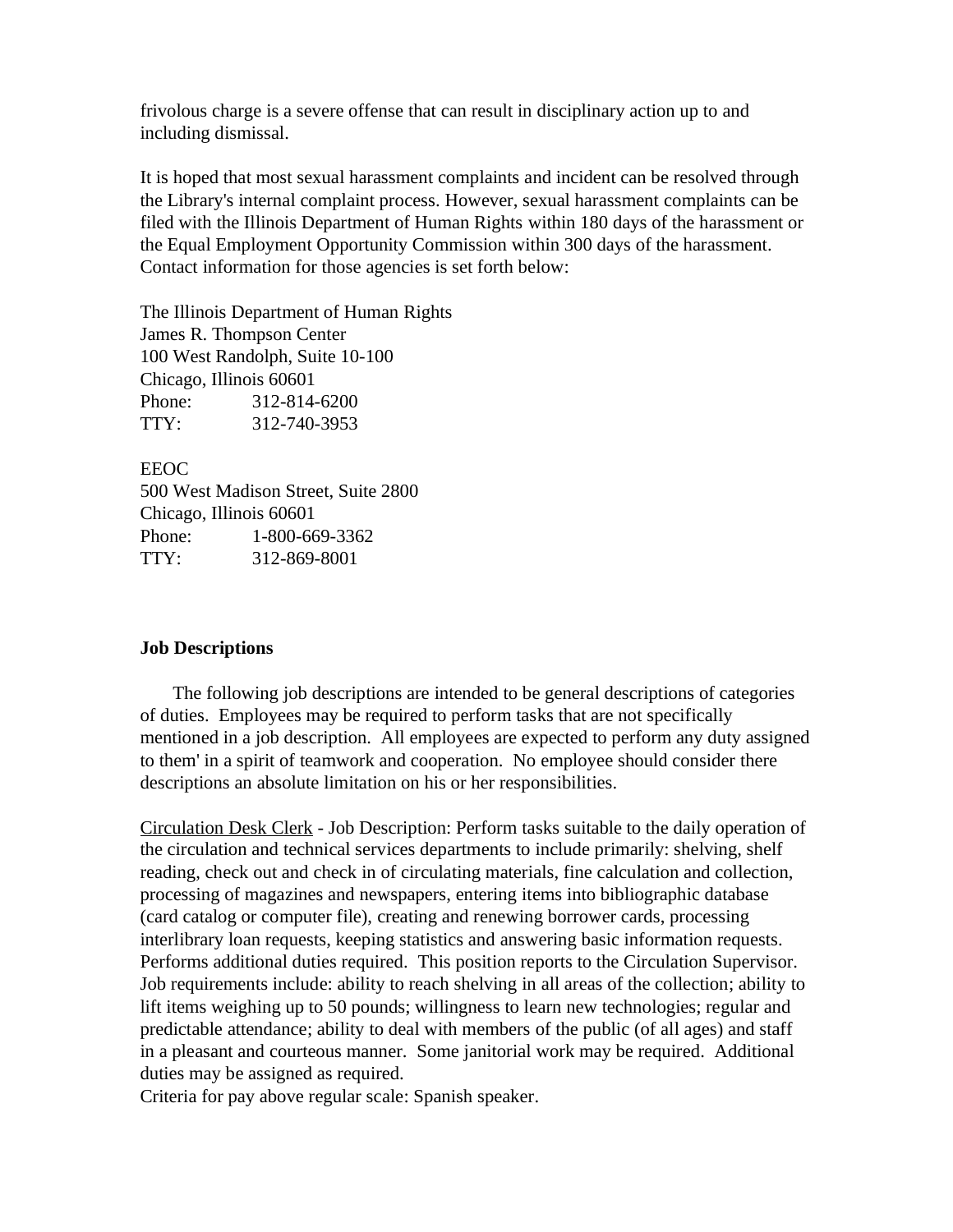Head of Circulation Services - Job Description: Performs tasks suitable to the supervision of the daily operation of the library, primarily consisting of: training clerical staff, assigning, monitoring and coordinating work performed by clerical staff, preparing statistical reports as required by the Director; overseeing operation of the circulation desk; handling patron queries, assisting in daily operation. This position reports directly to the Director. Job Requirements: demonstrated ability in supervision and all areas of circulation/technical services departments; willingness to learn new technologies; regular and predictable attendance; ability to deal with members of the public (of all ages) and staff in a pleasant and courteous manner. Additional duties may be assigned as required.

Youth Services Assistant – Job Description: Performs tasks suitable to the supervision of the daily operation of the Youth Services area. Duties include assistance in planning and carrying out programming activities for youth including story times, summer reading programs and others; handling patron queries; preparing statistical reports as required by the Director; assisting Director with selection of Youth Services materials; assisting in daily operation of circulation/technical services departments. Also performs additional duties as required. This position reports directly to the Youth Services Supervisor. Job Requirements: LTA or equivalent education. Fluency in the English language, both written and spoken; willingness to learn new technologies; ability to deal with members of the public (of all ages) and staff in a pleasant and courteous manner.

Program Coordinator – Job Description: Responsible for developing, preparing and conducting programs. Duties include: Developing programs for adults, presenting programs to groups of adults, representing the library at community event, maintaining statistics, research grants. Perform other duties as assigned. The Director supervises this position. Qualifications: LTA or 1-3 years of management experience.

Assistant Director – Performs tasks suitable to the administration of the library as follows: submits orders for library materials, handles outgoing mail and orders library supplies, maintains files, and prepares minutes for the monthly Board meetings. Performs tasks suitable to the daily operations of the library as follows: provides reference service, processes interlibrary loans, and provides assistance to other members of library staff as needed in all areas. Additional duties may be assigned as required. This position reports directly to the Director. Qualifications: 1-3 years management experience. Job Requirements: Willing to learn new technologies and methods, regular and predictable attendance, ability to deal with all members of the public and staff in a pleasant and courteous manner.

Youth Services Supervisor – Job Description: Performs tasks suitable to the supervision of the daily operation of the Youth Services area. This position reports directly to the Director. Qualifications: 1-3 years management experience.

General Supervisor – Job Description: Performs tasks suitable to the supervision of the daily operation of the library. Serves as manager in the absence of the Director. This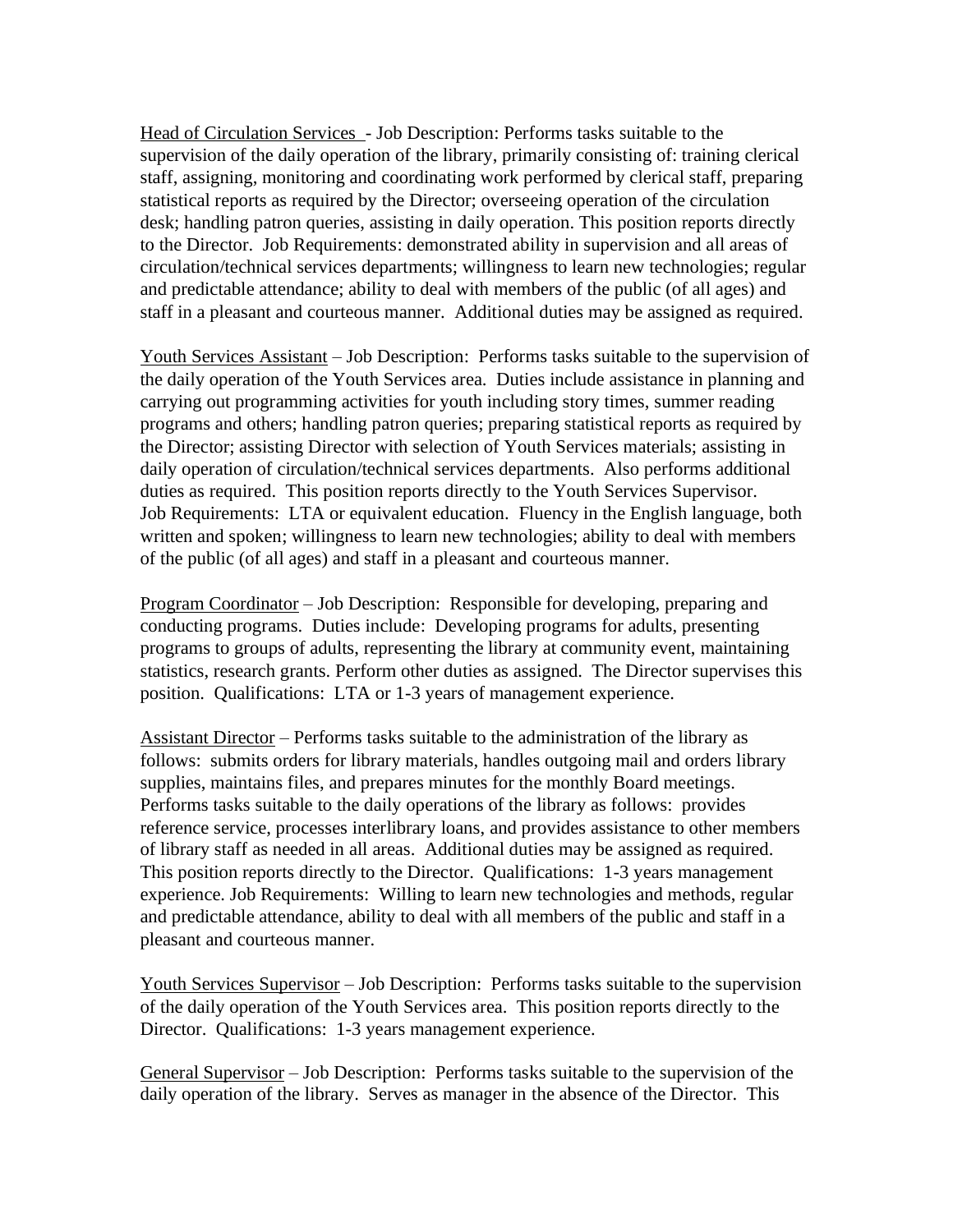position reports directly to the Director. Qualifications: LTA or 1-3 years management experience. Job Requirements: Demonstrated ability in supervision and management; willingness to learn new technologies; ability to deal with members of the public (of all ages) and staff in a pleasant and courteous manner.

## **Salary Schedules:**

The Board of Library Trustees sets the salary schedule, after consultation with the Library Director. The schedules may be modified. Raises will be determined annually based on employee job performance and merit.

# **Pay Periods**

The library issues payroll checks bi-weekly.

## **Work Schedules**

Full-Time (37.5 hrs/wk.)

Positions include Director, Assistant Director, and Reference Librarian

Part-Time Permanent

(20-37) hrs/wk

Positions include Youth Services Supervisor, Circulation Supervisor, Circulation Clerk, and Youth Services Assistant.

Part-Time Casual

(1-19 hrs/wk)

Positions include Youth Services Supervisor, Circulation Supervisor, Circulation Clerk, and Youth Services Assistant.

### Seasonal

(1-37 hrs/wk)

Positions include Youth Services Supervisor, Circulation Supervisor, Circulation Clerk, and Youth Services Assistant

- 1. Monthly work schedules shall be prepared and posted prior to the beginning of each calendar month.
- 2. Requests for days off must be submitted in writing to the Director before the schedule is made up.
- 3. If an employee cannot work his or her scheduled hours, he or she must notify the Director as far in advanced as possible. If necessary, he/she can call the Director. Advanced notice is essential to ensure that all shifts are fully covered. Under no circumstances should an employee simply fail to show up for a scheduled work period. Failure to do so may result in the following disciplinary actions:
	- a. First offense, verbal warning
	- b. Second offense, written warning
	- c. Third offense, dismissal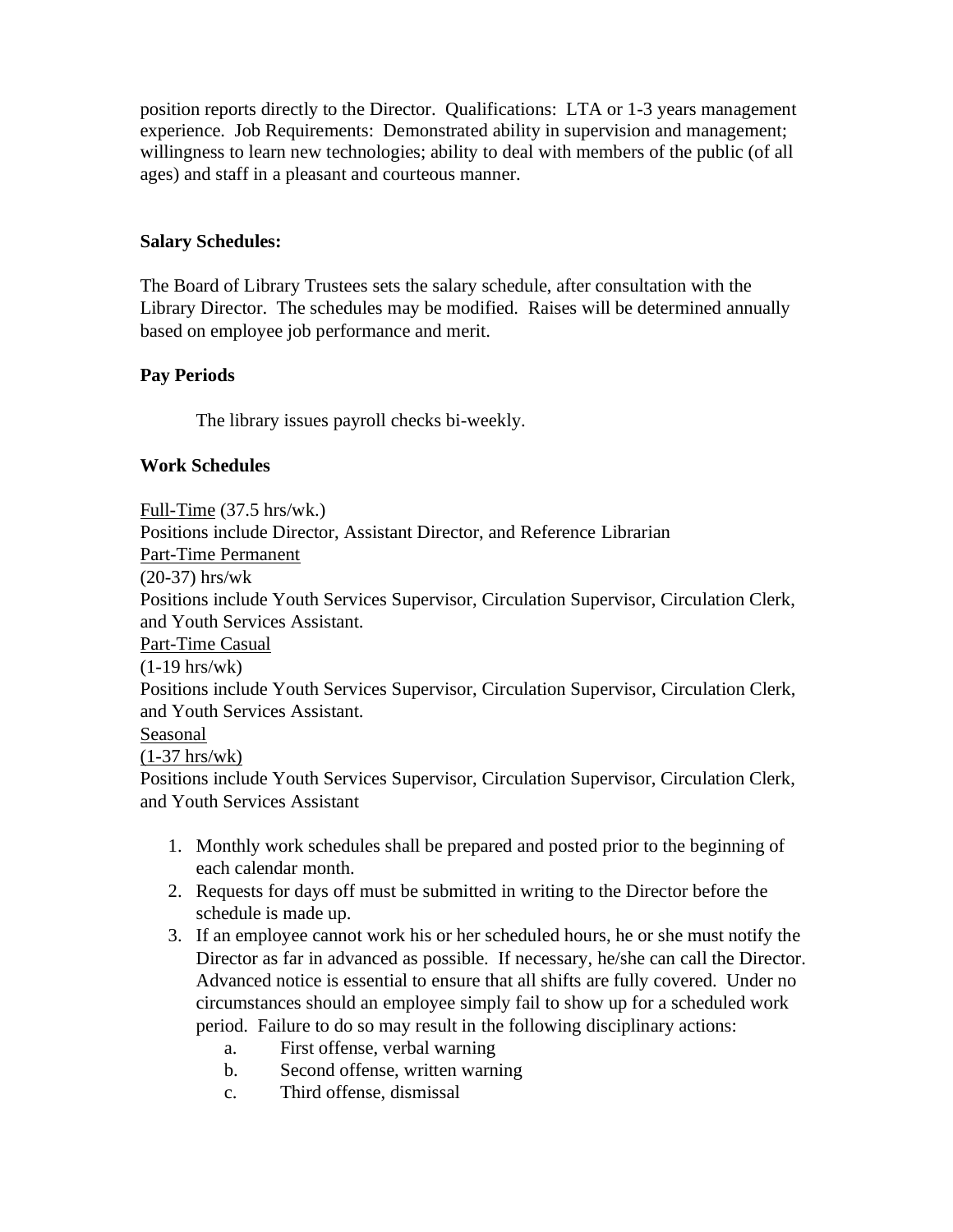4. Employees should carefully check each new schedule upon completion. If an employee has requested time off, which does not appear on the completed schedule, that employee should notify the Director as soon as possible of the error (within a week of the schedule being posted). Otherwise, the employee is expected to work the assigned hours.

# **Benefits and Privileges**

## **Full Time Workers Only:**

### Vacation

Vacations are to be granted in accordance with the salary schedule in effect for each current year. The rate of vacation pay shall equal the employee's workweek times the weeks vacation earned based on the rate of pay at the time of vacation.

Vacations are to be taken within one year of being earned and are not to be carried over from one year to the next.

Extended vacation time, without pay, may be granted according to the Director's discretion.

Vacation schedules shall be made by the Director after giving due consideration to the needs of the Library and the desires of the personnel. If there is a conflict with the choice of vacation period, seniority shall be the determining factor.

The Director shall receive 15 working days after one year and 20 working days after two years and thereafter. The Assistant Librarian shall receive 10 working days after one year, and 15 days after two years.

Personnel who leave the employ of the Library shall be entitled to pay for earned, but unused vacation time.

### Sick Leave

Leave with pay for illness shall be earned at the rate of one day for each month of employment and shall accumulate as earned to maximum of sixty days. Sick days cannot be earned when already on sick leave.

Leave with pay shall be granted for actual illness only and shall not be granted for the prevention of illness or rest.

The Library may require a doctor's certificate to verify the need for sick leave. A doctor's certificate permitting the employee to return to work may be required of any employee who uses sick leave. Accumulated sick days will not be reimbursed upon leaving employment of the Library.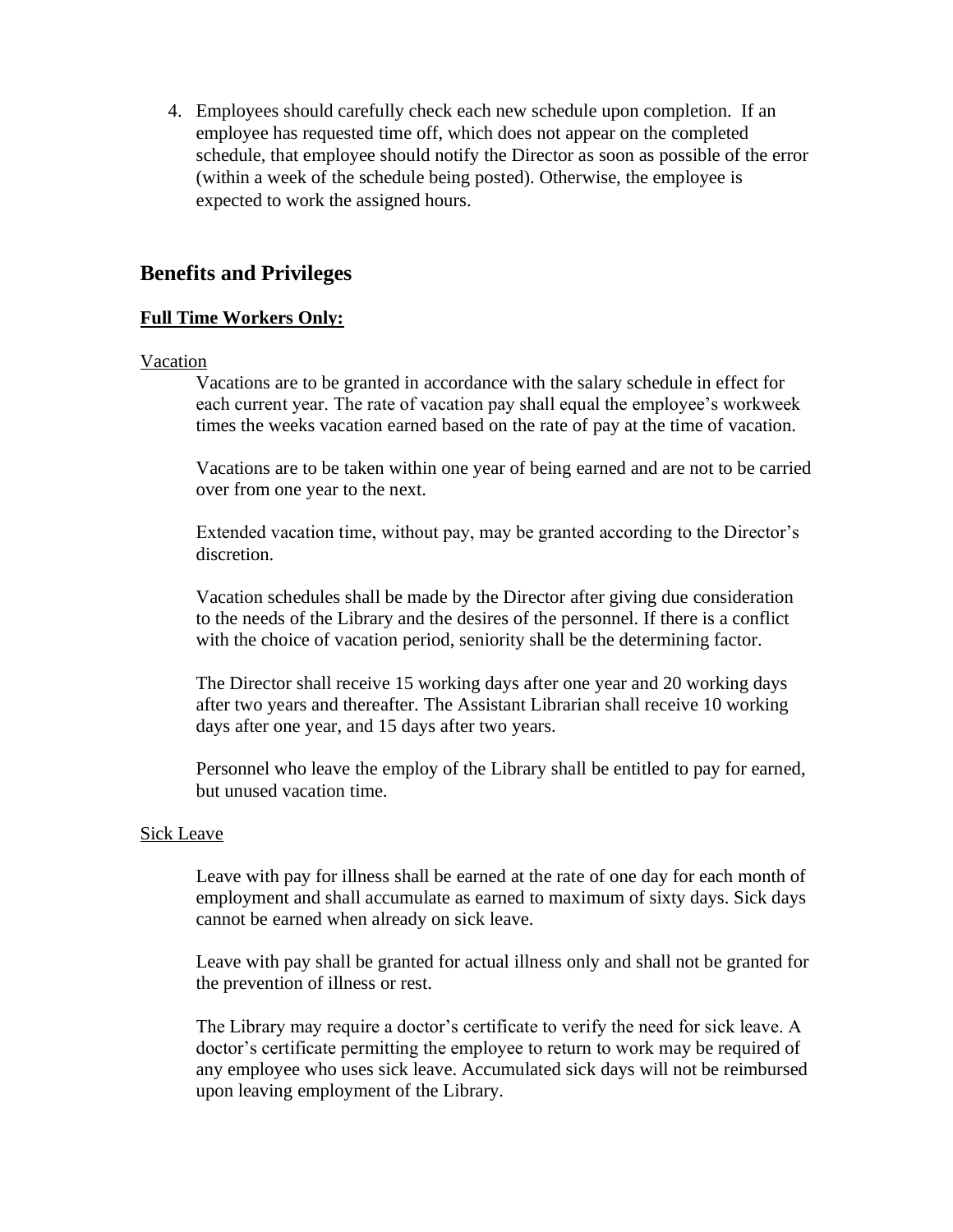The Library may require a doctor's certificate to verify the need for limited work duties due to illness or sickness in general, per the Library Director's approval.

#### Paid Holidays

Full-time employees shall be paid for any holiday in which the Library is closed and the employee would normally have worked. The employee will be reimbursed for the normal hours they would have worked at the rate of pay they normally would have been paid for those hours.

#### Health/Life Insurance

Full-time employees shall have the option of participating in the selected health/life policies currently being offered by the Board of Trustees. Additional information about these policies and participation terms is available from the Director.

#### **All Employees:**

The Library may require a doctor's certificate to verify the need for limited work duties due to illness or sickness in general, per the Library Directors approval.

#### FICA and IMRF:

Retirement benefits for eligible employees shall be under the Illinois Municipal Retirement Fund (IMRF) and Federal Insurance Contributions Act (FICA). Fulltime workers may participate in these programs from the beginning of hire. FICA withdrawals will be made from the employees as mandated by law. Part-time employees who are employed in a position normally requiring performance of duty for 600 hours or more in a 12-month period will participate in the IMRF.

#### Jury Duty

If an employee is required to serve as a juror, the library shall pay the regular salary of the individual provided that any net fees or compensation from such service by such employee be turned over to the Library, after deducting non reimbursed cost of public transportation. If the jury exceeds the employee's regular pay, the employee will be able to keep the difference. $<sup>1</sup>$ </sup>

1 Note that paid leave is not required by law for jury duty. You can allow for paid leave, but only unpaid leave is required.

#### Compassionate Leave

Full-time employees shall be entitled to three days' absence with pay for attendance at the funerals of immediate blood relatives (parent, child, sibling, spouse, grandparents, grandchildren) and in-laws.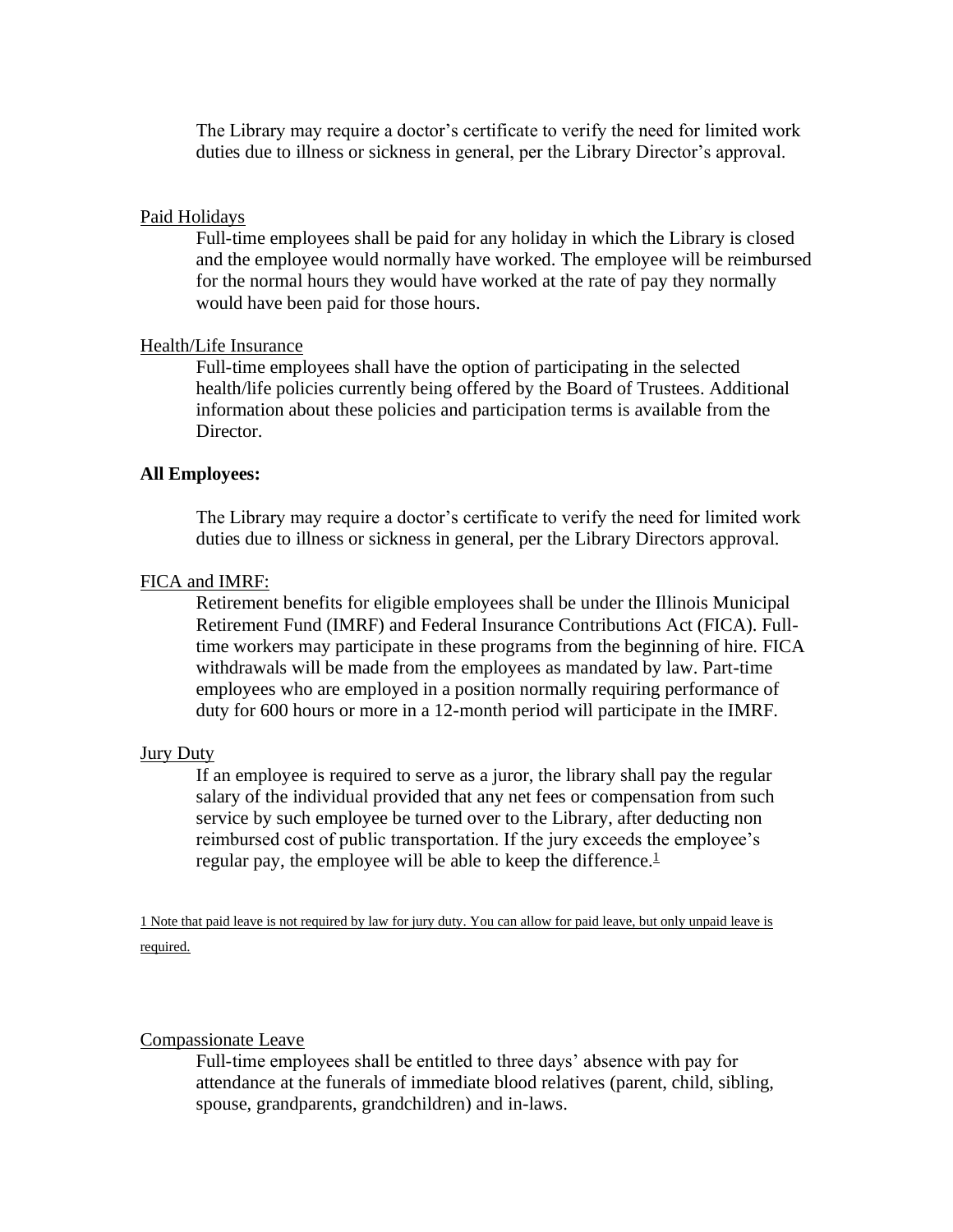#### Work Breaks

A paid relief period of fifteen (15) minutes is allowed during each continuous work period of four (4) hours. A lunch period of thirty (30) minutes is allows during each continuous work period of seven (7) or more hours. If the lunch period is taken within the building, the employee does not have to punch out on the time clock. However, if the employee leaves the building, he or she must punch out on the time clock.

### Holidays

The Library will be closed on the following days: New Year's Day; Christmas Day; Good Friday, Memorial Day, July 4<sup>th</sup>, Labor Day, Easter Sunday, Thanksgiving Day, and Mother's Day.

### Staff Development

- 1) Staff members, for their own development, and for the benefit of the Library, should participate in workshops, Library Conferences, other professional meetings, and visit other libraries. All staff members are required to attend reference workshops as outlined by the MLS Reference Policy.
- 2) Staff members shall be reimbursed for mileage and registration fees incurred in attending any activity mentioned in paragraph 1.

#### Misc. Benefits

The following may be considered as benefits of working at the library:

- Extended loan periods for items without local holds.
- Waiver of fines for overdue items belonging to the Library.

- Issues of local use library card for employees residing in unserved areas, however, staff members are expected to comply with circulation limits and rules such as item limits (videos) and usage of Library resource (such as computers). Free photocopying is not a privilege.

### **Revised 6/19/17**

#### **Evaluation and Pay Raises**

Employee evaluations will be conducted annually. At this time, the employee's performance will be evaluated according to specific criteria. A copy of this evaluation will be given to the employee and discussed at the evaluation. Any comments by the employee will be entered onto the copy kept in the employee's file. Decisions about salary raises will be made at this time according to the pay schedule outlined above, pending approval by the Library Board, by April's board meeting.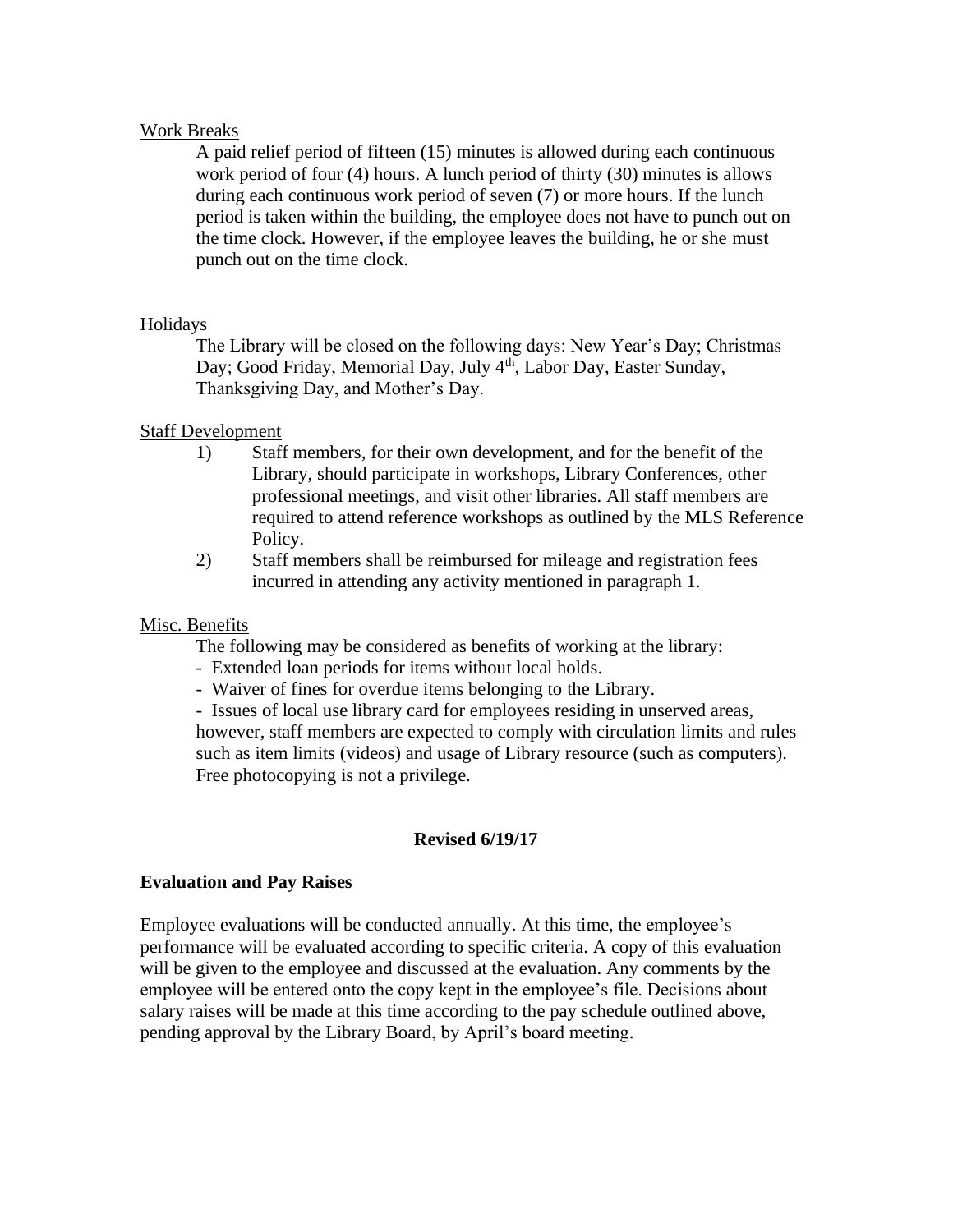## **Grievances**

All staff grievances should be presented to the Library Director. If satisfaction is not obtained, the grievance may be presented in writing to the Library Board of Trustees, and the employee may request a meeting with the Board at its next regularly scheduled meeting, if desired.

## **Dismissal**

All employees of the Library are employees at will. This means that they can be terminated at any time or for any reason.

# **Americans with Disabilities Act**

The Library shall not discriminate against a qualified individual with a disability because of the disability in regard to job application procedures, the hiring, advancement, or discharge of employees, employee compensation, job training, or other terms, conditions, and privileges of employment. The Library Director will serve as the Library's ADA coordinator.

Family and Medical Leave Act

Eligible employees may take up to a total of 12 work weeks of unpaid leave during any 12-month period for any one or more of the following reasons:

- 1. The birth of the employee's son or daughter, and to care for the newborn child;
- 2. The placement with the employee of a son or daughter for adoption or foster care, and to care for the newly placed child;
- 3. To care for the employee's spouse, son, daughter, or parent with a serious health condition; and
- 4. Because of a serious health condition that makes the employee unable to perform one or more of the essential functions of his/her job.
- 5. Any "qualifying exigency" arising out of the fact that the spouse, child or parent of the employee is on active duty, or has been notified of an impending call or order to active duty, in the Armed Forces in support of a contingency operation.

Additionally, an eligible employee who is the spouse, child, parent or next of kin of a covered service member shall be entitled to a total of twenty-six (26) workweeks of leave during a single twelve (12) month period to care for the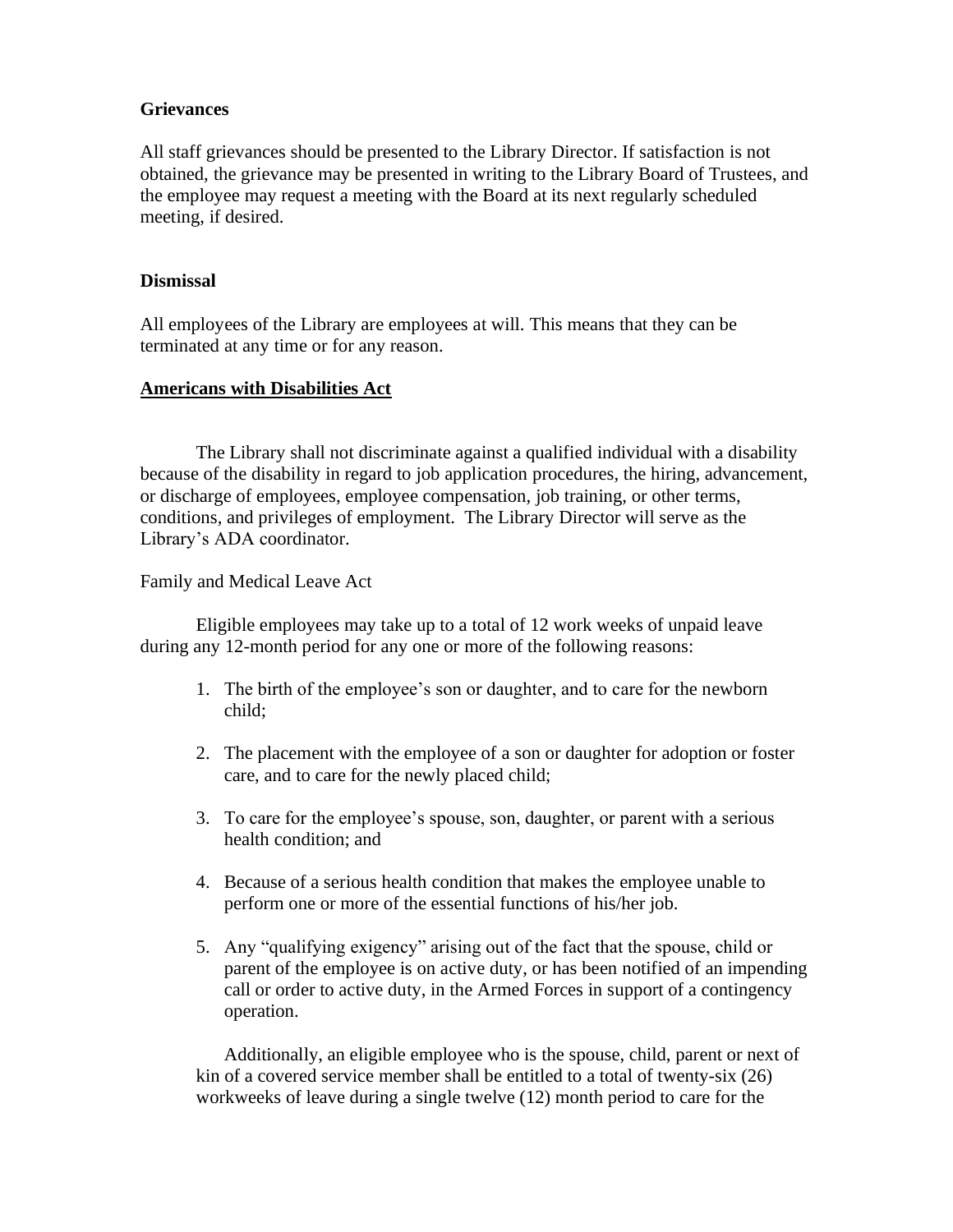covered service member. However, the combined total of any leave taken pursuant to this paragraph and leave taken pursuant to paragraph 5 above may not exceed twenty-six (26) months. Spouses both employed by the Library shall be limited to an aggregate of twenty-six (26) weeks of leave in the single twelve (12) month period.

An eligible employee is any employee who has been employed by the Library for at least 12 months (need not be consecutive) and has been employed for at least 1,250 hours of service during the 12-month period immediately preceding the commencement of the leave.

The 12-month period in which the 12-week leave entitlement occurs shall be a rolling 12-month period measured backward from the date an employee uses any Family and Medical Leave Act (FMLA) leave. Thus, each time an employee takes FMLA leave, the remaining leave entitlement would be any balance of the 12 weeks which has not been used during the immediately preceding 12 months.

For the purpose of this policy, a "serious health condition" entitling an employee to FMLA leave means an illness, injury, impairment, or physical or mental condition that involves:

- 1. Inpatient care (i.e., an overnight stay) in the hospital, hospice, or residential medical care facility, including any period of incapacity, or any subsequent treatment in connection with such inpatient care;
- 2. A period of incapacity requiring absence from work, school, or other regular daily activities of more than 3 consecutive calendar days that also involves continuing treatment by a health care provider; or
- 3. Continuing treatment for any period of incapacity due to :
	- a. pregnancy
	- b. prenatal care
	- c. a chronic serious health condition
	- d. a permanent of long-term condition for which treatment may not be effective

For the purpose of this policy:

"Qualifying Exigencies," as defined by Federal regulations, means and includes (1) short-notice deployment; (2) qualifying military events and related activities; (3) childcare and school activities; (4) financial and legal arrangements; (5) counseling; (6) rest and recuperation; and (7) post-deployment activities.

"ACTIVE DUTY" means duty under a call or order to active duty by any of the Armed Forces of the National Guard or Reserves under federal law.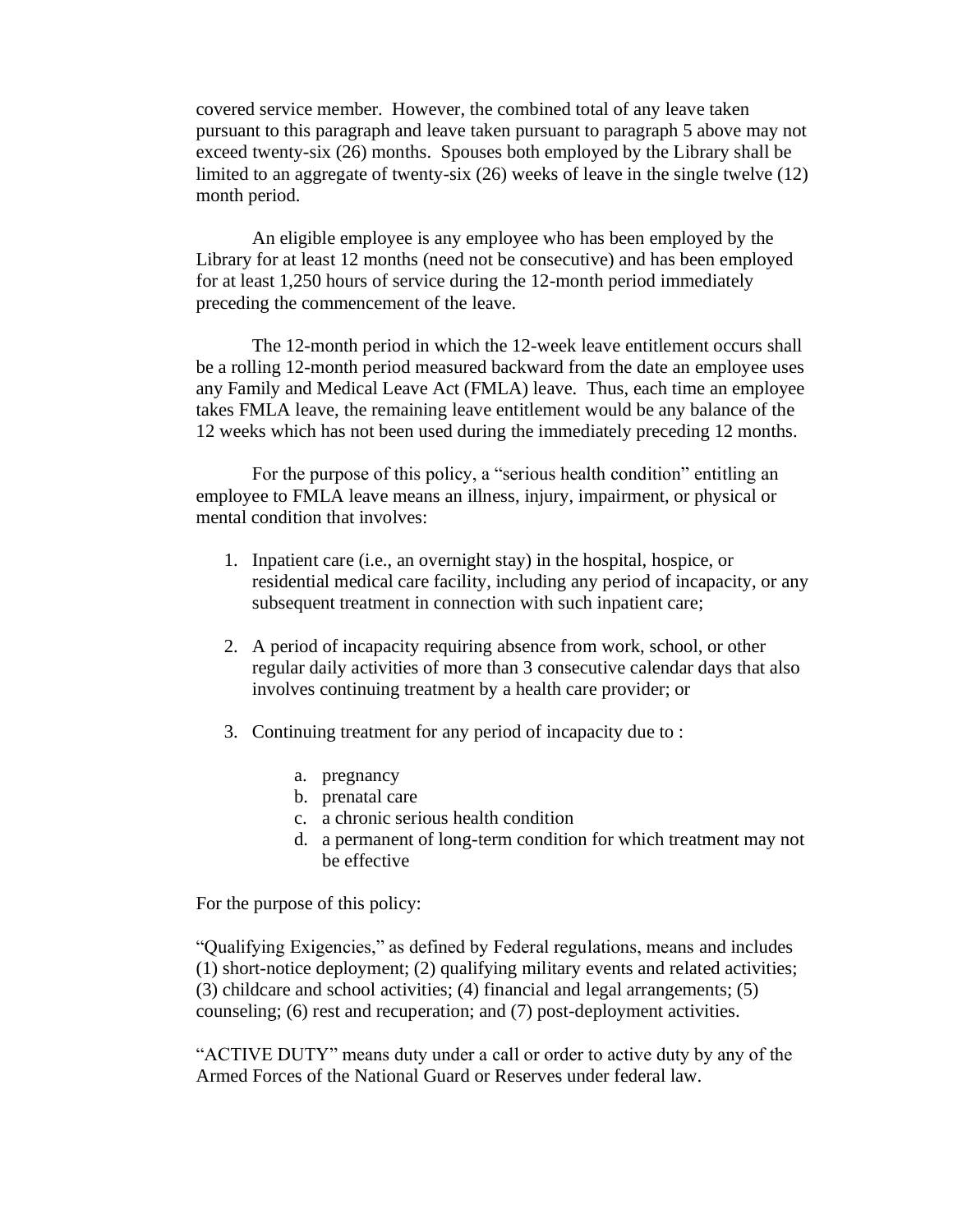"CONTINGENCY OPERATION" means a military operation as provided under 10 USC 101(a)(13) that (a) is designated by the Secretary of Defense as an operation in which members of the Armed Forces are or may become involved in military actions, operations or hostilities against an enemy of the United States or against opposing military force, or (b) results in the call or order to, or retention on, active duty members of the Armed Forces under federal law during a ware or during a national emergency declared by the President or Congress.

COVERED SERVICE MEMBER means a member of the Armed Forces, including a member of the National Guard or Reserves, who is undergoing medical treatment, recuperation or therapy, is otherwise in outpatient status, or is otherwise on the temporary disability retired list, for a serious injury or illness.

Family or medical leave may be taken intermittently or on a reduced leave schedule when medically necessary. Leave may not be taken intermittently or on a reduced leave schedule because of the birth or placement of a child for adoption of foster care, unless the mother of the child has a serious health condition. Leave may not be taken in increments of less than one hour. Employees needing intermittent leave or leave on a reduced leave schedule must attempt to schedule the leave so as not to disrupt the operations of the Library. Certification of the medical necessity of intermittent leave or leave on a reduced leave schedule may be required.

Health/dental/life insurance shall be maintained for the duration of the leave for those employees with coverage under the Library's plan. The terms and conditions of health/dental/life insurance coverage, including any applicable premium contribution by the employee, shall remain the same during family or medical leave. Employees on leave must make timely payment of any employee portion of the insurance premium. If an employee's premium payment is more than 30 days late, coverage may be dropped 15 days after written notice to the employee. Illinois Municipal Retirement Fund rules apply for contributions to IMRF during leave.

Employees failing to return to work after expiration of family or medical leave shall be responsible for reimbursement of the Library's share of health/dental/life insurance premiums to the Library for any period of unpaid leave, unless the reason the employee does not return to work is due to:

- 1. The continuation or onset of a serious health condition of the employee or the employee's immediate family member which would entitle the employee to leave under this policy; or
- 2. Other circumstances beyond the control of the employee.

A request for family medical leave should be made 30 days in advance, when the need for the leave is foreseeable. Such requests should be made to the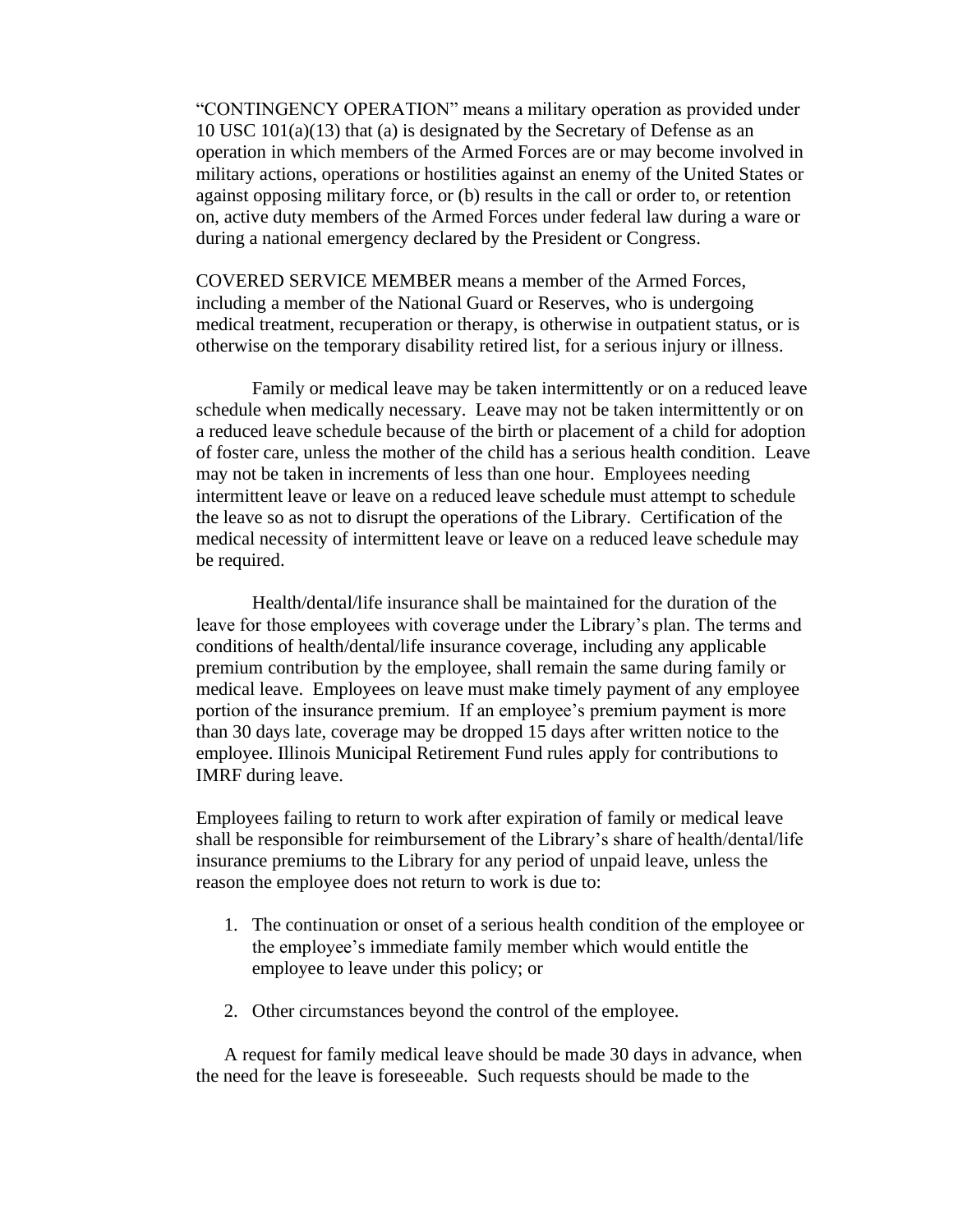Director. In the case of the Director, the request would be made to the Board of Library Trustees.

When unforeseen events occur that require family or medical leave, employees must give notice to their department head as soon as practical, but not later than as required by the Library's usual policies for call in an absence. Employees on family and medical leave shall report their status and intent to return to work to their immediate supervisor at least once every two weeks.

When medical leave was granted due to an employee's own serious health condition, the employee must obtain and present, at the employee's expense, certification from the employee's health care provider that the employee is able to resume work at the time the employee seeks reinstatement. Second and third opinions with respect to any medical certification may be sought by the Library at its expense. The health care provider for any such second or third opinions shall be designated by the Library.

Eligible employees who have any accrued paid vacation, sick leave, or personal leave must substitute all such available paid leave as part of the 12 weeks of FMLA leave. Upon exhaustion of all qualifying accrued paid leave that is substituted for FMLA leave, any remaining portion of FMLA leave shall be unpaid.

Vacation and sick days do not continue to accrue during family or medical leave. Holiday pay will be provided if the holiday falls within the period of the employee's substituted paid leave. Otherwise, no holiday pay will be paid during family or medical leave.

Employees taking family or medical leave shall be restored to their previous or to an equivalent position in accordance with the Family and Medical Leave Act.

### **Victim's Economic Security and Safety Act**

The Library shall grant leave up to 12 weeks of unpaid leave for eligible employees in accordance with the Victim's Economic Security and Safety Act.

#### **Drug-Free Workplace Policy Revised: 5/16/11**

The Summit Public Library District is committed to providing a safe work environment and to fostering the well-being and health of its employees. That commitment is jeopardized when any Summit Library employee illegally uses drugs on the job, comes to work under the influence, or possesses, distributes or sells drugs in the workplace. Therefore, the Library has established the following policy: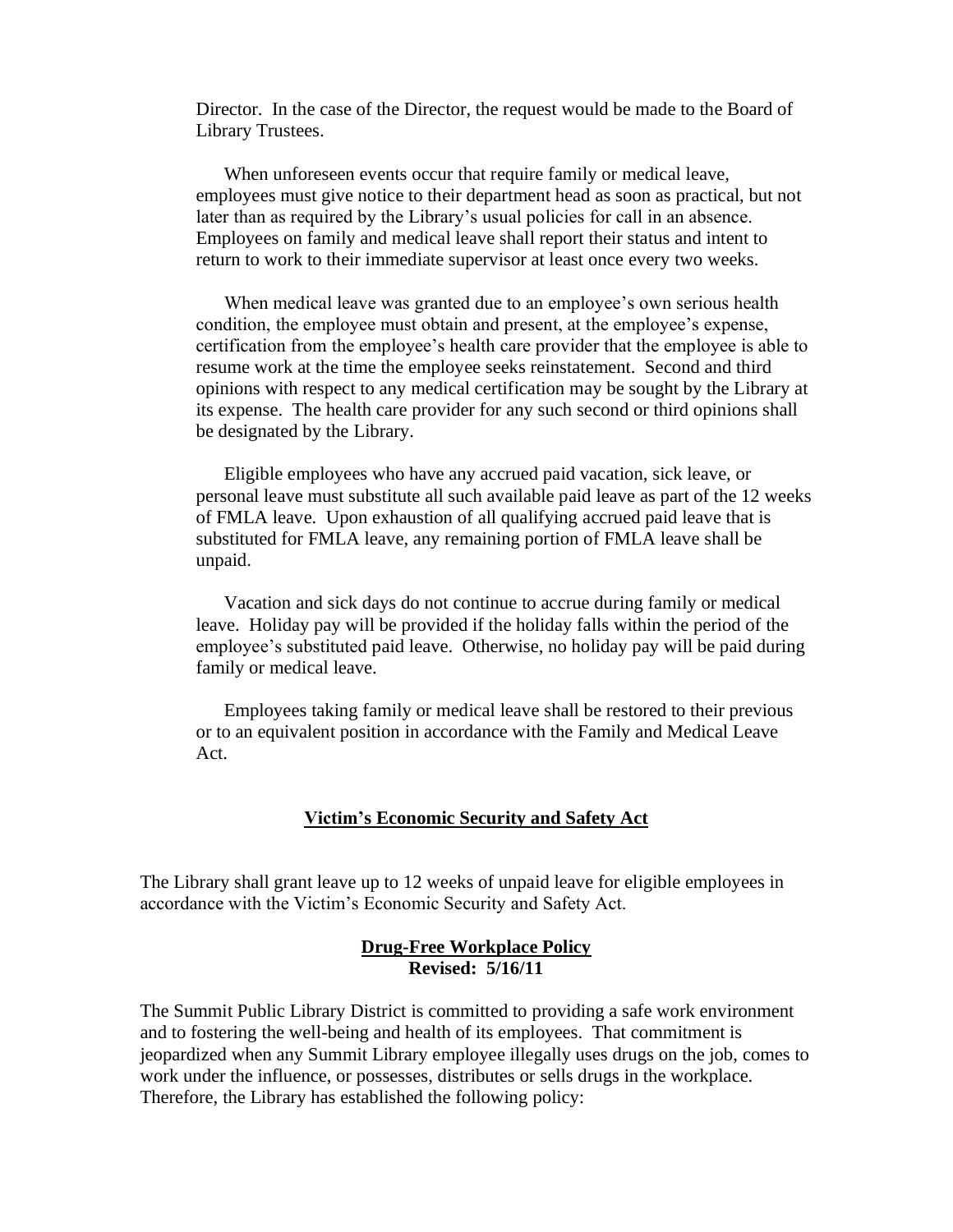- a. It is a violation of Library policy for any employee to posses, sell, trade, or offer for sale illegal drugs or otherwise engage in the illegal use of drugs on the job.
- b. It is a violation of Library policy for anyone to report to work under the influence of illegal drugs.
- c. It is a violation of the Library policy for anyone to use prescription drugs illegally. (However, nothing in this policy precludes the appropriate use of legally prescribed medications)
- d. Violations of this policy are subject to disciplinary action up to and including termination.

It is the responsibility of the Director to counsel employees whenever they see changes in performance or behavior that suggest an employee has a drug problem. Although it is not the Director's job to diagnose personal problems, the Director should encourage such employees to seek help and advise them about available resources for getting help. Everyone shares responsibility for maintaining a safe work environment and co-workers should encourage anyone who may have a drug problem to seek help.

The goal of this policy is to balance our respect for individuals with the need to maintain a safe, productive and drug-free environment. The intent of this policy is to offer a helping hand to those who need it, while sending a clear message that the illegal use of drugs is incompatible with employment at the Summit Public Library District.

As a condition of employment, employees must abide by the terms of this policy and must notify the Library in writing of any conviction of a violation of a criminal drug statute occurring in the workplace no later than five calendar days after such conviction.

# **Acknowledgment**

I hereby acknowledge that I received a copy of the foregoing Summit Public Library District Personnel Manual dated effective \_\_\_\_\_\_\_\_\_\_\_\_\_\_\_\_\_\_\_\_\_\_\_\_\_\_\_\_\_\_\_ describing my employment with the Library. I have read and I understand the policies and statements contained in this manual, and I am fully aware of their legal significance. I understand and agree that this manual supersedes and revokes any and all prior personnel manuals and policies. I understand that this manual is not a contract, that my employment with the Library is not for any specified duration, and that I am an employee at will who may be disciplined or discharged at any time, with or without cause or notice. I understand that no employee or agent of the Summit Public Library District has any authority to enter into any agreement contrary to any of the provisions in the foregoing manual.

\_\_\_\_\_\_\_\_\_\_\_\_\_\_\_\_\_\_\_\_\_\_ \_\_\_\_\_\_\_\_\_\_\_\_\_\_\_\_\_\_\_\_\_\_\_\_\_\_\_\_\_\_\_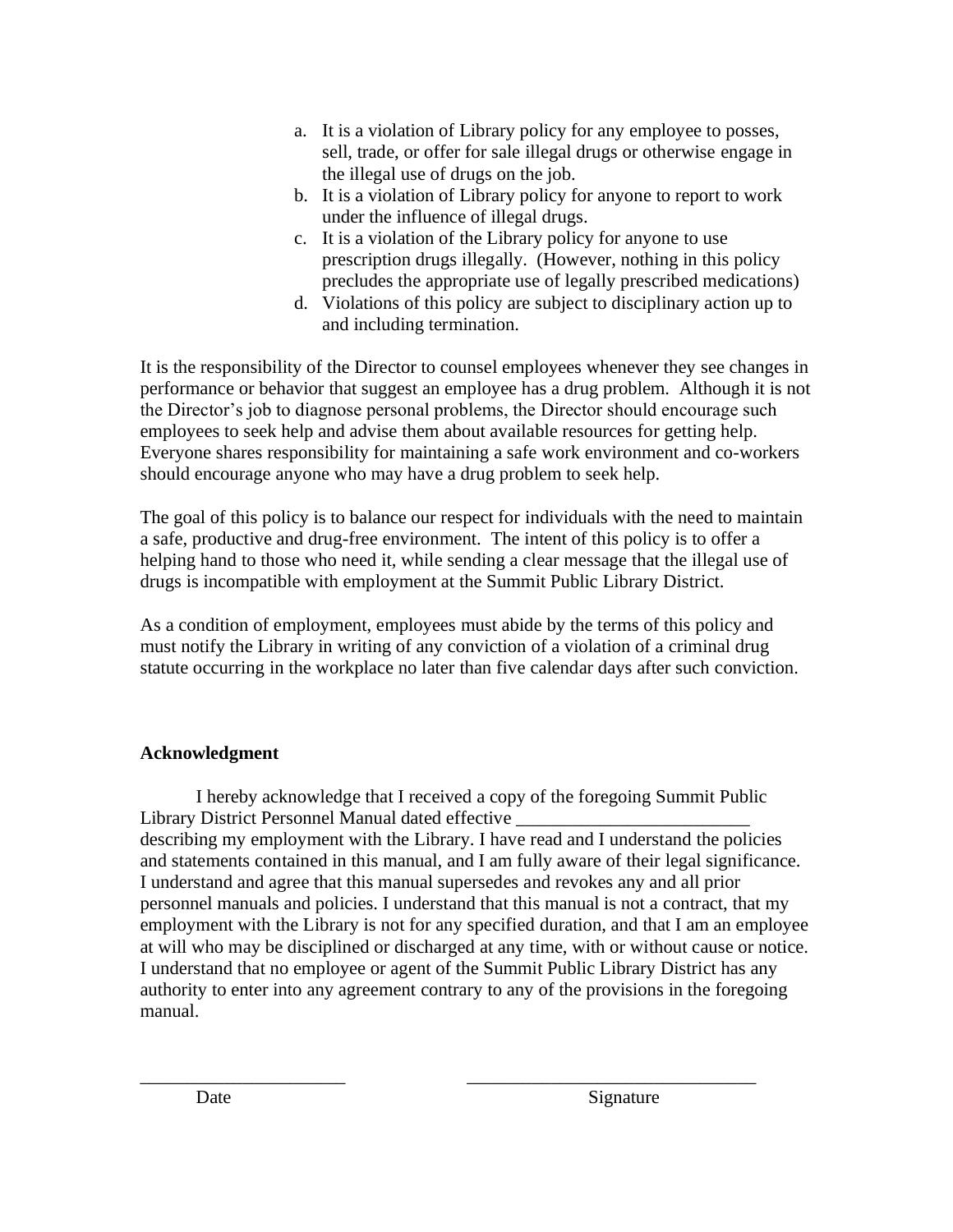\_\_\_\_\_\_\_\_\_\_\_\_\_\_\_\_\_\_\_\_\_\_\_\_\_\_\_\_\_ Name

# **VI: Volunteer Policy**

### **Standards**

The volunteer fills out the same application form, and is subject to the same examination of references, as any other applicant.

The volunteer follows all the standards of behavior and policies that any other employee observes. The volunteer must fulfill the duties and be present at those times agreed upon between the volunteer and the administration of the library. The volunteer informs the administration before an absence.

The volunteer keeps information about the patrons and other employees confidential.

## Duties

Specific duties are negotiated between the volunteer and the administration.

### **Advantages**

The volunteer without a library card good in the library system as well as a volunteer with such a card enjoys the same privileges as a Board Member or other employee. Free photocopying is not a privilege.

The Director is happy to provide the volunteer with an appropriate letter of reference.

### Evaluation

The volunteer receives regular verbal input from the administration concerning performance of duties.

### **Termination**

The Director reserves the right to terminate a volunteer's services.

# **Community Service Workers – Guidelines for Acceptance**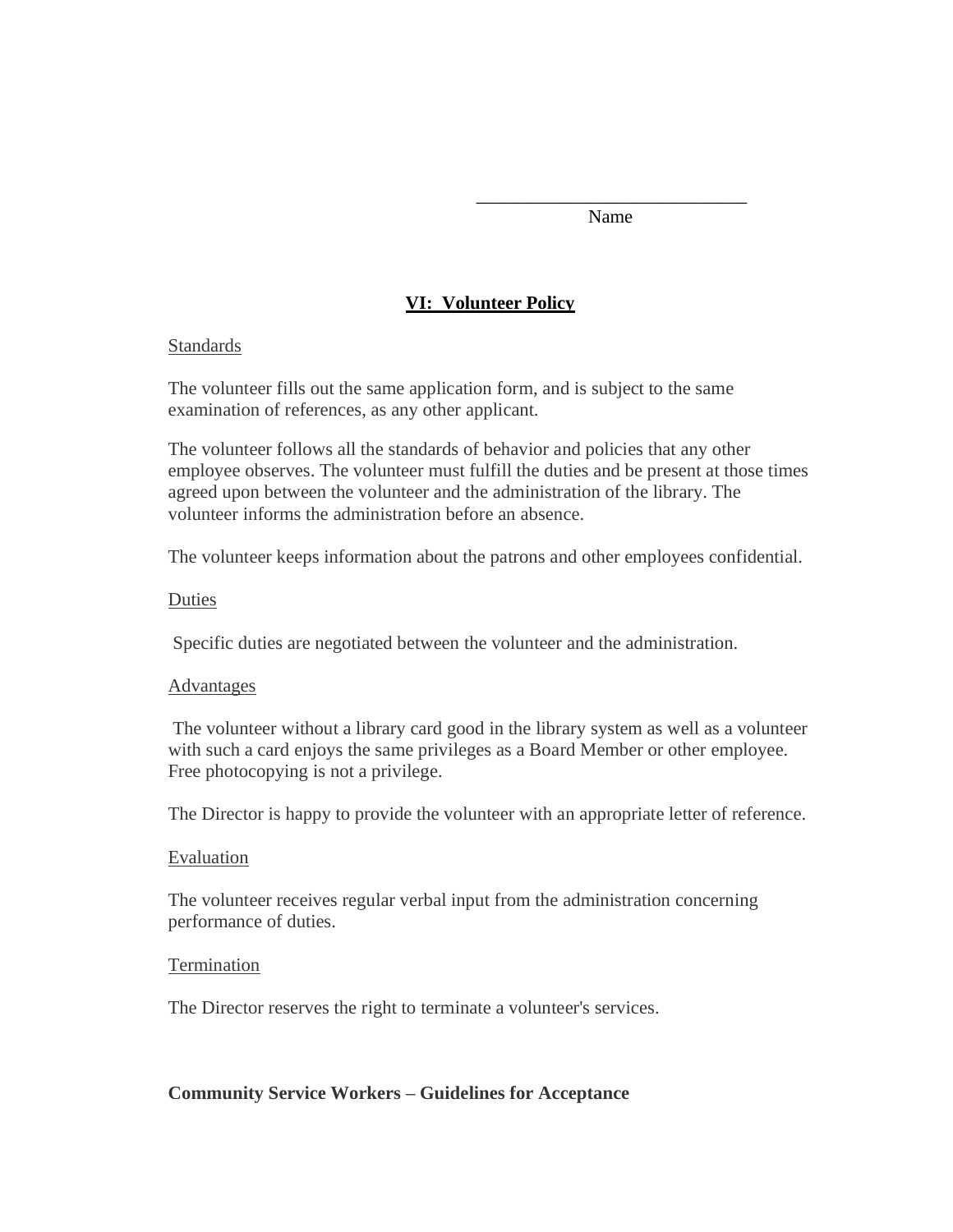Due to security concerns, court ordered community service is not accepted at Summit Public Library.

# **VII: Public Access to Electronic Information Networks**

## Section 1 – Electronic Networks and the Library's Mission

Libraries make it possible for citizens to have access to the information they need to make informed decisions. As a member of the Illinois Library and Information Network (ILLINET), the Summit Public Library District (hereafter referred to as SPLD) is committed to networking which represents good public policy by maximizing the use of the resources of all types of libraries. Every library user benefits from expanded access to information beyond the four walls of a single library building.

## Section 2 – SPLD and all ILLINET libraries use electronic information networks such as the Internet for a variety of purposes:

- Access to shared automation systems that provide bibliographic access to the collections of the local library in the region and across the state.
- Access to the wealth of information resources available via the Internet
- Access to general and specialized shared licensed databases available to ILLINET member libraries through regional and statewide cooperative programs

Internet electronic mail service is available to patrons in libraries that elect to offer this service. In many areas of Illinois, regional community information networks are operational and offer library patrons access to Internet electronic mail and related services.

### Section 3 – Relationship to Other Library Policies

SPLD's Policy for Access to Electronic Information Network is part of the library's overall policy structure and should be interpreted in conjunction with other existing policies. Copies of all library policies are available upon request from a library staff member.

# Section 4 – "Global" versus "Local" Resources

Most resources available via the Internet and other electronic information networks are "global" resources rather than "local" resources. SPLD does not and cannot control the information content available through global resources such as information obtained from outside sources via the Internet. Internet resources enhance and supplement resources that are available locally within a library. Library users must be aware that SPLD does not exercise control over information obtained via the Internet and must keep in mind the following points when evaluating information obtained via the Internet: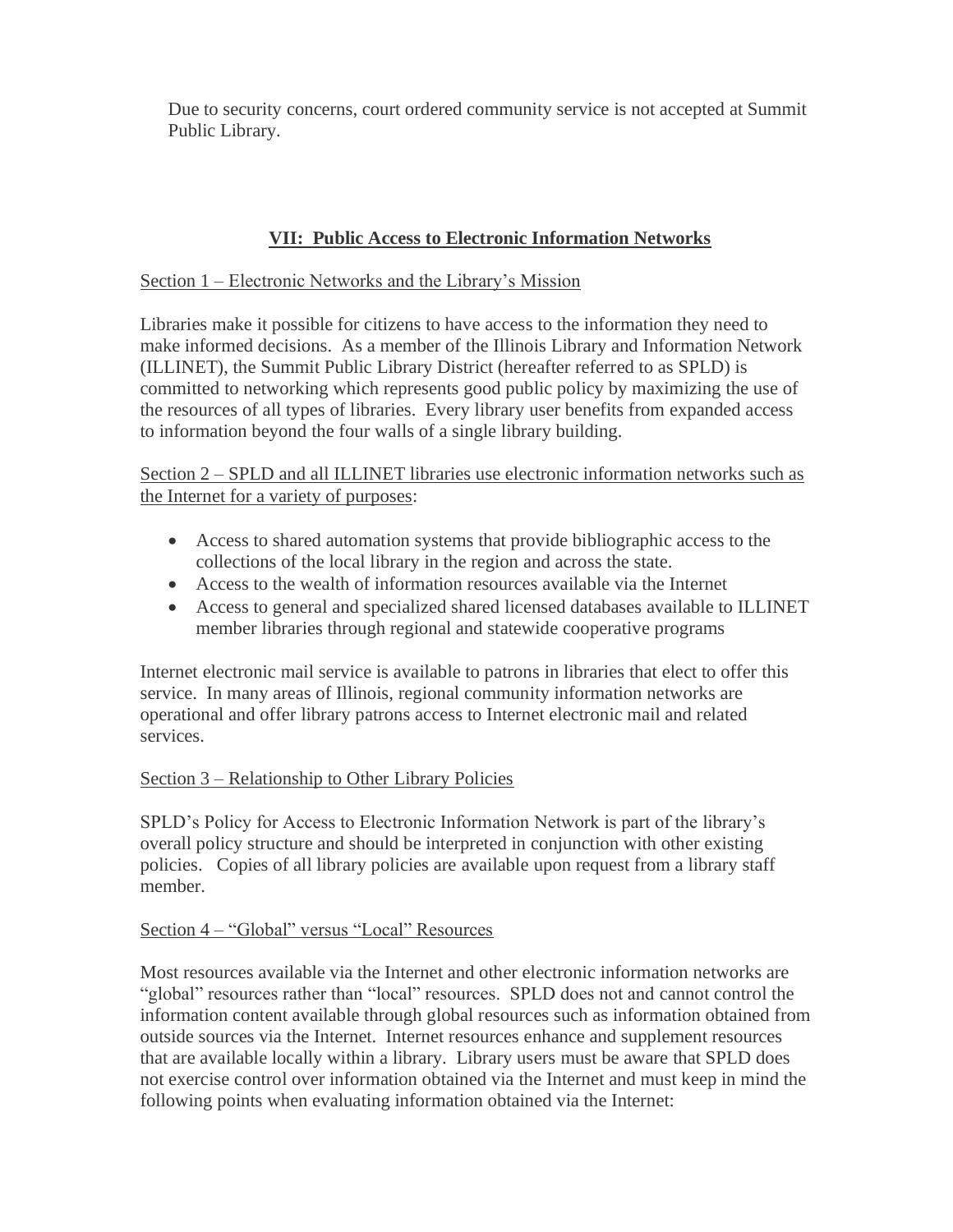- Information obtained via the Internet may or may not be reliable and may or may not be obtained from a reliable source.
- Information obtained via the Internet may or may not be accurate.
- Information obtained via the Internet may or may not be current and up to date.
- Links to information on the Internet may not always be valid, and particular information sites on the Internet may sometimes be unavailable and this unavailability often occurs unpredictably.
- Some library patrons may consider certain information obtained via the Internet controversial.

SPLD urges library patrons to be informed consumers and carefully evaluate information obtained via the Internet. Library staff may be available to assist patrons in making judgments about the reliability or currency of certain types of Internet information sources, but are unable to provide definitive analysis of particular sources due to the extremely large variety and volume of information available via the Internet.

SPLD is not responsible for damages, indirect or direct, arising from a library patrons' use of Internet information resources.

# Section 5 – Library Patrons' Rights

Library patrons have certain rights with respect to use of electronic information networks such as the Internet. SPLD will work with other libraries in the Illinois Library and Information Network to preserve and protect these rights, subject to limitations imposed by licensing and payment agreements with database providers.

- Library patrons have the right to confidentiality and privacy in the use of electronic information networks to the extent possible given certain constraints such as proximity of other patrons and staff in public access settings.
- Library patrons have the right to equitable access to electronic information networks.
- Library patrons have the right to access and read all library service policies and discuss questions with appropriate library staff.

# Section 6 – Patron Assistance and Instruction

SPLD's staff may provide assistance to patrons in the use of electronic information networks as time and staff knowledge permits. Printed and online documentation and instructions are available at or near points of service. Formal instruction in particular aspects of electronic information network use may be available.

# Section 7 - Internet Acceptable Use Policy

The Internet poses significant challenges as an information resource. The Library cannot monitor or control the content of the Internet. You may find some sites controversial or inappropriate. Internet sites should be evaluated regularly for their content, accuracy and availability. Users are encouraged to take advantage of the vast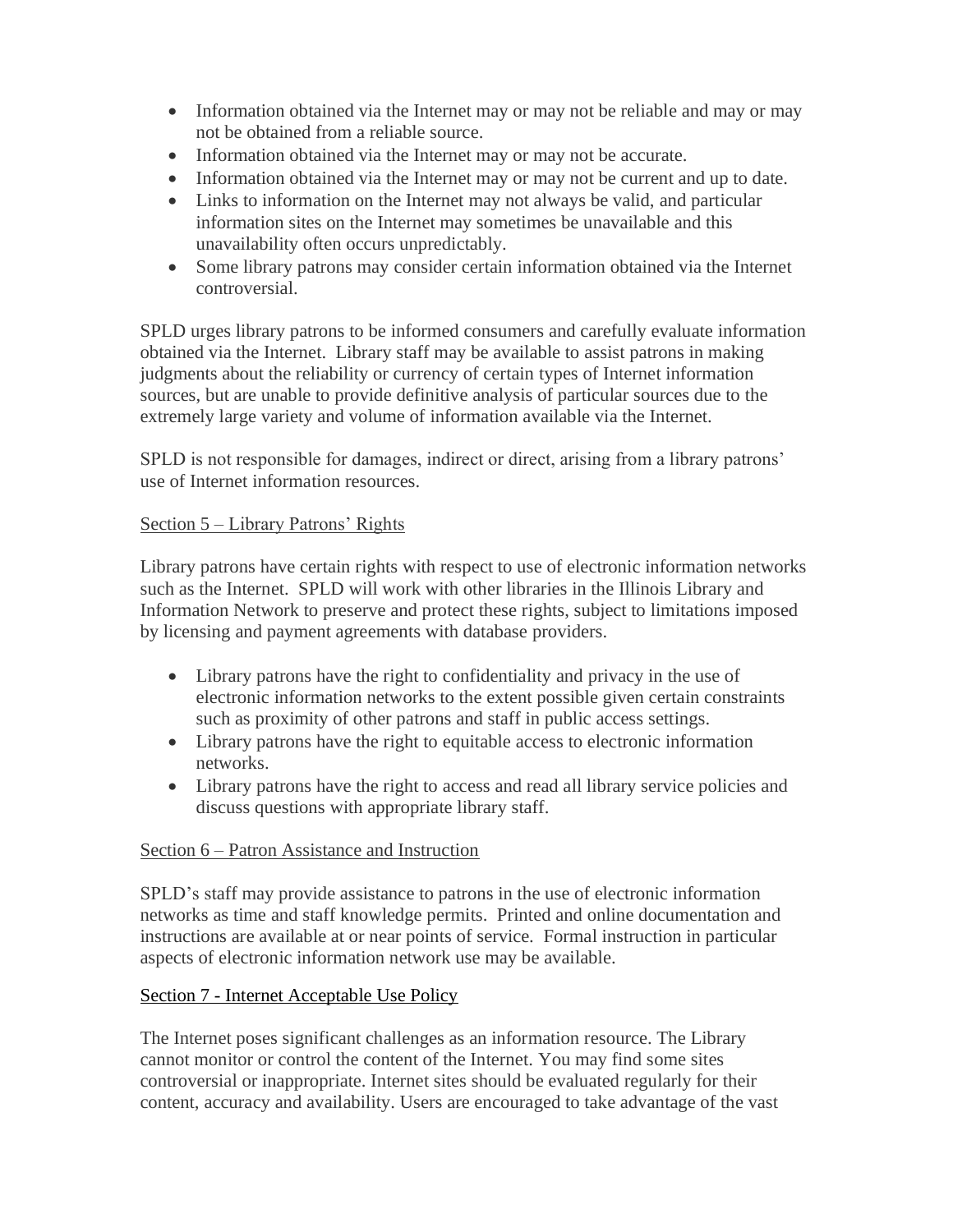body of information on the Internet, but to exercise good judgment and discretion.

Use of the Internet at the Library is a privilege, not a right; verified inappropriate use will result in cancellation of this privilege. Examples of inappropriate use include, but are not limited to, the following:

- Violation of computer system integrity, or "hacking"
- Unauthorized tampering with computer hardware or software
- Storage of data to anything other than a personal diskette
- Harassment, libel or slander of other persons
- Accessing sites containing illegal material such as child pornography and obscenity
- Violation of software license agreements and copyright laws
- Violation of another user's privacy
- Use of Internet workstations for purposes other than Internet access and specific functions authorized and promoted by the Library.

# **VIEWING OF PICTORIAL SEXUALLY EXPLICIT WEB SITES CREATES A HARASSING/HOSTILE/UNCOMFORTABLE ATMOSPHERE FOR MANY FELLOW LIBRARY USERS. IF YOU ARE OBSERVED ENGAGING IN THIS BEHAVIOR, AND A COMPLAINT IS REGISTERED, YOU ARE SUBJECT TO LOSING YOUR LIBRARY PUBLIC INTERNET USE PRIVILEGES.**

- The Library is not responsible for any commercial transactions conducted by registered users on Library equipment.
- The Library does not provide patron email accounts.
- Users are not permitted to load personal software on, or attach equipment to, Library equipment.
- Illegal acts involving Library computing resources are subject to prosecution by local, State or Federal authorities.
- The library is not responsible for damage to a library patron's disk hard drive, or computer, or form any loss, damage or liability that may occur from a patron's use of the library computers.
- The Library's staff will assist patrons with Internet use and other software packages as time permits but cannot offer personal instruction. Staff is always available to locate books, periodicals and other sources describing the Internet and its uses and the functionality of publicly provided software.
- As with all other Library materials, restriction of a child's access to the Internet is the responsibility of the parent or legal guardian. The Internet contains much information frequently considered inappropriate for minors. Parents should supervise their children's Internet sessions if they wish to assure protection from materials they consider harmful to minors.
- Parents are advised to have a discussion about safe and appropriate Internet use with their children, which would include guidance about use of electronic mail, chat rooms and other forms of direct electronic communications. Parents should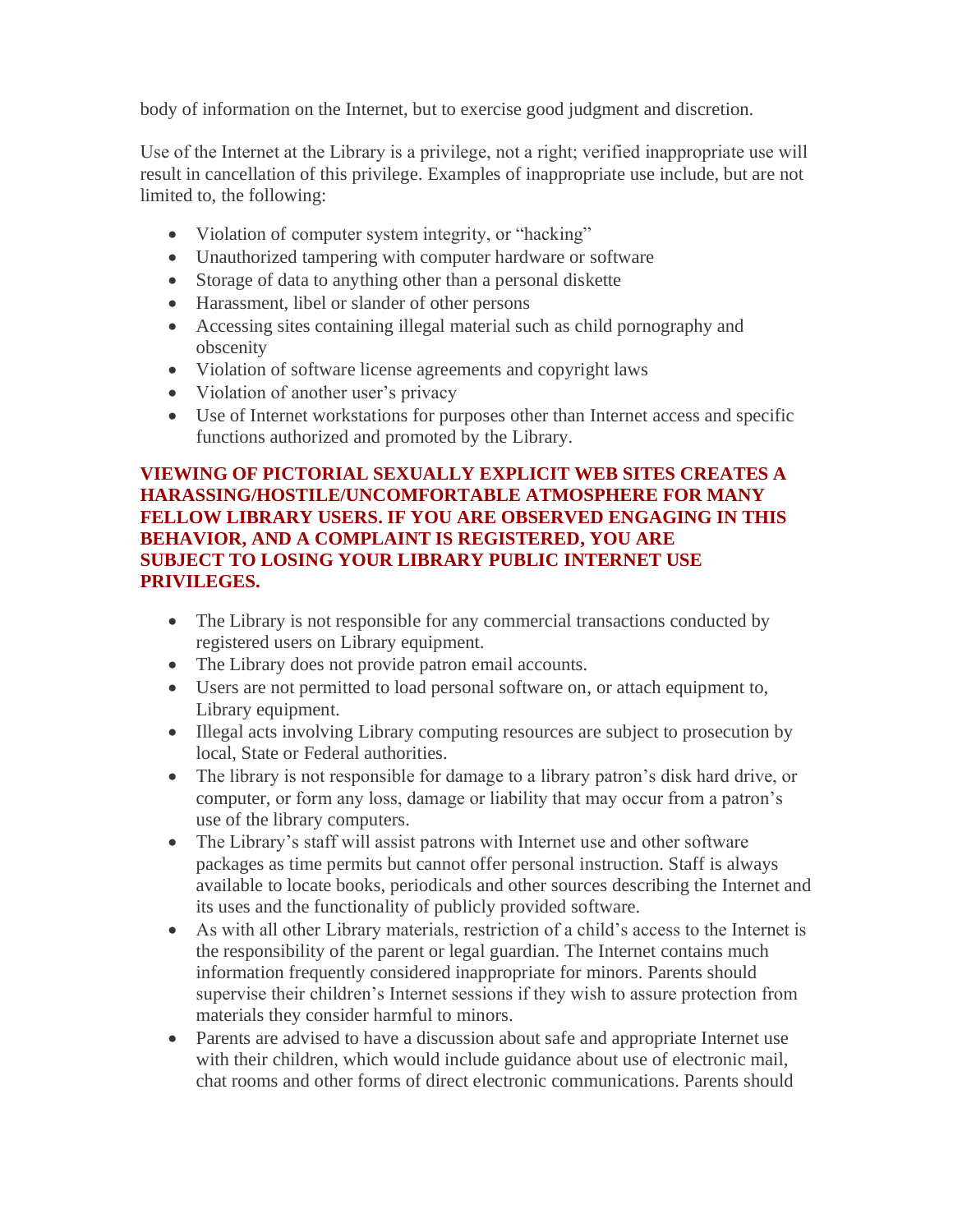stress that no child should share personal identifying information over the Internet.

- The Library has additional resources to assist in making your child's use of the Internet a safe, positive experience.
- Users of the Internet under the age of 11 must be accompanied at all times by an adult 18 years of age or older.
- All patrons under the age of 18 must have a parental waiver of Library responsibility for independent access to the Internet.
- The Library's behavioral policies apply to use of the Internet.
- The Library staff reserves the right to determine if an individual's use of the Internet constitutes an inappropriate monopolizing of community Internet resources, and may restrict the individuals use accordingly.
- Summit Public Library cardholders are permitted use of the Internet stations for a maximum of one consecutive hour if other patrons are waiting. All
- All users of the Library's Internet connection are required to abide by the current Summit Public Library Internet Acceptable Use Policy.

# Section 8 – Children's Access to Electronic Information Networks

SPLD supports the right of all library users to access information and will not deny access to electronic information networks based solely on age.

SPLD recognizes that the electronic information networks such as the Internet may contain material that is inappropriate for children. Parents are expected to monitor and supervise their children's use of the Internet. Library staff are unable to monitor children's use. Parents are encouraged to discuss with their children issues of appropriate use and electronic information network safety.

# Section 9 – Library Procedures Relating to Electronic Networks

SPLD has developed certain procedures to assist staff and patrons in the use of electronic information resources. These procedures include (but are not necessarily limited to) the following:

- Time limits for access to allow use of the resources by the maximum number of library patrons
- Cost recovery for printouts using the library's computer equipment
- Priority usage for accessing the library's online catalog
- Specific instructions for downloading including compliance with virus protection measures
- Restrictions on the use of personal software on library computer equipment

# Section 10 – Breach of Policy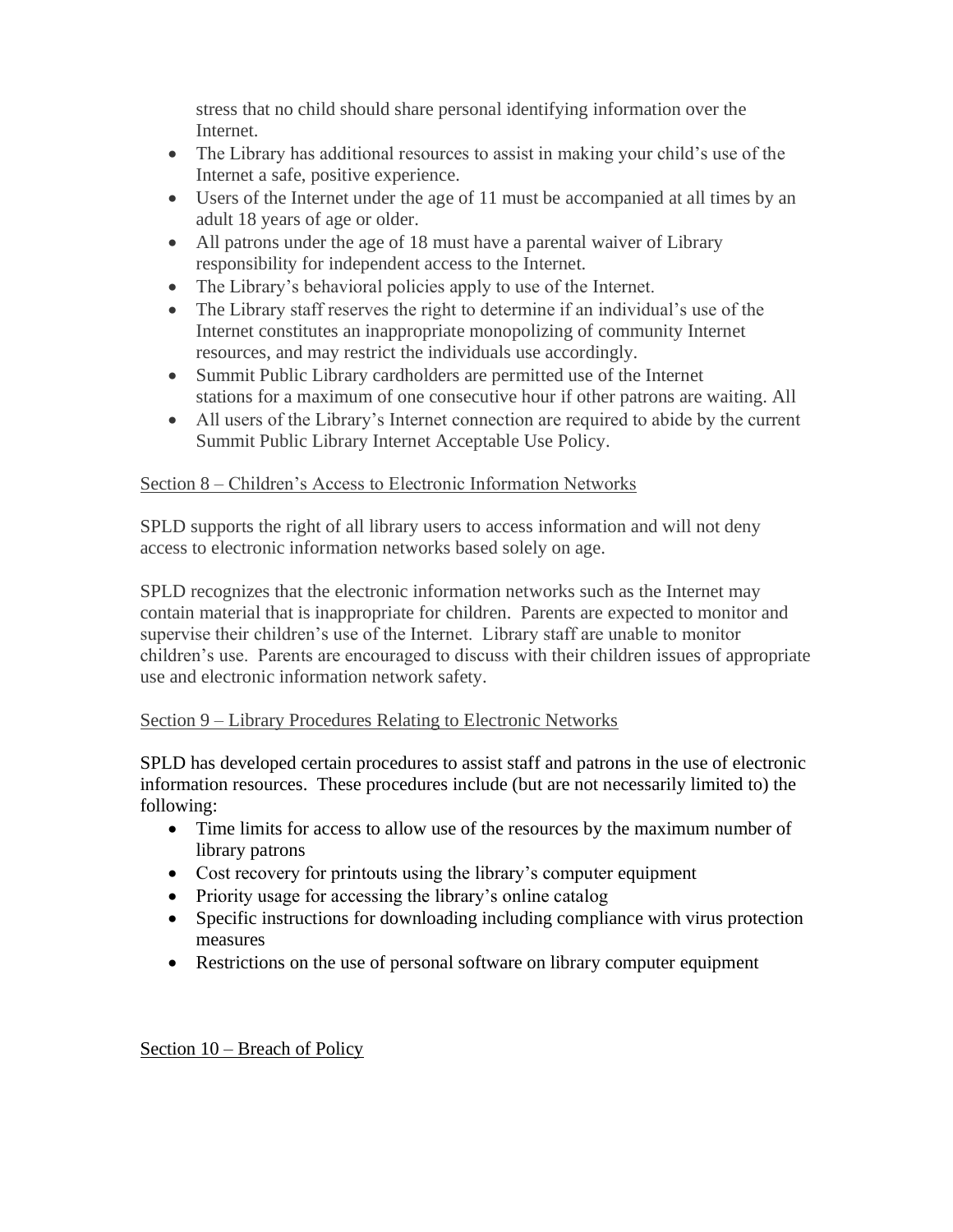Violation of any aspect of this Policy may result in Internet privileges being suspended or revoked, and may include contacting law enforcement authorities and/or legal action if determined appropriate. Future Internet use privileges an/or other Library privileges may be modified and/or suspended in their entirety at the discretion of the Library.

## **VIII: Investment Policy Revised: 7/18/11**

I. Purpose

This investment policy applies to all cash and investments held for each of the funds held by the Summit Public Library District (the library) including, but no limited to, the general fund, working cash, building fund, bequests, and working cash certificate. The policies set forth below apply to the activities of the Treasurer of the Library and those appointed by the Library Board of Trustees to handle monetary transactions on behalf of the Library.

# II. Objectives

- 1) Risk Avoidance The primary objective of investing Library funds is preservation of capital and protection of investment principal.
- 2) Liquidity The types and length of investments should be managed to enable the library to meet its cash flow requirement for operations and capital expenditures.
- 3) Yield The library should strive to achieve a maximum return in consideration of the foregoing risk avoidance and liquidity objectives.
- 4) Legality- The Library will conform with federal, state and all other legal requirements.
- III. Allowable Investments

Investments shall be made in accordance with the "Public Funds Investment Act," 30 ILCS 230/0.01 *et seq..*but shall be limited to the following types of investments:

- 1) U.S. Treasury and Agency obligations held to maturity
- 2) Certificates of Deposit at commercial banks
- 3) Illinois Public Treasurers Investment Pool (IPTIP) or any other local government investment pool approved by the Illinois Department of Commerce.
- IV. Collateral Requirements

Cash deposit accounts and Certificates of Deposit shall be collateralized within the following requirements: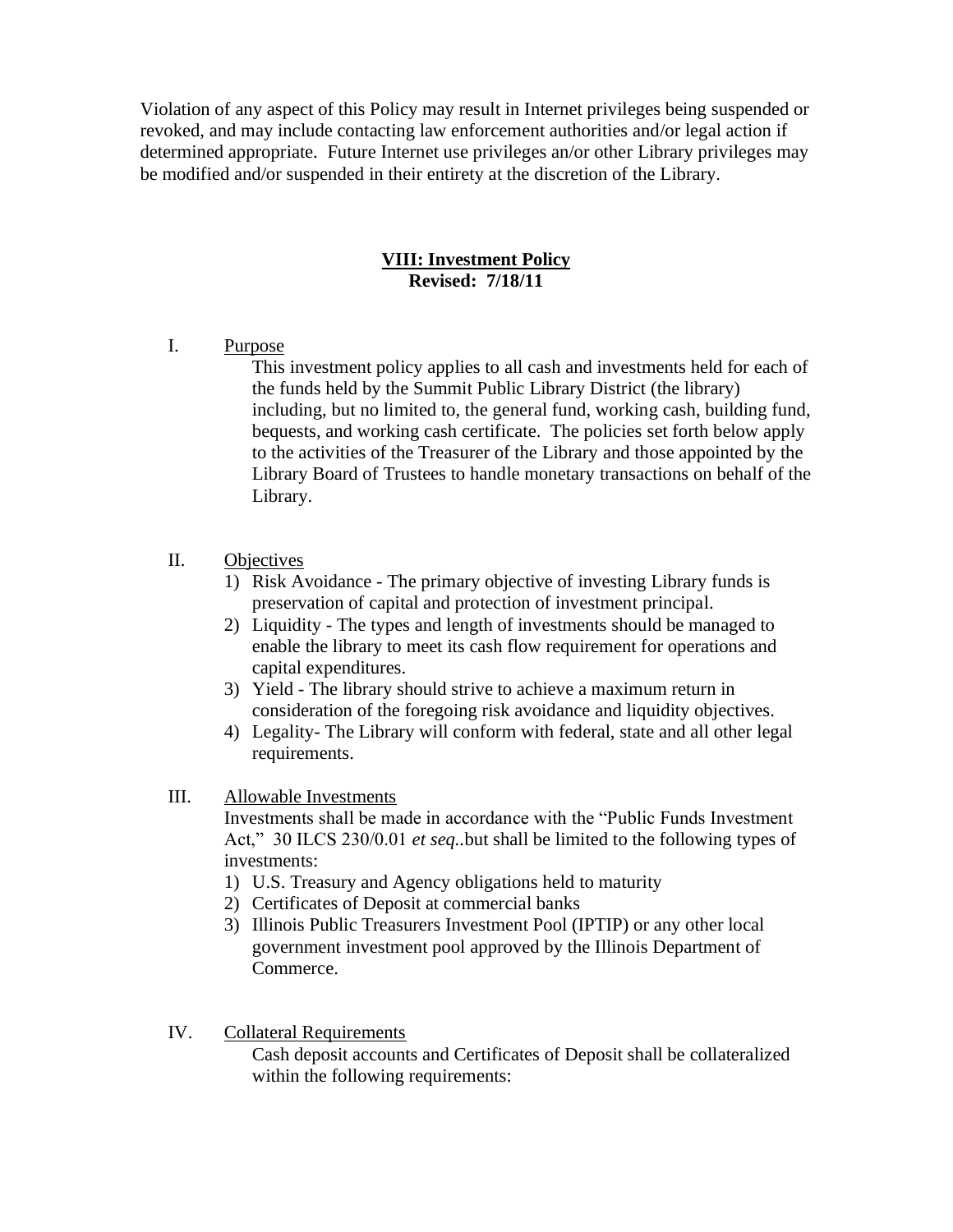- 1) All deposit balances in excess of Federal insurance limits shall be collateralized.
- 2) Collateral instruments shall be U.S. Treasury and Agency obligations.
- 3) Collateral shall have a market value of at least 110% of the applicable deposit balance.
- 4) The collateral shall be held in the Library's name by a third party institution satisfactory to the Library District Board of Trustees.
- V. Authorized Institutions

The Library Board of Trustees shall approve all institutions in which funds shall be invested. Local institutions- Preference will be given to financial institutions located within the Village of Summit as long as yields are competitive with other institutions for compatible instruments.

- VI. Indemnification
	- 1) The standard of prudence to be used under this policy by the Library Board of Trustees and those appointed by the Board to invest funds should be the "prudent person" standard which states:

*Investments shall be made with judgment and care, under circumstances then prevailing, which persons of prudence, discretion, and intelligence exercise in the management of their own affairs, not for speculation, but for investment, considering the probable safety of their capital as well as the possible income to be derived.* 

2) The above standard is established for professional responsibility and should be applied in the context of managing the Library's overall investment portfolio. The Treasurer, Board of Trustees, and those appointed by the Board to handle investment funds, action in accordance with this investment policy, should be relieved or personal responsibility for an individual security's credit risk or market price changes, provided that deviations form expectation are reported in a timely fashion, and appropriated action is taken to control adverse developments.

- VII. Ethics and Conflicts of Interest All Library Trustees, officers, or appointed delegees under this Investment Policy shall comply with the requirements of the Public Funds Investment Act, 30 ILCS 235/2(d), as amended.
- VIII. Authorized Financial Dealers and Institutions The Treasurer shall maintain a list of financial institutions authorized by the Board as depositors for funds and to provide investment services.

Should it become necessary to select an investment or money manager, at least three firms shall be considered prior to selection. Interviews may be conducted by the Board as a whole or by delegated Trustees and/or staff. The final selection will be made by the Board.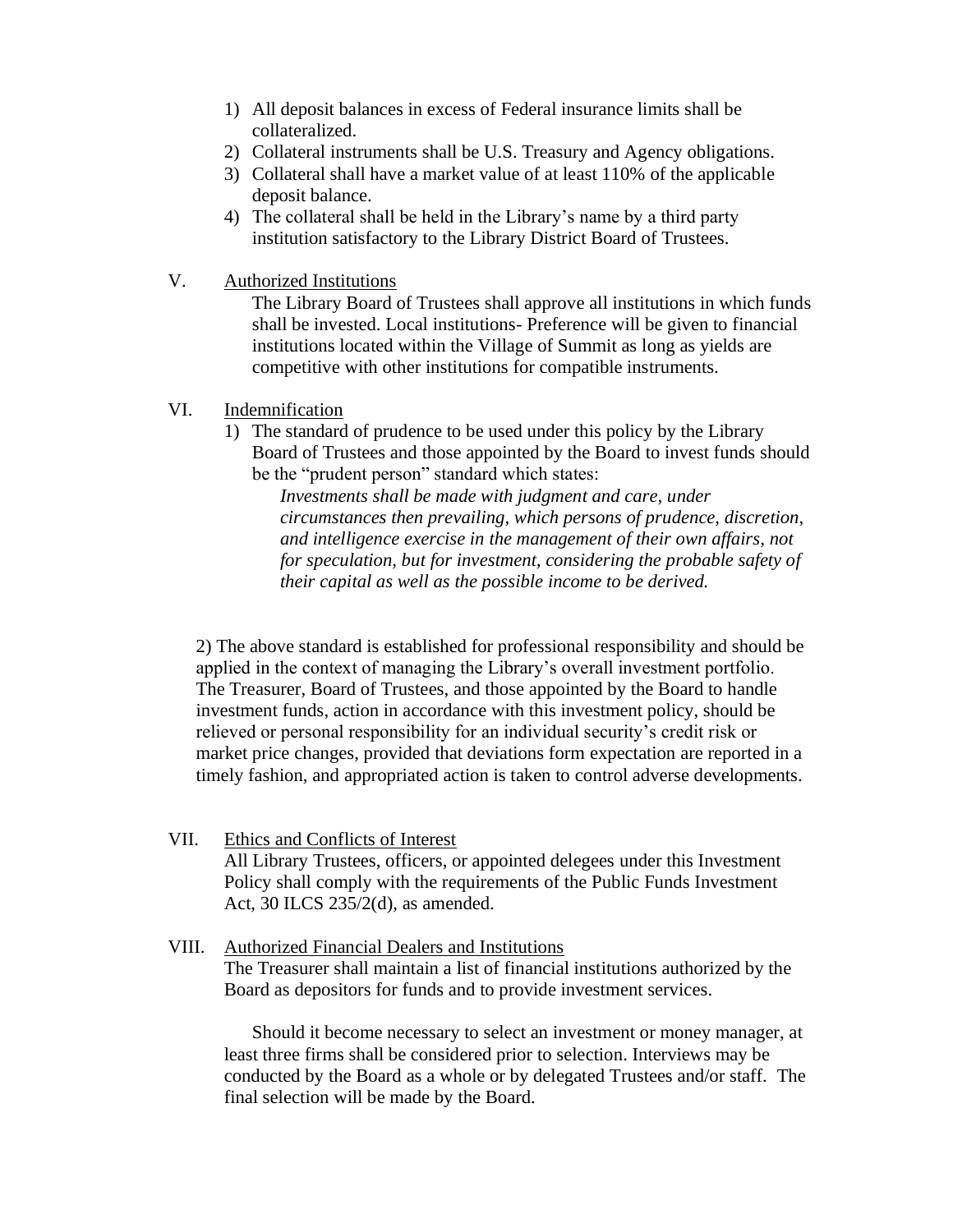IX. Diversification and Maturation

The Library shall diversify its investments to the best of its ability based on the nature of the funds invested and the cash flow needs of those funds. Diversification can be by investment type, number of institutions invested in, and or length of maturity.

## X. Operational Procedures/Internal Control

The investments are perused each moth noting when the investment are maturing and what the cash needs are within each fund established by the Library. The Treasurer and Library Director shall discuss the cash needs within the respective funds and project investment or reinvestment in accordance to the highest rates and terms available at that time, any trades necessary shall be executed by the Library Director. No monies from any from any Library accounts are to be transferred into any accounts other than those accounts belonging to the Library. Bank confirmations are to be received on all investments transactions and all transfers between funds.

## XI. Performance Standards

This investment portfolio will be managed in accordance with the parameters specified within this policy.

## XII. Reporting

The Treasurer or designee shall prepare an investment report at least monthly. The report should be provided to the Board of Library Trustees and be available on request. The report should be in a format suitable for review by the general public. An annual report should also be provided to the Board. The report shall include information regarding securities in the portfolio by class or type, book value, income earned and market value as of the report date.

# **MISCELLANEOUS**

# **I. Mission Statement and Long Range Plan**

### Section 1 - Introductory Paragraph

The primary objective of the Summit Public Library District is to serve the public. The library will at minimum maintain its current level of service, and will endeavor to provide services being offered by other libraries in similar circumstances. The library continues to plan for the expansion of its facility.

### Section 2 - Mission Statement

The Summit Public Library District serves the residents of the Village of Summit and their guests, providing materials for personal enrichment, self-advancement, and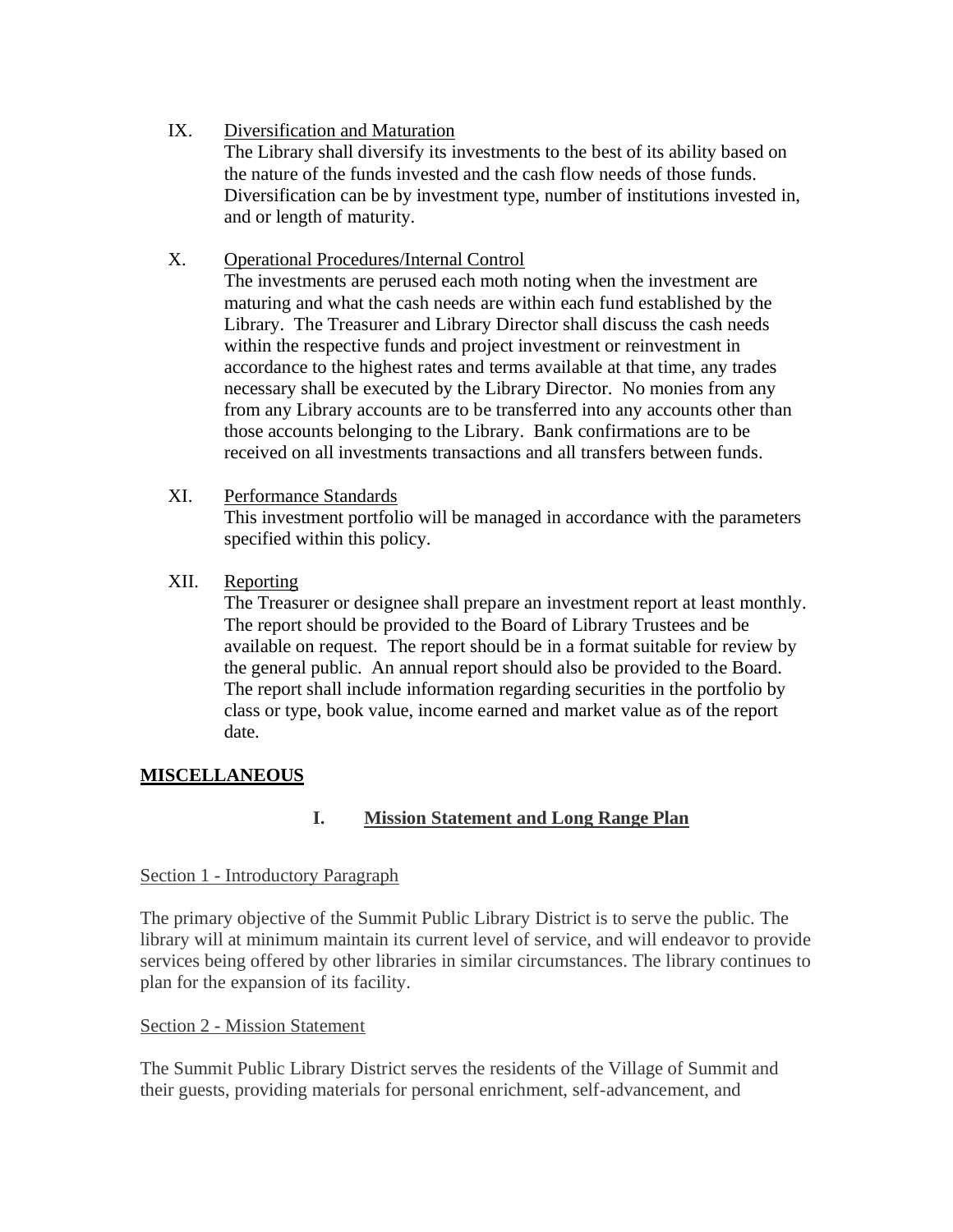relaxation to all age groups, providing facilities for community groups and programming for all age groups.

#### Section 3 - Roles

As an educational institution, Summit Public Library District assists the library patron in using resources the library provides. The library procures materials from outside sources for its patrons where feasible. The library has a commitment to children so far as programming, recreational reading, and aids to schoolwork. The library provides materials of informational, educational and recreational value in English for its patrons. The library provides general reference in -house, and access to additional reference sources elsewhere when needed.

#### Section 4- Goals and Objectives

The library will continue to increase programming for all segments of the population, including but not limited to: book discussion groups computer training classes scholarly and entertaining events

The library will continue to apply for funding to acquire and utilize technologies that improve service to its public. Possible additions include a CD-ROM server, visual media training devices (such as scan converter or LCD panel) and a scanner.

The library will continue outreach to understand segments of its population, including the elderly and Hispanic.

# **III. Bloodborne Pathogen Standard**

### Introduction

Library employees are not considered to be occupationally exposed to blood or other potentially infectious materials, but because we deal with the public on a daily basis, library employees may potentially be exposed to these hazards. The Library recognizes the need for a policy that prescribes safeguards to protect employees against the health hazards related to bloodborne pathogens.

All potential circumstances of exposure must be taken into account by the Library and its employees to protect against exposure. Hepatitis B (HBV), human immunodeficiency virus (HIV), and other blood borne pathogens found in human blood and other body fluids cause life threatening diseases. In emergency or other such circumstances contact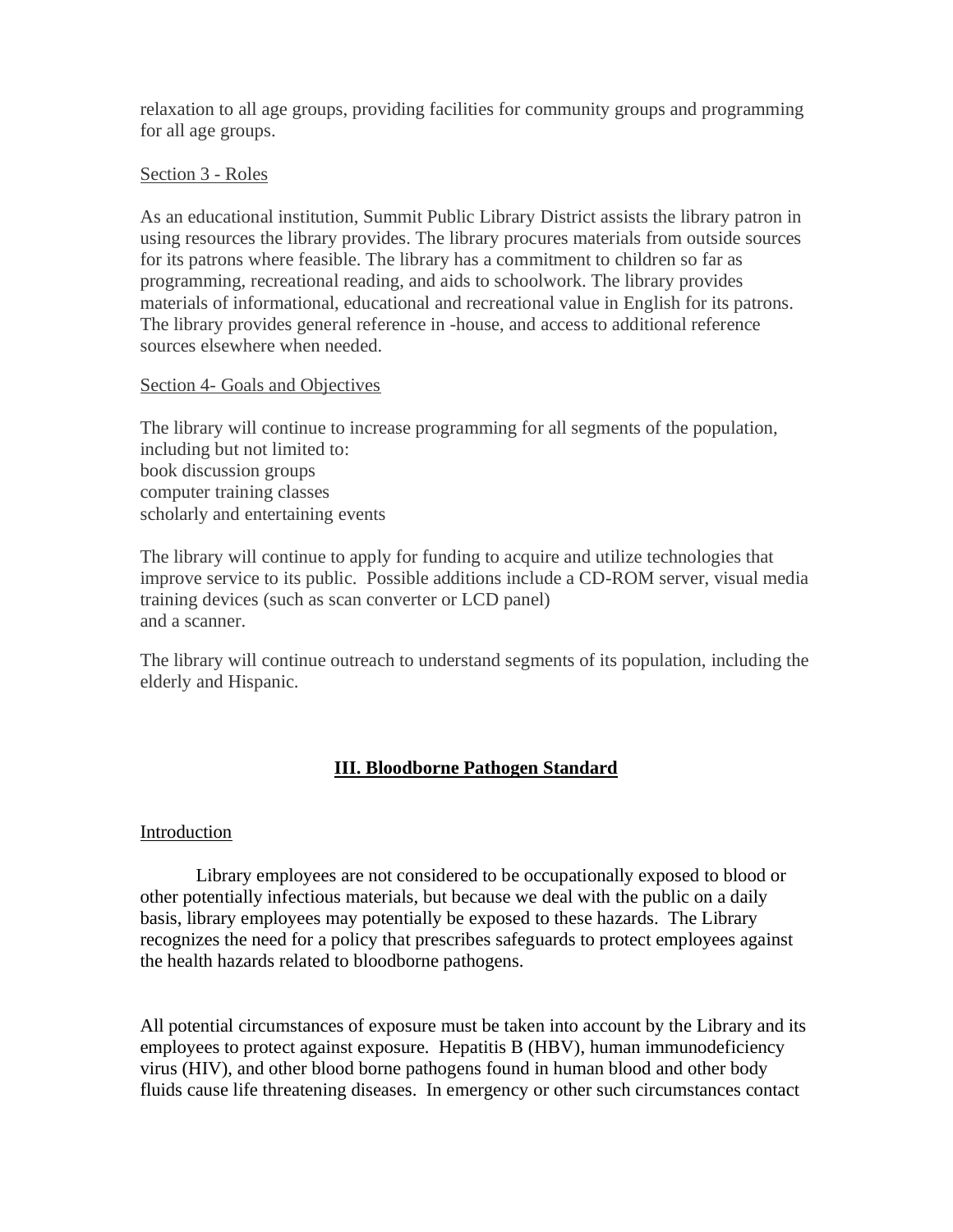with blood or other potentially infectious materials may result, it is the Library's policy to treat all human blood and body fluids as if known to be infectious for HIV, HBV, and other blood borne pathogens. Work practice controls shall be used to eliminate or minimize employee exposures. If the possibility of exposure remains, personal protective equipment shall also be sued.

At any time within the Library environment that human blood, human body fluids, or other potentially infectious materials are presented, the area contaminated shall be immediately cordoned off and quarantined. Personal protective clothing, such as gloves, masks and gowns, shall be provided and used in the cleanup and safe disposal of contaminated waste such as diapers and blood tinged materials. The quarantine shall be effective until thorough cleanup and disposal is completed. The Library provides handwashing facilities that must be used by the affected employees as soon as feasible, including following the removal of personal protective equipment. A complete record of all incidents, exposures, cleanup and disposals shall be kept as required by regulations.

## Record keeping

The library will also preserve and maintain for each employee an accurate record of occupational exposure according to OSHA's rule governing access to employee and medical records.

### What the library will provide for potentially infected personnel:

Any employee potentially infected with HBV will be eligible for the hepatitis B vaccine and vaccination series at the library's expense. Vaccinations must be performed by a licensed physician and administered according to current recommendations of the U.S. Public Health Service.

Employees who decline the vaccination must sign a declination form (see appendix 8). The employees may request and obtain the vaccination at a later date and at no cost, if he or she continues to be exposed.

# **APPENDICES**

- 1. Request for Reconsideration of Library Materials
- 2. Application for the use of the Community Rooms
- 3. ALA Library Bill of Rights
- 4. ALA Freedom to Read Statement
- 5. ALA Freedom to View Statement
- 6. ALA Statement of Professional Ethics
- 7. ALA Ethics Statement for Library Trustees
- 8. Statement of Declination of Hepatitis B vaccination for employees exposed while at work
- 9. Unattended Child Parental Notification Letter
- 10. Parental Waiver of Library Responsibility for Independent Access to the Internet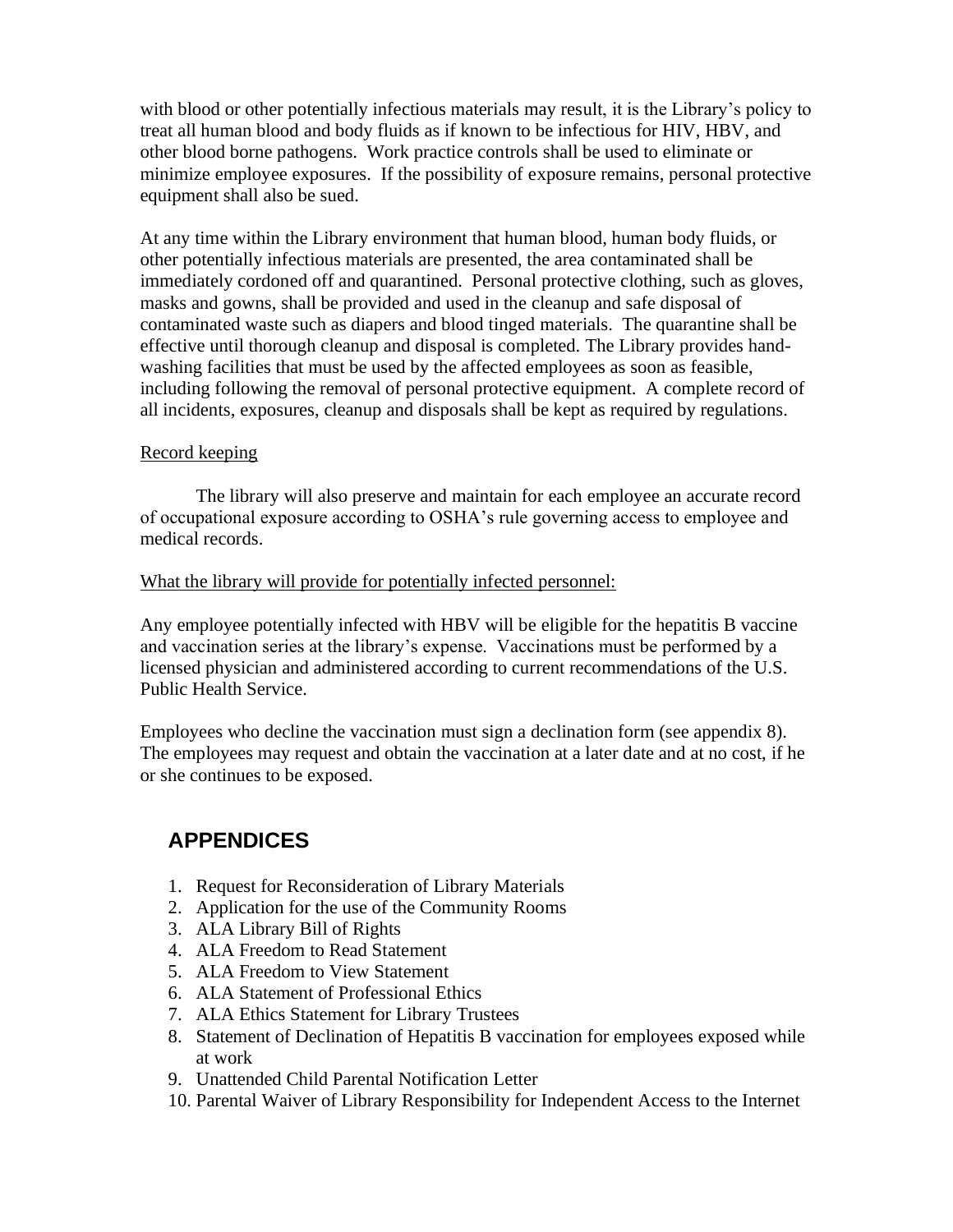## **SUMMIT PUBLIC LIBRARY DISTRICT REQUEST FOR RECONSIDERATION OF LIBRARY MATERIALS**

| <b>Request Initiated</b>   |                                                                                                                                                                                                                                                                                                                                                                                                                                                             |
|----------------------------|-------------------------------------------------------------------------------------------------------------------------------------------------------------------------------------------------------------------------------------------------------------------------------------------------------------------------------------------------------------------------------------------------------------------------------------------------------------|
|                            |                                                                                                                                                                                                                                                                                                                                                                                                                                                             |
|                            |                                                                                                                                                                                                                                                                                                                                                                                                                                                             |
|                            | Do you represent: __________Yourself                                                                                                                                                                                                                                                                                                                                                                                                                        |
|                            |                                                                                                                                                                                                                                                                                                                                                                                                                                                             |
|                            | $\frac{1}{2}$ Other group (name): $\frac{1}{2}$ Other group (name):                                                                                                                                                                                                                                                                                                                                                                                         |
|                            | 1. To what in the work do you object? (Please be specific: cite pages).<br>2. Did you read the entire work? ________ If not, which parts?<br>3. What do you feel might be the result of reading this work?<br>4. For what age group would you recommend this work?<br>5. What do you believe is the theme of this work?<br>6. Are you aware of the judgments of this work by literary critics?<br>7. What would you like the library to do about this work? |
| Do not lend it to my child |                                                                                                                                                                                                                                                                                                                                                                                                                                                             |
|                            | Return it to the staff for re-evaluation.                                                                                                                                                                                                                                                                                                                                                                                                                   |
| _______Other (explain)     |                                                                                                                                                                                                                                                                                                                                                                                                                                                             |
|                            | 8. In its place, what work would you recommend that would convey as valuable a<br>picture and perspective of the subject treated?                                                                                                                                                                                                                                                                                                                           |

 $\overline{\phantom{a}}$  ,  $\overline{\phantom{a}}$  ,  $\overline{\phantom{a}}$  ,  $\overline{\phantom{a}}$  ,  $\overline{\phantom{a}}$  ,  $\overline{\phantom{a}}$  ,  $\overline{\phantom{a}}$  ,  $\overline{\phantom{a}}$  ,  $\overline{\phantom{a}}$  ,  $\overline{\phantom{a}}$  ,  $\overline{\phantom{a}}$  ,  $\overline{\phantom{a}}$  ,  $\overline{\phantom{a}}$  ,  $\overline{\phantom{a}}$  ,  $\overline{\phantom{a}}$  ,  $\overline{\phantom{a}}$ 

 $\overline{\phantom{a}}$  ,  $\overline{\phantom{a}}$  ,  $\overline{\phantom{a}}$  ,  $\overline{\phantom{a}}$  ,  $\overline{\phantom{a}}$  ,  $\overline{\phantom{a}}$  ,  $\overline{\phantom{a}}$  ,  $\overline{\phantom{a}}$  ,  $\overline{\phantom{a}}$  ,  $\overline{\phantom{a}}$  ,  $\overline{\phantom{a}}$  ,  $\overline{\phantom{a}}$  ,  $\overline{\phantom{a}}$  ,  $\overline{\phantom{a}}$  ,  $\overline{\phantom{a}}$  ,  $\overline{\phantom{a}}$ 

Signature of person completing form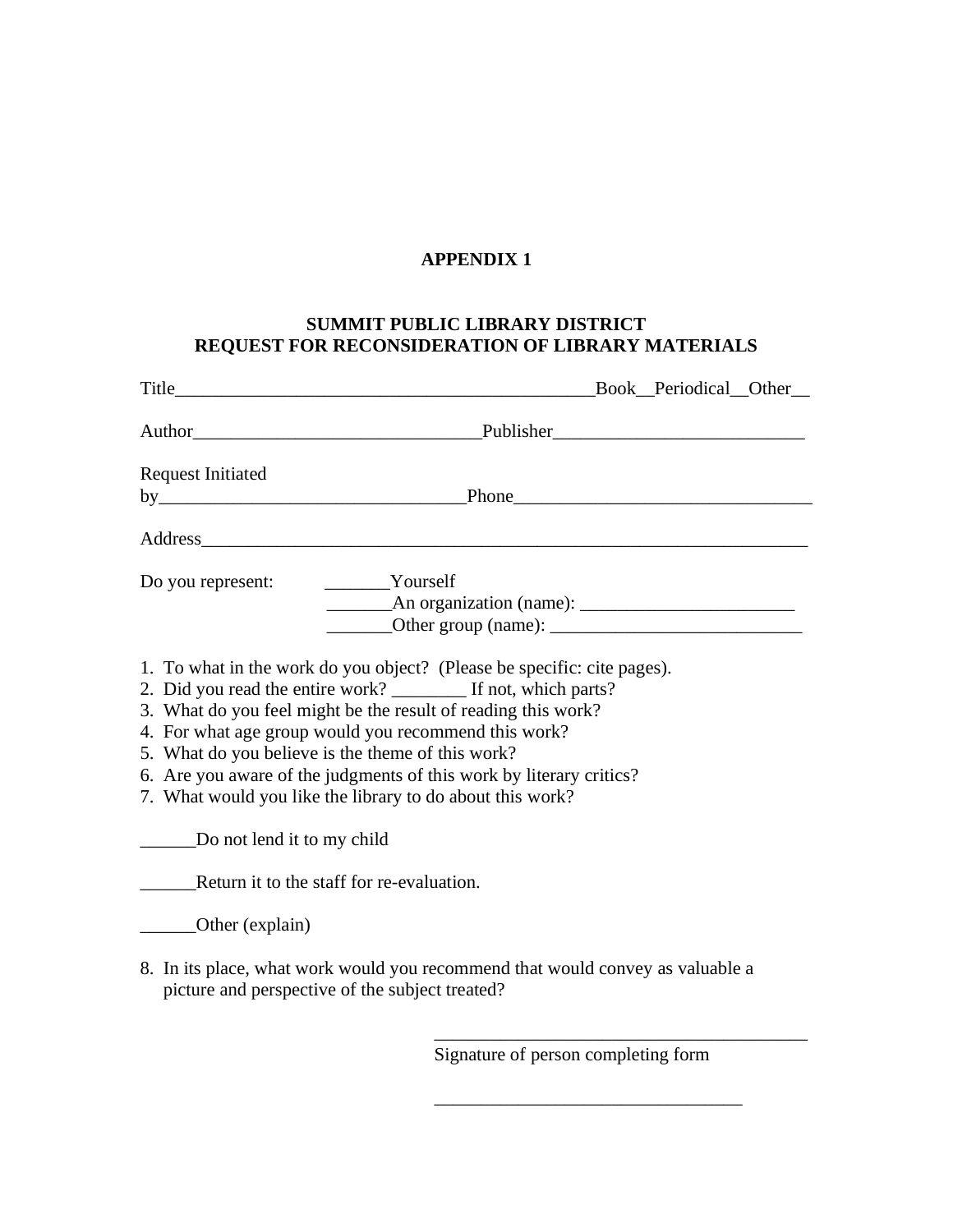#### **Date** Date

**NOTE:** This form must be completely filled out in order for further action by the staff and/or library board.

#### **APPENDIX 2**

## **SUMMIT PUBLIC LIBRARY DISTRICT APPLICATION FOR THE USE OF THE COMMUNITY ROOMS**

|  | Expected Attendance__________________________________Kitchenette required? _____________ |  |
|--|------------------------------------------------------------------------------------------|--|
|  | Audio-Visual equipment______________________________What kind? __________________        |  |
|  |                                                                                          |  |
|  |                                                                                          |  |
|  |                                                                                          |  |

The library is not responsible for losses due to cancellation of meeting.

**RESPONSIBILITY:** The person signing this application will be held responsible for any breakage occurring during the use of the room by the group..

**INSURANCE:** The public liability insurance coverage of the library does not cover the Negligence of the user(s) nor will it protect the user(s) if suit is brought against him or her.

**ADA:** Any person or group using the library's facilities agrees to take on all responsibility for complying with **ADA** requirements.

**I HAVE READ THE RULES AND REGULATIONS AND AGREE TO COMPLY WITH THEM. I AGREE TO HOLD HARMLESS, INDEMNIFY AND DEFEND THE LIBRARY DISTRICT, ITS OFFICERS AGENTS, VOLUNTEERS AND EMPLOYEES FROM AND AGAINST ALL CLAIMS, LAWSUITS, DAMAGES, CAUSES OF ACTION, JUDGMENTS, SETTLEMENTS, LOSSES, COSTS AND EXPENSES, INCLUDING ATTORNEY'S FEES, ARISING FROM INJURY, DEATH, PROPERTY LOSS, DAMAGE OF THEFT SUSTAINED BY ANY PERSON OR ENTITY RESULTING FROM OR RELATED TO THE USE OF**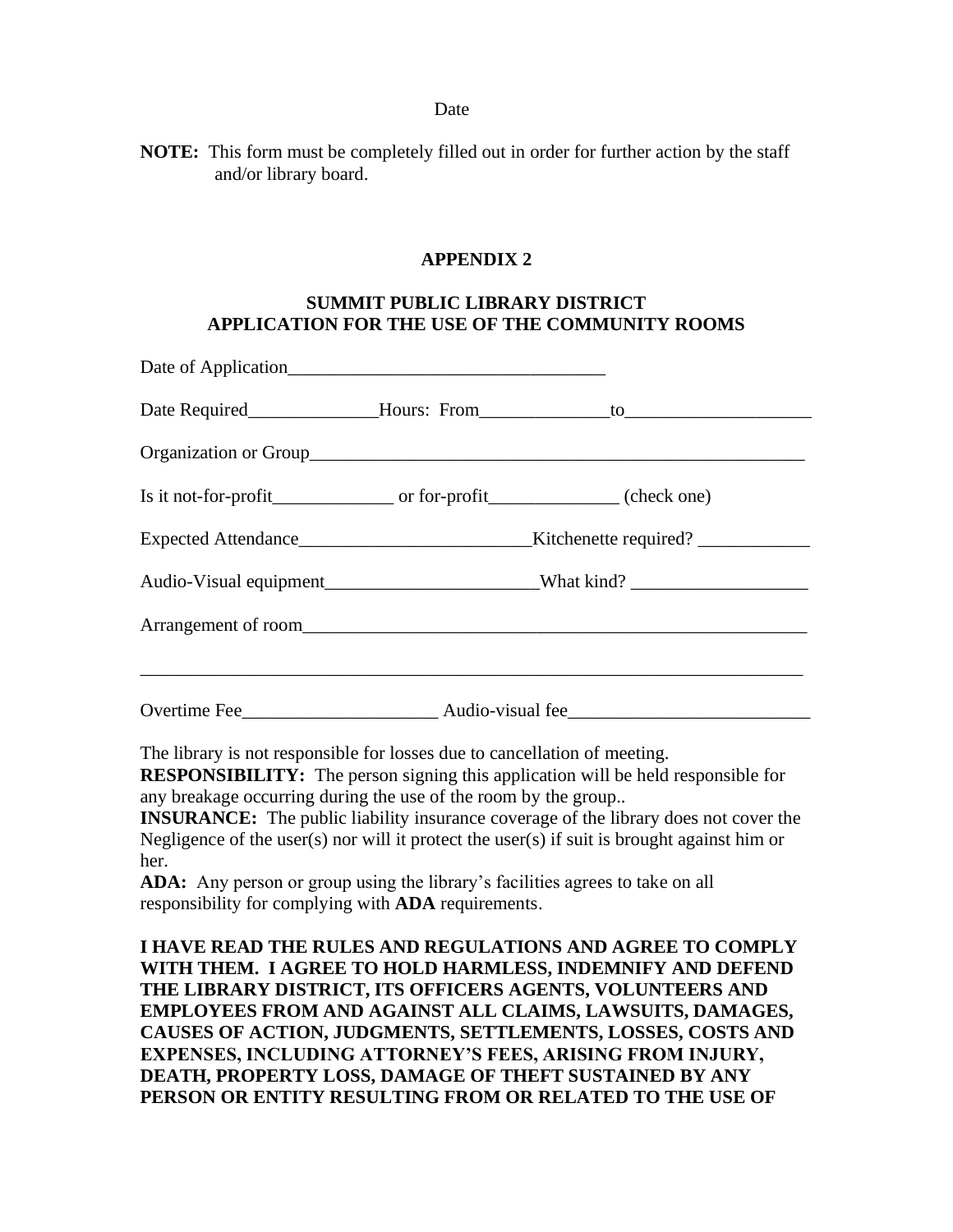# **THE MEETING ROOM, THE LIBRARY BUILDING OR ITS GROUND, INCLUDING THE PARKING LOT.**

| Name                | Summit Public Library Card # |
|---------------------|------------------------------|
|                     |                              |
| Address:            |                              |
| <b>Phone Number</b> |                              |

# **ADULT SPONSORSHIP CLAUSE**

If meeting to be held is for persons under the age of 18, signature of adult sponsor:

\_\_\_\_\_\_\_\_\_\_\_\_\_\_\_\_\_\_\_\_\_\_\_\_\_\_\_\_\_\_\_\_Printed Name:\_\_\_\_\_\_\_\_\_\_\_\_\_\_\_\_\_\_\_\_\_\_\_\_\_\_\_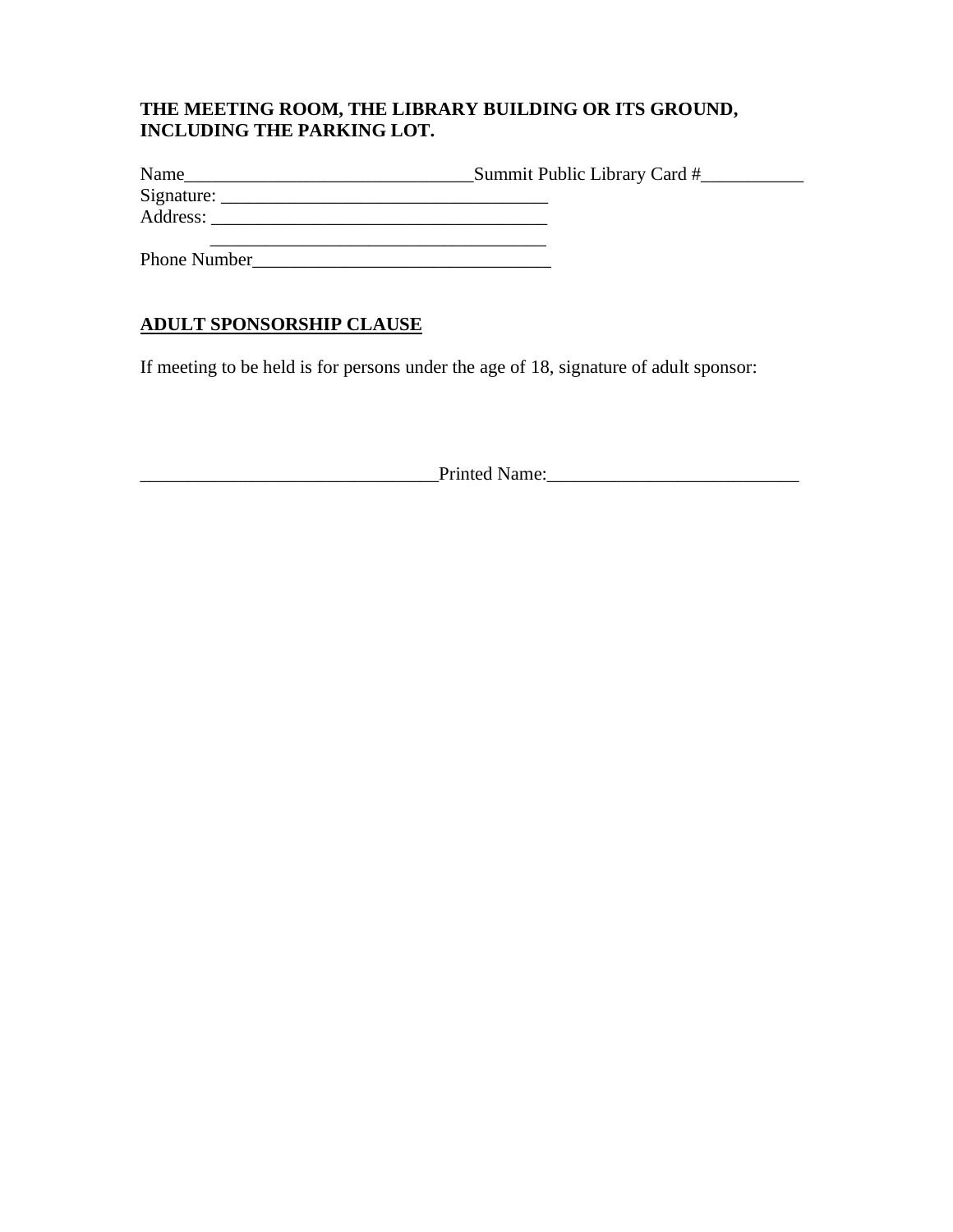## **ALA LIBRARY BILL OF RIGHTS**

The American Library Association affirms that all libraries are forums for information and ideas, and that the following basic policies should guide their services.

- 1. Books and other library resources should be provided for the interest, information and enlightenment of all people of the community the library serves. Materials should not be excluded because of the origin, background, or views of those contributing to their creation.
- 2. Libraries should provide materials and information presenting all points of view on current and historical issues. Materials should not be proscribed or removed because of partisan or doctrinal disapproval.
- 3. Libraries should challenge censorship in the fulfillment of their responsibility to provide information and enlightenment.
- 4. Libraries should cooperate with all persons and groups concerned with resisting abridgment of free expression and free access to ideas.
- 5. A person's right to use a library should not be denied or abridged because of origin, age, background, or views.
- 6. Libraries should make exhibit space and meeting rooms available to the public they serve on an equitable basis, regardless of the beliefs or affiliations of individuals or groups requesting their use.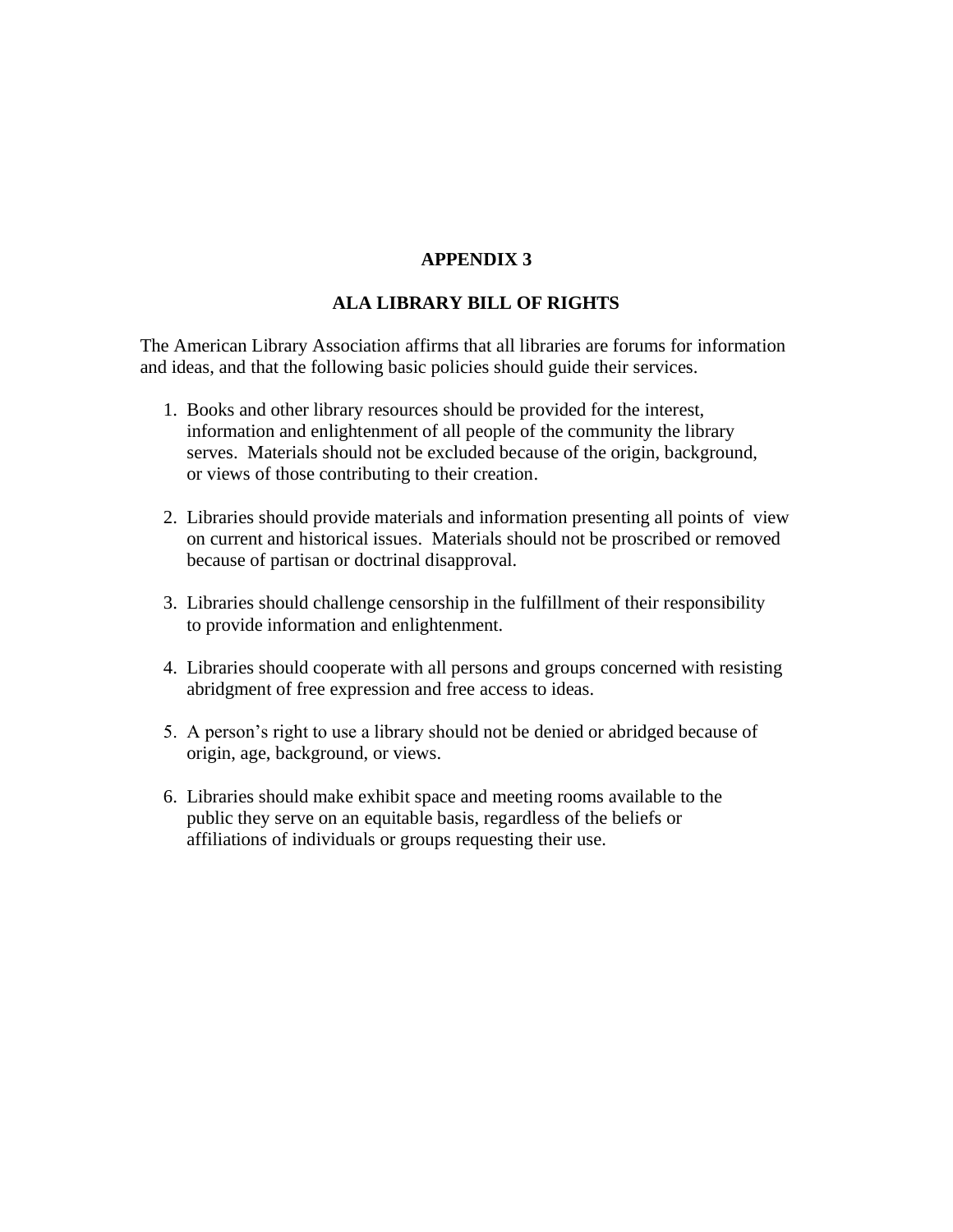# **ALA FREEDOM TO READ STATEMENT**

- 1. It is in the public interest for publishers and librarians to make available the widest diversity of views and expressions, including those, which are unorthodox or unpopular with the majority.
- 2. Publishers, librarians and booksellers do not need to endorse every idea of presentation contained in the books they make available. It would conflict with public interest for them to establish their own political, moral, or aesthetic view as a standard for determining what books should be published or circulated.
- 3. It is contrary to the public interest for publishers or librarians to determine the acceptability of a book on the basis of the personal history of political affiliations of the author.
- 4. There is no place in our society for efforts to coerce the taste of others, to confine adults to the reading matter deemed suitable for adolescents, or to inhibit the efforts of writers to achieve artistic expression.
- 5. It is not in the public interest to force a reader to accept with any book the prejudgment of a label characterizing the book or the author as subversive or dangerous.
- 6. It is the responsibility of publishers and librarians, as guardians of the people's freedom to read, to contest encroachments upon that freedom by individuals or groups seeking to impose their own standards or tastes upon the community at large.

It is the responsibility of publishers and librarians to give full meaning to the freedom to read by providing books that enrich the quality and diversity of thought and expression. By the exercise of this affirmative responsibility, they can demonstrate that the answer to a bad book is a good one; the answer to a bad idea is a good one.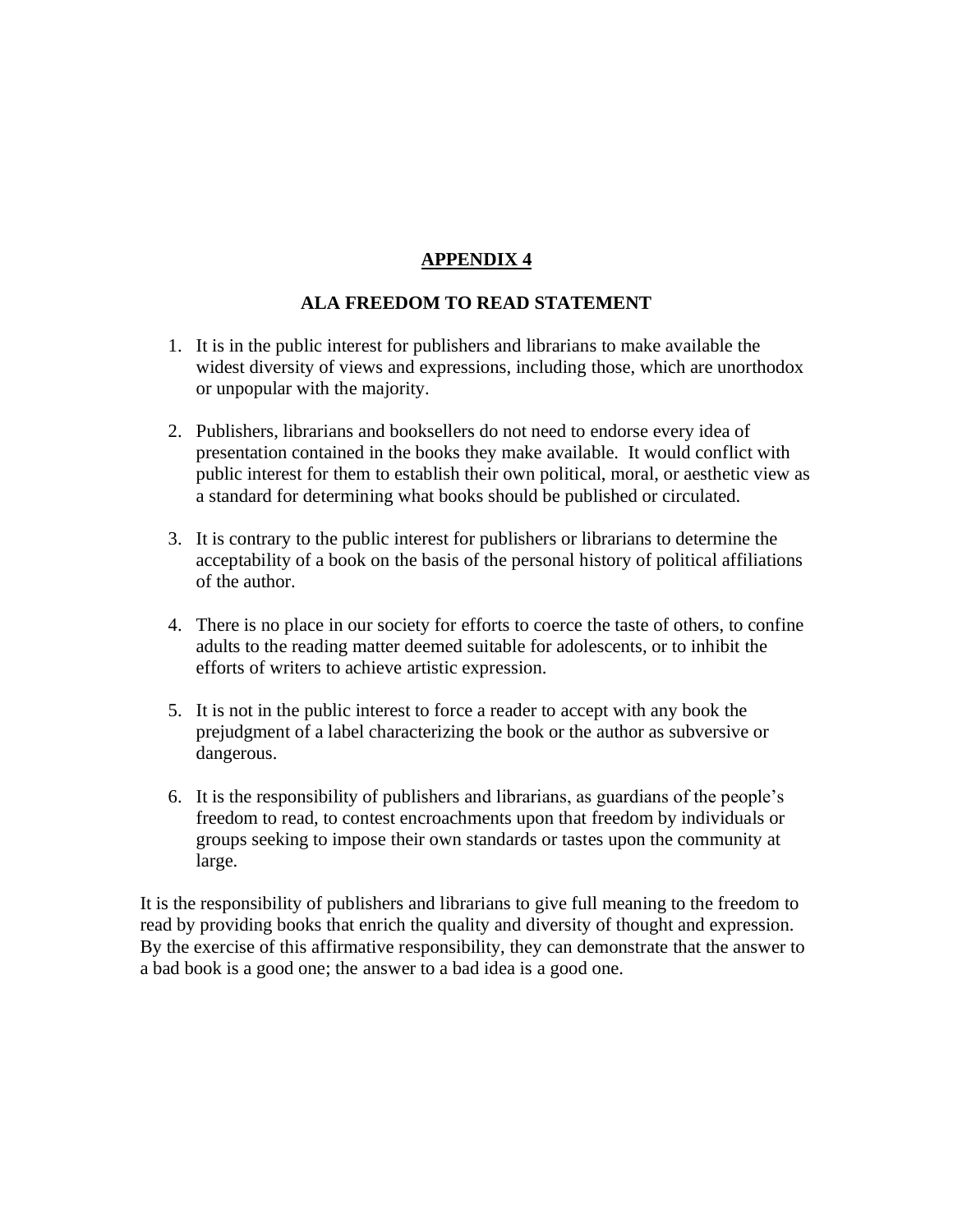# **ALA FREEDOM TO VIEW STATEMENT**

The Freedom to View, along with the freedom to speak, to hear, and to read, is protected by the First Amendment to the Constitution of the United States. Ina free society, there is no place for censorship of any medium of expression. Therefore these principles are affirmed:

- 1. To provide the broadest possible access to film, video, and other audiovisual materials because they are a means for the communication of ideas. Liberty of circulation is essential to insure the constitution guarantee of freedom of expression.
- 2. To protect the confidentiality of all individuals and institutions using film, video, and other audiovisual materials.
- 3. To provide film, video, and other audiovisual materials which represent a diversity of views and expression. Selected of a work does not constitute or imply agreement with or approval of content.
- 4. To provide a diversity of viewpoints without the constraint of labeling or prejudging film, video, and other audiovisual materials on the basis of the moral, religious, or political believes of the producer or filmmaker or on the basis of controversial content.

To contest vigorously, by all lawful means, every encroachment upon the public's freedom to view.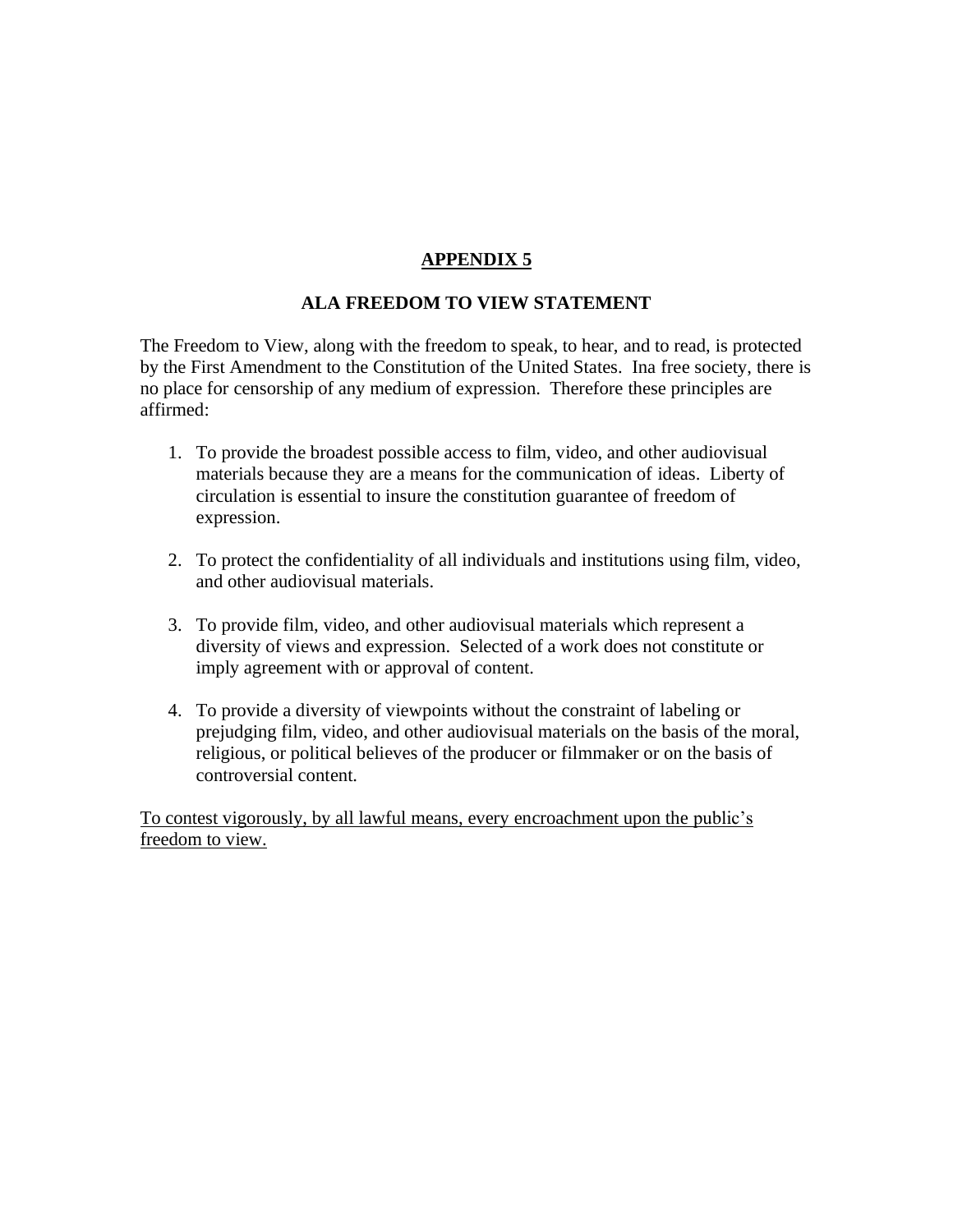# **ALA STATEMENT OF PROFESSIONAL ETHICS**

- 1. Librarians must provide the highest level of service through appropriate and usefully organized collections, fair and equitable circulation and service policies, and skillful, accurate, unbiased, and courteous responses to all requests for assistance.
- 2. Librarians must resist all efforts by groups or individuals to censor library materials.
- 3. Librarians must protect each user's right to privacy with respect to information sought or received, and materials consulted, borrowed, or acquired.
- 4. Librarians must recognize and respect intellectual property rights.

5. Librarians must treat co-workers and other colleagues with respect, fairness and good faith, and advocate conditions of employment that safeguard the rights and welfare of all employees of our institutions.

6. Librarians must not advance private interests at the expense of library users, colleagues, or the employing institutions.

7. Librarians distinguish between their personal convictions and professional duties and do not allow their personal beliefs to interfere with fair representation of the aims of the institutions or the provision of access to their information resources.

8. Librarians strive for excellence in the profession by maintaining and enhancing their own knowledge and skills, by encouraging the professional development of co-workers, and by fostering the aspirations of potential members of the profession.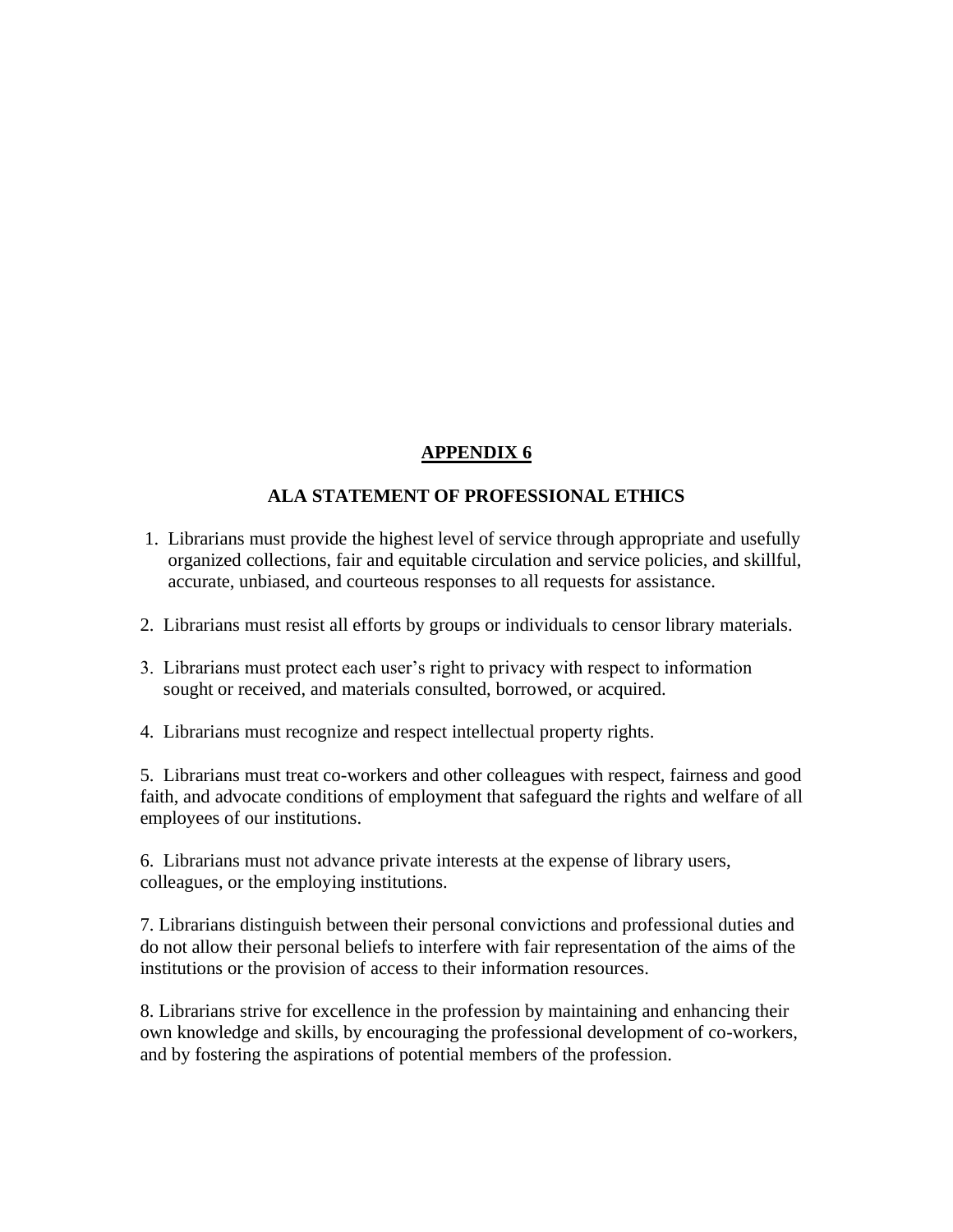## **ALA ETHICS STATEMENT FOR LIBRARY TRUSTEES**

Trustees must promote a high level of library service while observing ethical standards.

Trustees must avoid situations in which personal interests might be served or financial benefits gained at the expense of library users, colleagues, or the institution.

It is incumbent upon any trustee to disqualify himself or herself immediately whenever the appearance of conflict of interest exists.

Trustees must distinguish clearly in their actions and statements between their personal philosophies and attitudes and those of the institution, acknowledging the formal position of the board even if they personally disagree.

A trustee must respect the confidential nature of the library business while being aware of and in compliance with applicable laws governing freedom of information.

Trustees must be prepared to support to the fullest the efforts of librarians in resisting censorship of library materials by groups or individuals.

Trustees who accept appointment to a library board are expected to perform all of the functions of library trustees.